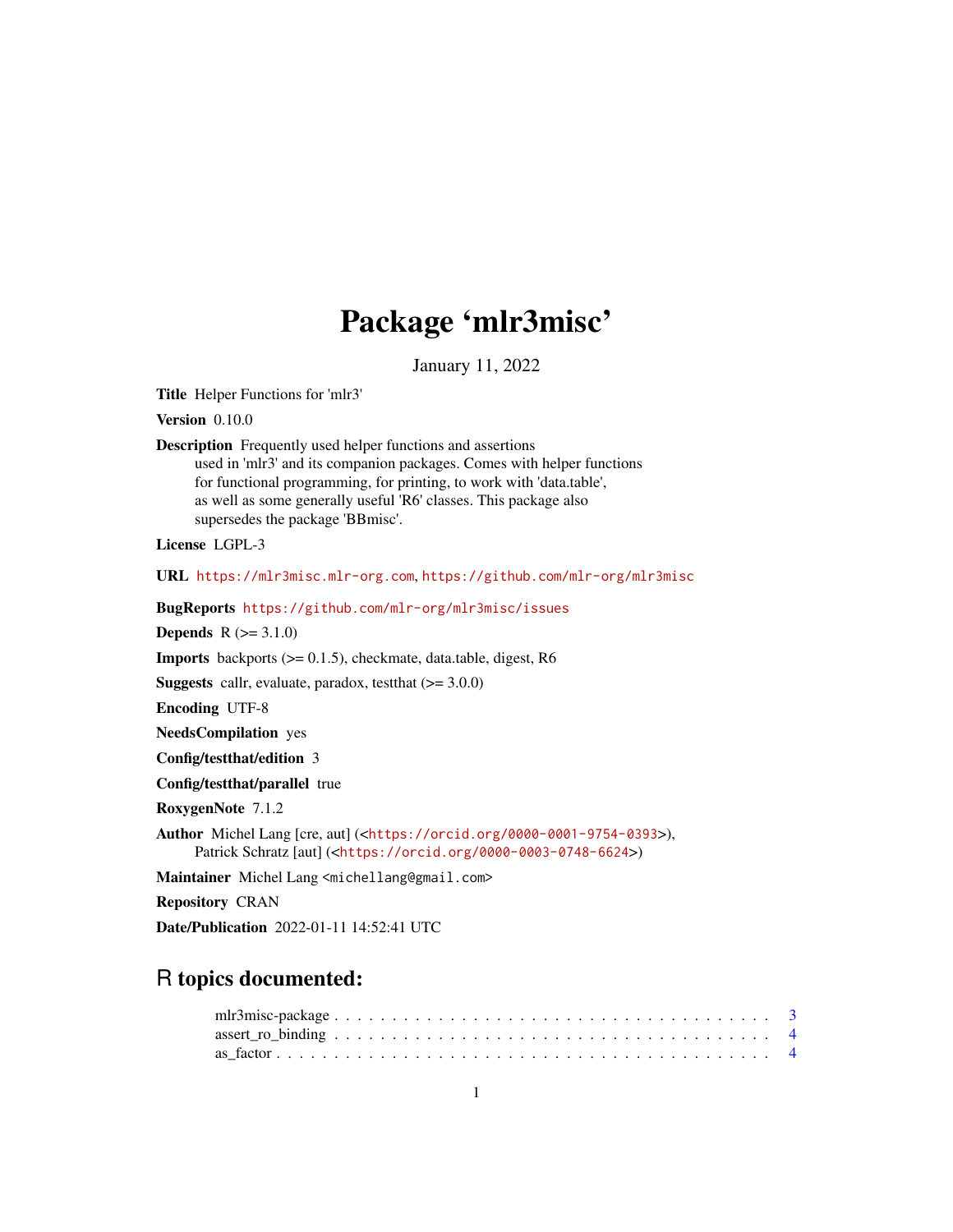|                                                                                                                 | 5              |
|-----------------------------------------------------------------------------------------------------------------|----------------|
|                                                                                                                 | 6              |
|                                                                                                                 | 6              |
|                                                                                                                 | $\overline{7}$ |
|                                                                                                                 | 8              |
|                                                                                                                 | 9              |
|                                                                                                                 | 11             |
|                                                                                                                 | 12             |
|                                                                                                                 | 13             |
|                                                                                                                 | 13             |
|                                                                                                                 | 14             |
|                                                                                                                 | 15             |
|                                                                                                                 | 18             |
|                                                                                                                 | 19             |
|                                                                                                                 | 20             |
|                                                                                                                 | 21             |
|                                                                                                                 | 22             |
|                                                                                                                 | 23             |
|                                                                                                                 | 24             |
|                                                                                                                 | 25             |
|                                                                                                                 | 25             |
|                                                                                                                 |                |
|                                                                                                                 | 26             |
|                                                                                                                 |                |
|                                                                                                                 | 27             |
| $insert\_named \dots \dots \dots \dots \dots \dots \dots \dots \dots \dots \dots \dots \dots \dots \dots \dots$ | 28             |
|                                                                                                                 | 29             |
|                                                                                                                 |                |
|                                                                                                                 | 30             |
|                                                                                                                 | 31             |
|                                                                                                                 | 32             |
|                                                                                                                 | 32             |
|                                                                                                                 | 33             |
|                                                                                                                 | 34             |
|                                                                                                                 | 34             |
|                                                                                                                 | 35             |
|                                                                                                                 | 36             |
|                                                                                                                 | 36             |
|                                                                                                                 | 37             |
|                                                                                                                 | 38             |
|                                                                                                                 | 39             |
|                                                                                                                 | 39             |
|                                                                                                                 | 40             |
|                                                                                                                 | 41             |
|                                                                                                                 | 42             |
|                                                                                                                 | 42             |
|                                                                                                                 | 43             |
|                                                                                                                 | 44             |
|                                                                                                                 | 45             |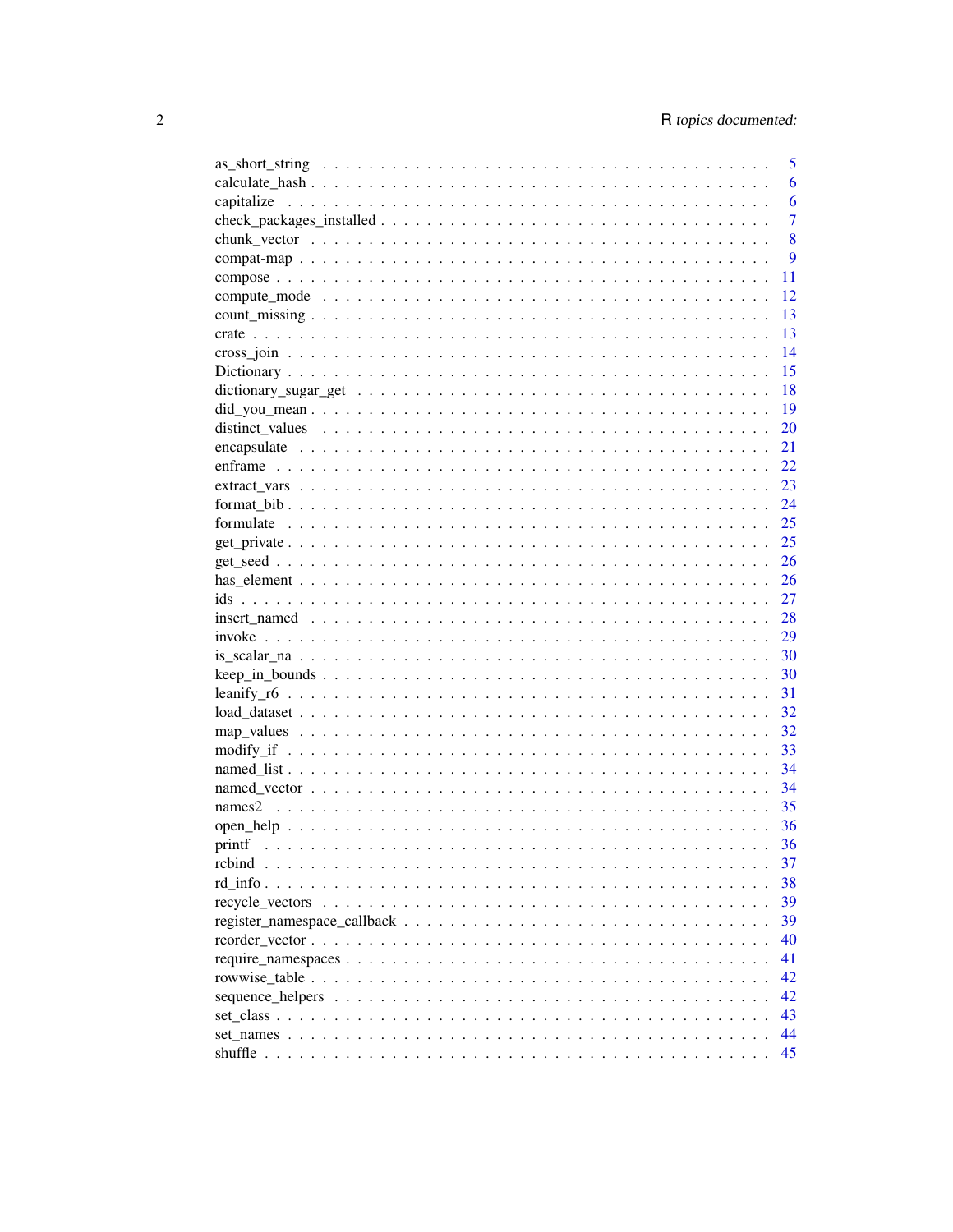#### <span id="page-2-0"></span>mlr3misc-package 3

| Index | 53 |
|-------|----|
|       |    |
|       |    |
|       |    |
|       |    |
|       |    |
|       |    |
|       |    |
|       |    |
|       |    |
|       |    |

mlr3misc-package *mlr3misc: Helper Functions for 'mlr3'*

#### Description

Frequently used helper functions and assertions used in 'mlr3' and its companion packages. Comes with helper functions for functional programming, for printing, to work with 'data.table', as well as some generally useful 'R6' classes. This package also supersedes the package 'BBmisc'.

#### Author(s)

Maintainer: Michel Lang <michellang@gmail.com> [\(ORCID\)](https://orcid.org/0000-0001-9754-0393)

#### Authors:

• Patrick Schratz <patrick.schratz@gmail.com> [\(ORCID\)](https://orcid.org/0000-0003-0748-6624)

#### See Also

#### Useful links:

- <https://mlr3misc.mlr-org.com>
- <https://github.com/mlr-org/mlr3misc>
- Report bugs at <https://github.com/mlr-org/mlr3misc/issues>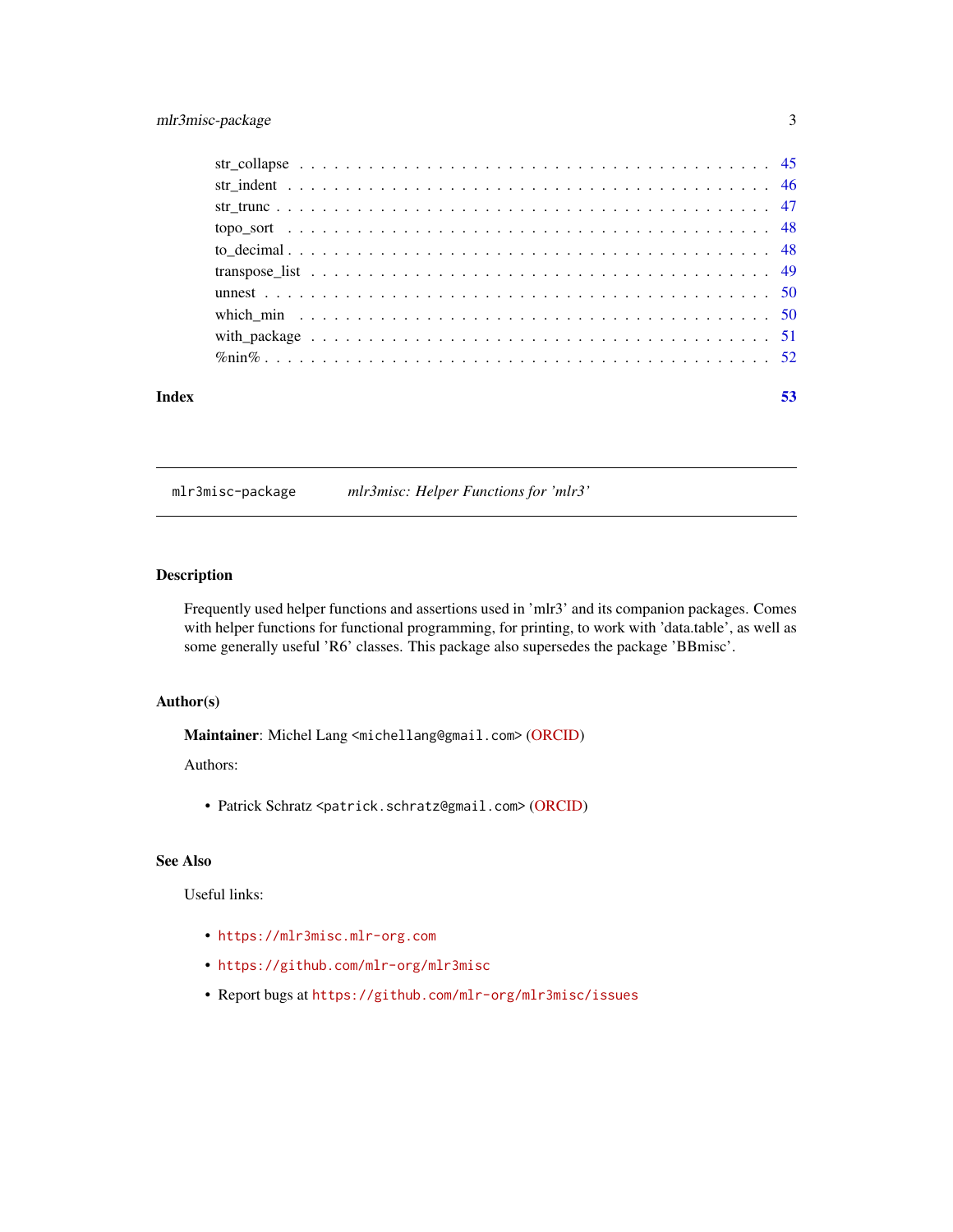<span id="page-3-0"></span>assert\_ro\_binding *Assertion for Active Bindings in R6 Classes*

#### Description

This assertion is intended to be called in active bindings of an [R6::R6Class](#page-0-0) which does not allow assignment. If rhs is not missing, an exception is raised.

#### Usage

```
assert_ro_binding(rhs)
```
#### Arguments

rhs (any) If not missing, an exception is raised.

#### Value

Nothing.

| as_factor<br>Convert to Factor |  |
|--------------------------------|--|
|--------------------------------|--|

#### Description

Converts a vector to a [factor\(\)](#page-0-0) and ensures that levels are in the order of the provided levels.

#### Usage

 $as_factor(x, levels, ordered = is.ordered(x))$ 

#### Arguments

| $\times$ | (atomic vector()<br>Vector to convert to factor.   |
|----------|----------------------------------------------------|
| levels   | (character())<br>Levels of the new factor.         |
| ordered  | (logical(1))<br>If TRUE, create an ordered factor. |

#### Value

(factor()).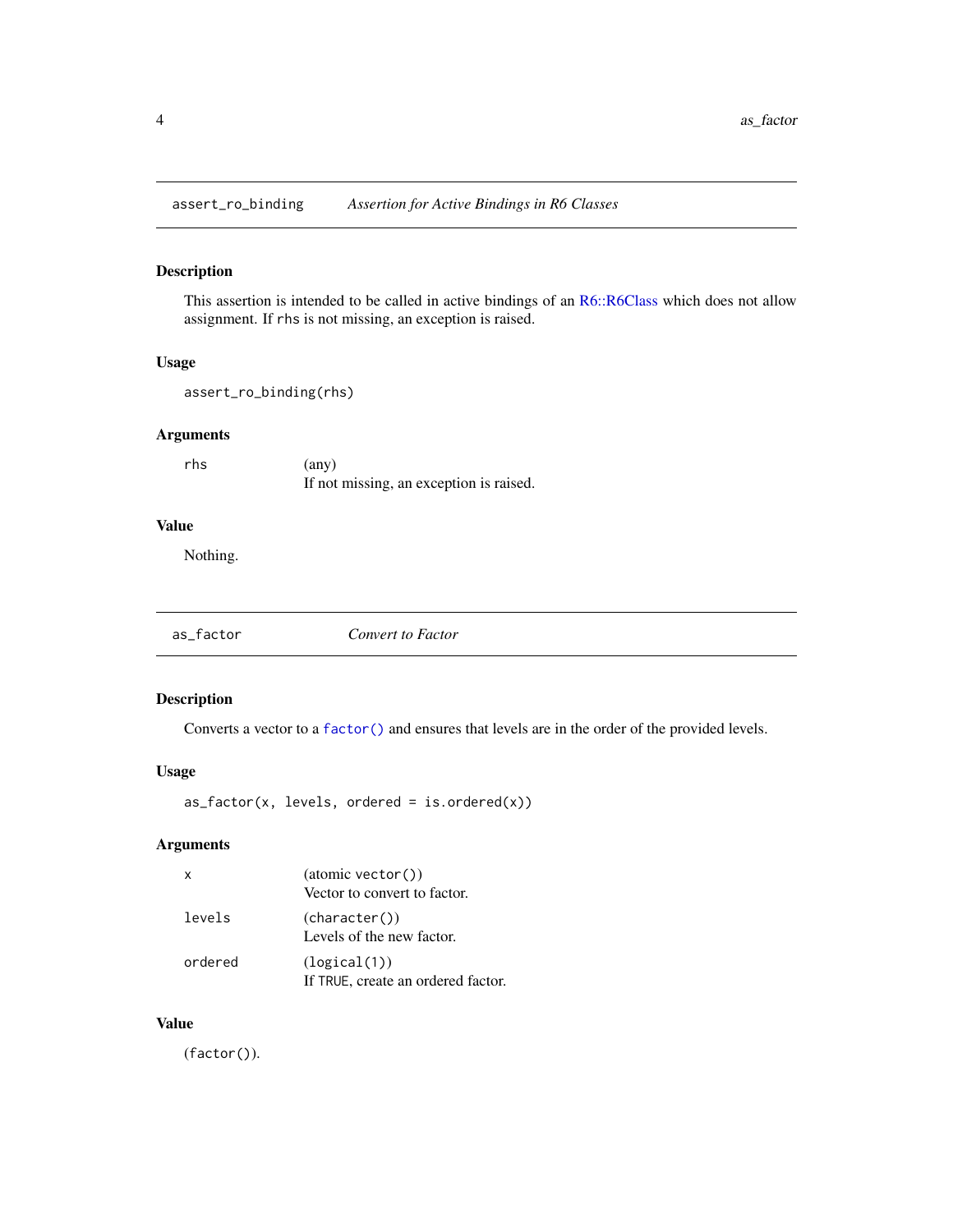#### <span id="page-4-0"></span>as\_short\_string 5

#### Examples

```
x = factor(c("a", "b")y = factor(c("a", "b"), levels = c("b", "a"))
# x with the level order of y
as_factor(x, levels(y))
# y with the level order of x
as_factor(y, levels(x))
```
as\_short\_string *Convert R Object to a Descriptive String*

#### Description

This function is intended to be convert any R object to a short descriptive string, e.g. in [base::print\(\)](#page-0-0) functions.

The following rules apply:

- if x is atomic() with length 0 or 1: printed as-is.
- if x is atomic() with length greater than 1, x is collapsed with ",", and the resulting string is truncated to trunc\_width characters.
- if x is an expression: converted to character.
- Otherwise: the class is printed.

If x is a list, the above rules are applied (non-recursively) to its elements.

#### Usage

 $as\_short\_string(x, width = 30L, num\_format = "%, 4g")$ 

#### Arguments

| X          | (any)                                                                    |
|------------|--------------------------------------------------------------------------|
|            | Arbitrary object.                                                        |
| width      | (integer(1))<br>Truncate strings to width width.                         |
| num_format | (character(1))<br>Used to format numerical scalars via base:: sprintf(). |

#### Value

(character(1)).

```
as_short_string(list(a = 1, b = NULL, "foo", c = 1:10))
```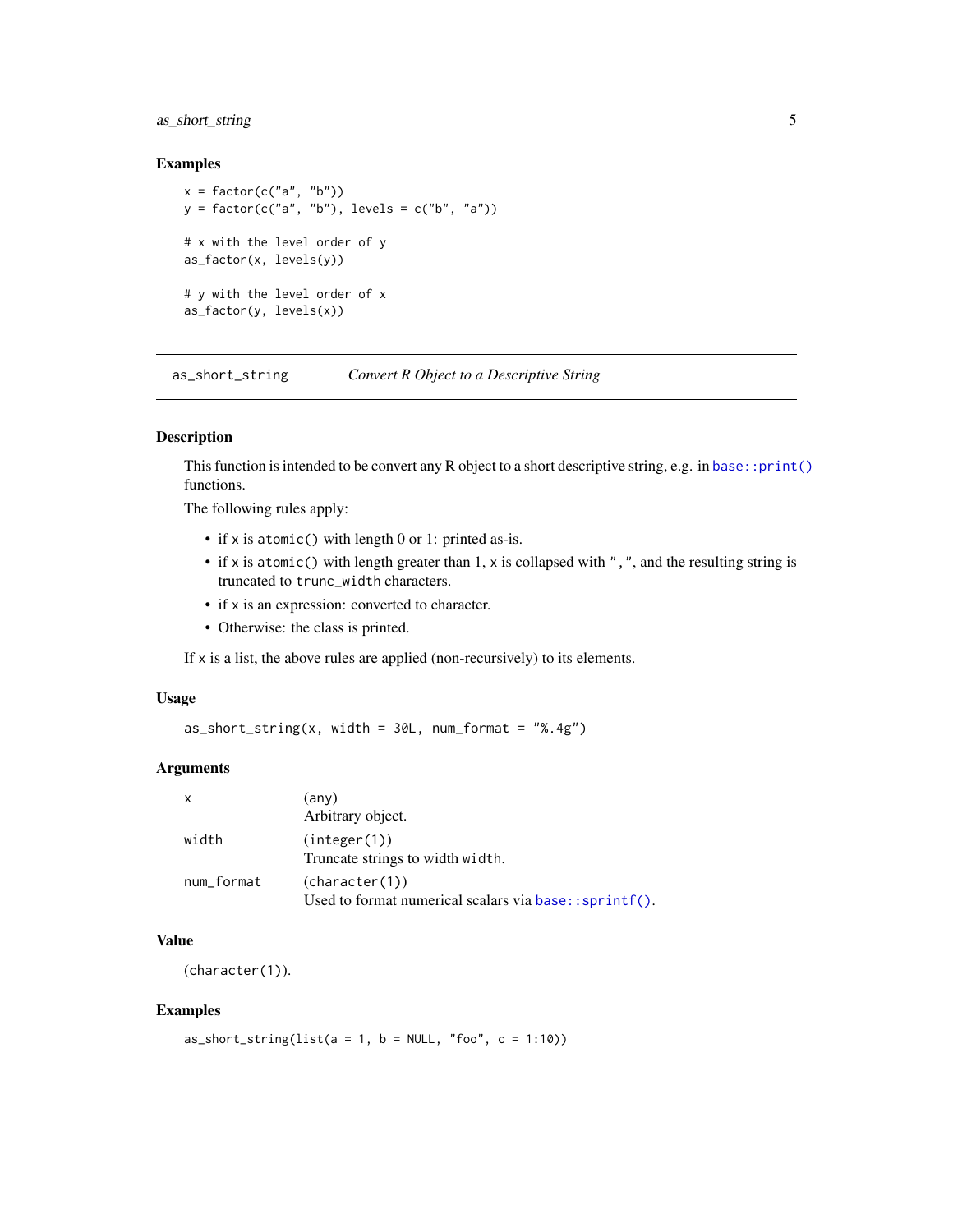Calls [digest::digest\(\)](#page-0-0) to calculate the hash for all objects provided.

The following operations are performed to make hashing more robust:

- If an object is a [function\(\)](#page-0-0), the formals and the body are hashed separately. This ensures that the bytecode or parent environment are not be included in the hash.
- If an object is a [data.table::data.table\(\)](#page-0-0), the data.table is converted to a regular list. This ensures that keys and indices are not included in the hash.

Note that this only applies to top level objects, these transformations are not done recursively.

#### Usage

calculate\_hash(...)

#### Arguments

 $\ldots$  (any) Objects to hash.

#### Value

```
(character(1)).
```
#### Examples

```
calculate_hash(iris, 1, "a")
```
capitalize *Capitalize the First Letter of Strings*

#### Description

Takes a character vector and changes the first letter of each element to uppercase.

#### Usage

```
capitalize(str)
```
#### Arguments

str (character()).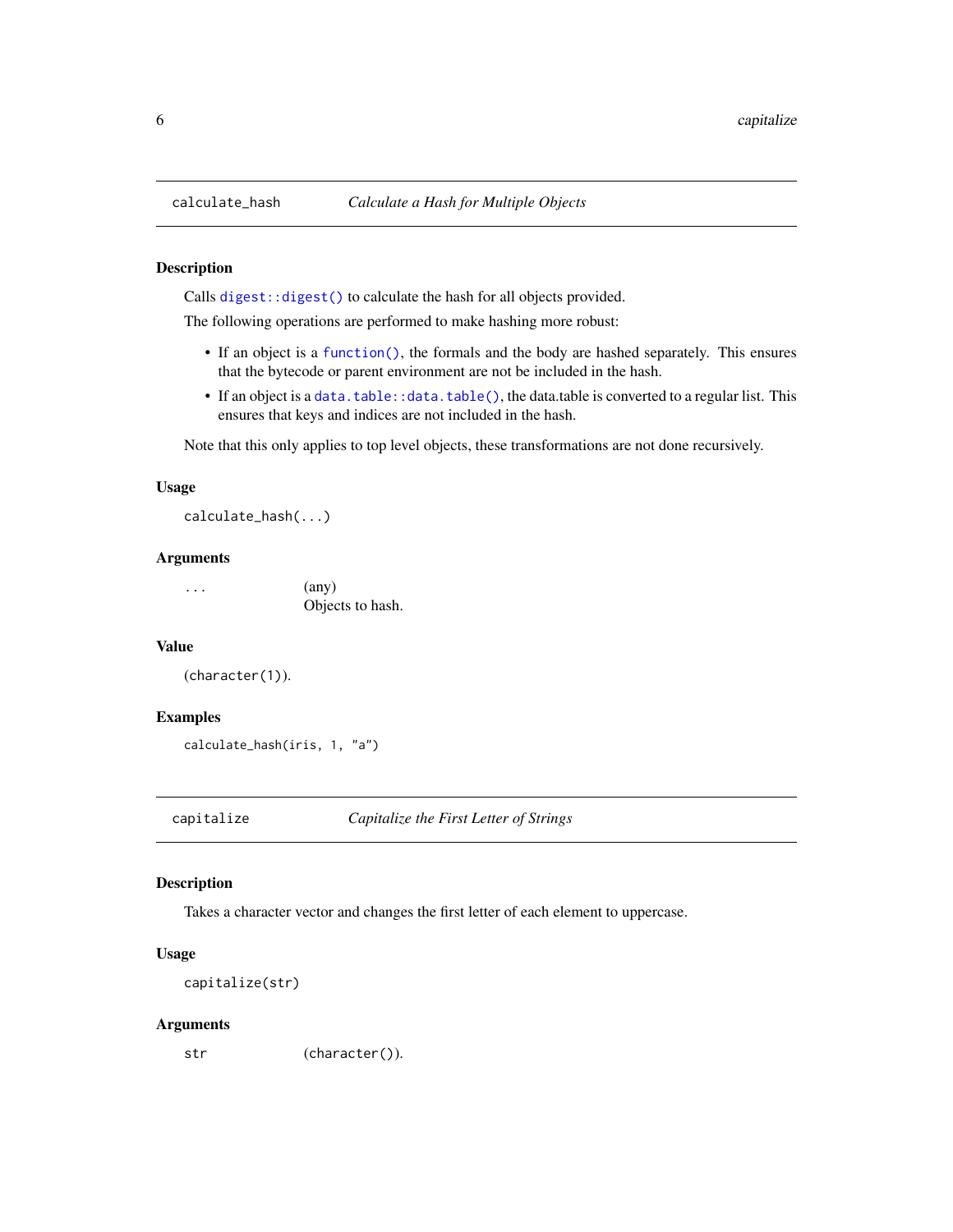#### <span id="page-6-0"></span>Value

Character vector, same length as str.

#### Examples

```
capitalize("foo bar")
```
check\_packages\_installed

*Check that packages are installed, without loading them*

#### Description

Calls [find.package\(\)](#page-0-0) to check if the all packages are installed.

#### Usage

```
check_packages_installed(
 pkgs,
 warn = TRUE,msg = "The following packages are required but not installed: %s"
\lambda
```
#### Arguments

| pkgs | (character())<br>Packages to check.                                                                              |
|------|------------------------------------------------------------------------------------------------------------------|
| warn | (logical(1))<br>If TRUE, signals a warning of class "package Not Found Warning" about the miss-<br>ing packages. |
| msg  | (character(1))<br>Format of the warning message. Use "%s" as placeholder for the list of pack-<br>ages.          |

#### Value

(logical()) named with package names. TRUE if the respective package is installed, FALSE otherwise.

#### Examples

```
check_packages_installed(c("mlr3misc", "foobar"), warn = FALSE)
```
# catch warning

```
tryCatch(check_packages_installed(c("mlr3misc", "foobaaar")),
 packageNotFoundWarning = function(w) as.character(w))
```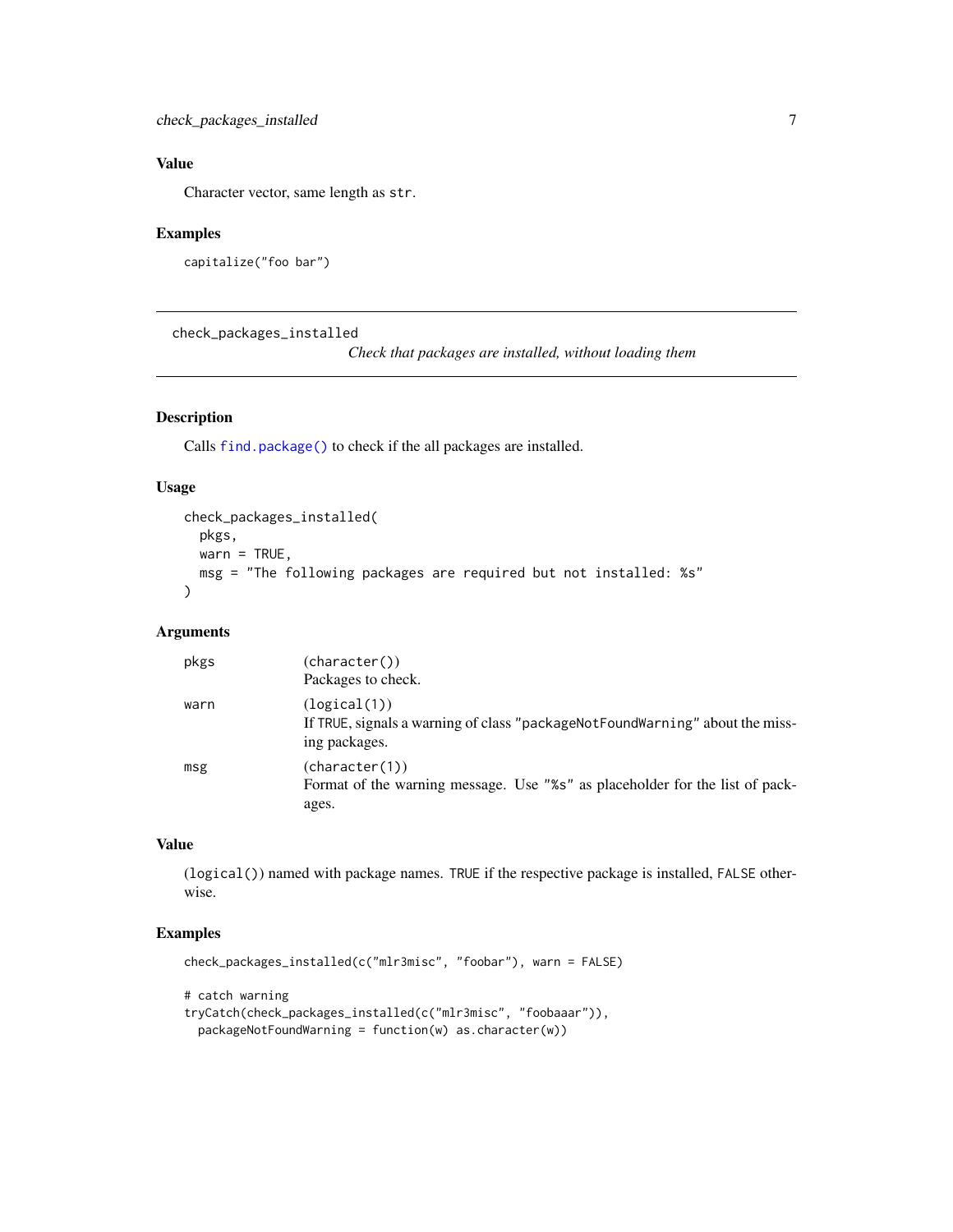<span id="page-7-0"></span>

Chunk atomic vectors into parts of roughly equal size. chunk() takes a vector length n and returns an integer with chunk numbers. chunk\_vector() uses [base::split\(\)](#page-0-0) and chunk() to split an atomic vector into chunks.

#### Usage

```
chunk\_vector(x, n_{\text{chunks}} = NULL, chunk\_size = NULL, shuffle = TRUE)chunk(n, n_chunks = NULL, chunk_size = NULL, shuffle = TRUE)
```
#### Arguments

| $\mathsf{x}$ | (vector()<br>Vector to split into chunks.                                                                  |
|--------------|------------------------------------------------------------------------------------------------------------|
| n_chunks     | (integer(1))<br>Requested number of chunks. Mutually exclusive with chunk_size and props.                  |
| chunk_size   | (integer(1))<br>Requested number of elements in each chunk. Mutually exclusive with n_chunks<br>and props. |
| shuffle      | (logical(1))<br>If TRUE, permutes the order of x before chunking.                                          |
| n            | (integer(1))<br>Length of vector to split.                                                                 |

#### Value

chunk() returns a integer() of chunk indices, chunk\_vector() a list() of integer vectors.

```
x = 1:11ch = chunk(length(x), n_chunks = 2)table(ch)
split(x, ch)
chunk\_vector(x, n_{\text{1}})chunk\_vector(x, n_{\text{1}}_x, n_{\text{2}}_y) = 3, shuffle = TRUE)
```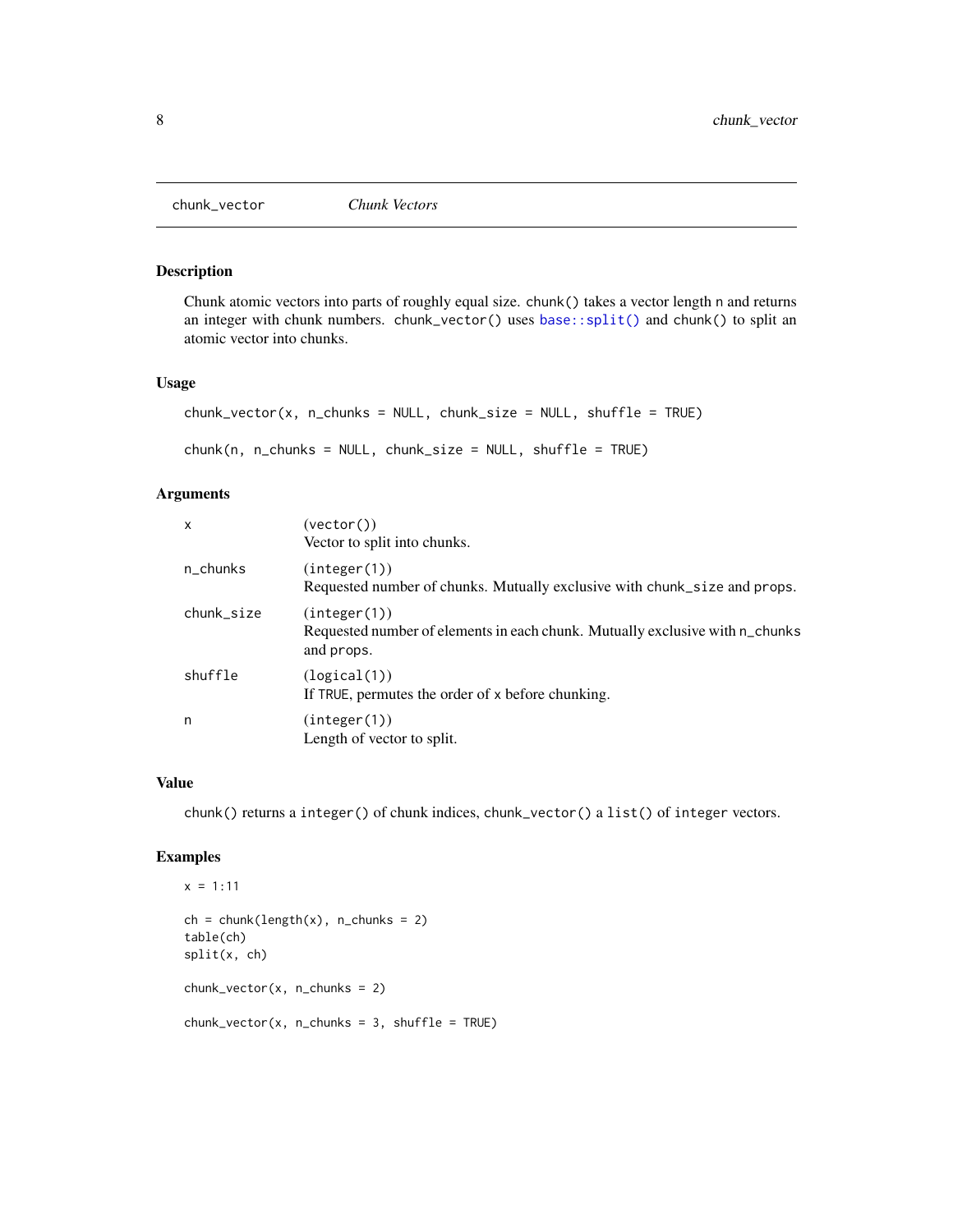<span id="page-8-0"></span>

map-like functions, similar to the ones implemented in **[purrr](https://CRAN.R-project.org/package=purrr)**:

- map() returns the results of . f applied to .x as list. If . f is not a function, map will call  $\lbrack \lbrack$  on all elements of .x using the value of .f as index.
- imap() applies . f to each value of . x (passed as first argument) and its name (passed as second argument). If  $\cdot$  x does not have names, a sequence along  $\cdot$  x is passed as second argument instead.
- pmap() expects . x to be a list of vectors of equal length, and then applies . f to the first element of each vector of .x, then the second element of .x, and so on.
- map\_if() applies . f to each element of . x where the predicate . p evaluates to TRUE.
- map\_at() applies . f to each element of . x referenced by . at. All other elements remain unchanged.
- keep() keeps those elements of .x where predicate .p evaluates to TRUE.
- discard() discards those elements of .x where predicate .p evaluates to TRUE.
- every() is TRUE if predicate .p evaluates to TRUE for each .x.
- some() is TRUE if predicate .p evaluates to TRUE for at least one .x.
- detect() returns the first element where predicate .p evaluates to TRUE.
- walk(), iwalk() and pwalk() are the counterparts to map(), imap() and pmap(), but just visit (or change by reference) the elements of .x. They return input .x invisibly.

Additionally, the functions map(), imap() and pmap() have type-safe variants with the following suffixes:

- \* lgl() returns a logical(length(.x)).
- \*\_int() returns a integer(length(.x)).
- \*\_dbl() returns a double(length(.x)).
- \*\_chr() returns a character(length(.x)).
- \* br() returns an object where the results of . f are put together with [base::rbind\(\)](#page-0-0).
- \*  $bc()$  returns an object where the results of . f are put together with base:  $cbind()$ .
- \*\_dtr() returns a [data.table::data.table\(\)](#page-0-0) where the results of .f are put together in an [base::rbind\(\)](#page-0-0) fashion.
- \*\_dtc() returns a [data.table::data.table\(\)](#page-0-0) where the results of .f are put together in an [base::cbind\(\)](#page-0-0) fashion.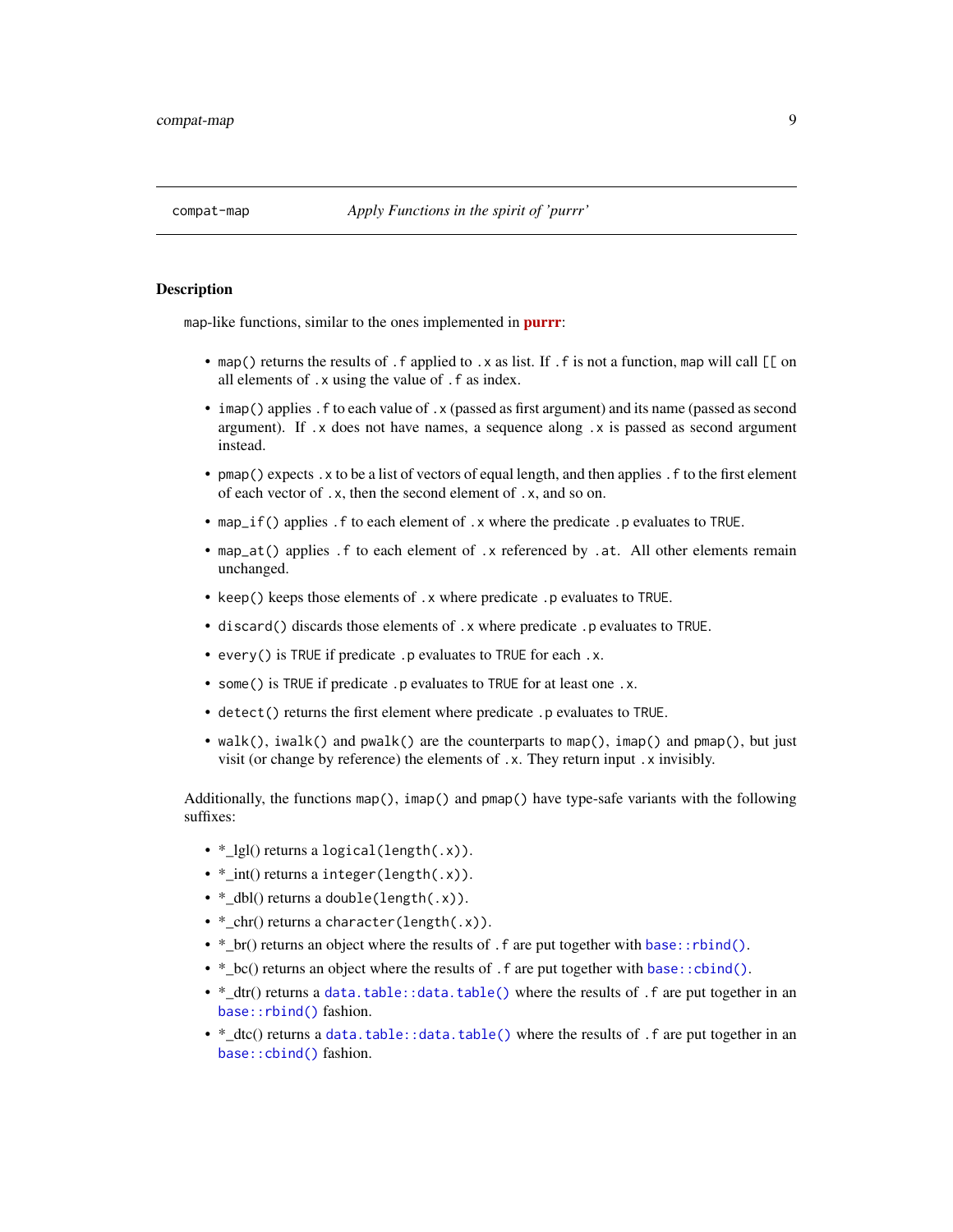#### Usage

```
map(.x, .f, . . .)map\_lgl(x, .f, . . .)map\_int(.x, .f, . . .)map\_dbl(x, .f, ....)map_{chr}(.x, .f, . . .)map\_br(.x, .f, . . .)map\_bc(.x, .f, . . .)map\_dtr(.x, .f, . . . , .fill = FALSE, .idcol = NULL)map\_dtc(.x, .f, . . .)pmap(.x, .f, . . .)pmap_{l}g1(.x, .f, . . .)pmap_int(.x, .f, ...)
pmap_dbl(.x, .f, . . .)pmap_{chr}(.x, .f, . . .)pmap_dtr(.x, .f, . . . , .fill = FALSE, .idcol = NULL)pmap_dtc(.x, .f, ...)
imap(.x, .f, ...)
\text{imap\_lgl}(.x, .f, . . .)imap_int(.x, .f, ...)
imap_dbl(.x, .f, ...)
\text{imap\_chr}(.x, .f, . . .)imp\_dtr(.x, .f, . . . , .fill = FALSE, .idcol = NULL)imap_dtc(.x, .f, ...)
keep(.x, .f, . . .)
```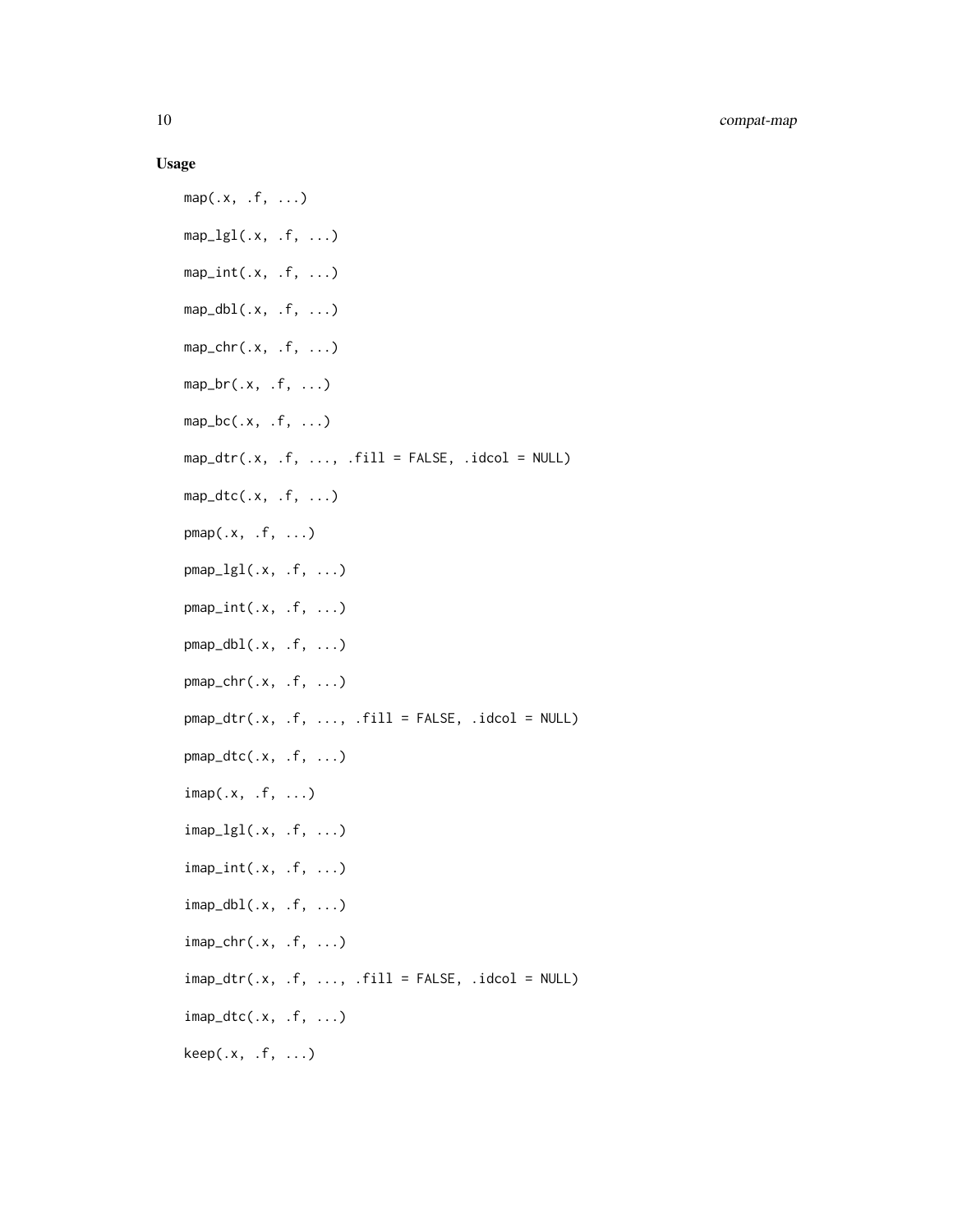```
discard(x, p, \ldots)map_i f(.x, .p, .f, . . .)## Default S3 method:
map_i f(.x, .p, .f, . . .)map_at(.x, .at, .f, ...)every(.x, .p, ...)
some(.x, .p, ...)
detect(.x, .p, ...)
walk(.x, .f, . . .)iwalk(.x, .f, . . .)pwalk(.x, .f, ...)
```
#### Arguments

| $\cdot$ X         | $(list()   atomic vector()$ .                                                                                                                             |
|-------------------|-----------------------------------------------------------------------------------------------------------------------------------------------------------|
| $\cdot$ f         | $(function()   character()   integer())$<br>Function to apply, or element to extract by name $(if f is character())$ or<br>position $(if.f is integer$ ). |
| .                 | (any)<br>Additional arguments passed down to . f or . p.                                                                                                  |
| . <sub>fill</sub> | (logical(1))<br>Passed down to data.table::rbindlist().                                                                                                   |
| .idcol            | (logical(1))<br>Passed down to data.table::rbindlist().                                                                                                   |
| $\cdot$ p         | (function()   logical())<br>Predicate function.                                                                                                           |
| .at               | $(character() \mid integer() \mid logical())$<br>Index vector.                                                                                            |

compose *Composition of Functions*

#### Description

Composes two or more functions into a single function. The returned function calls all provided functions in reverse order: The return value of the last function servers as input for the next to last function, and so on.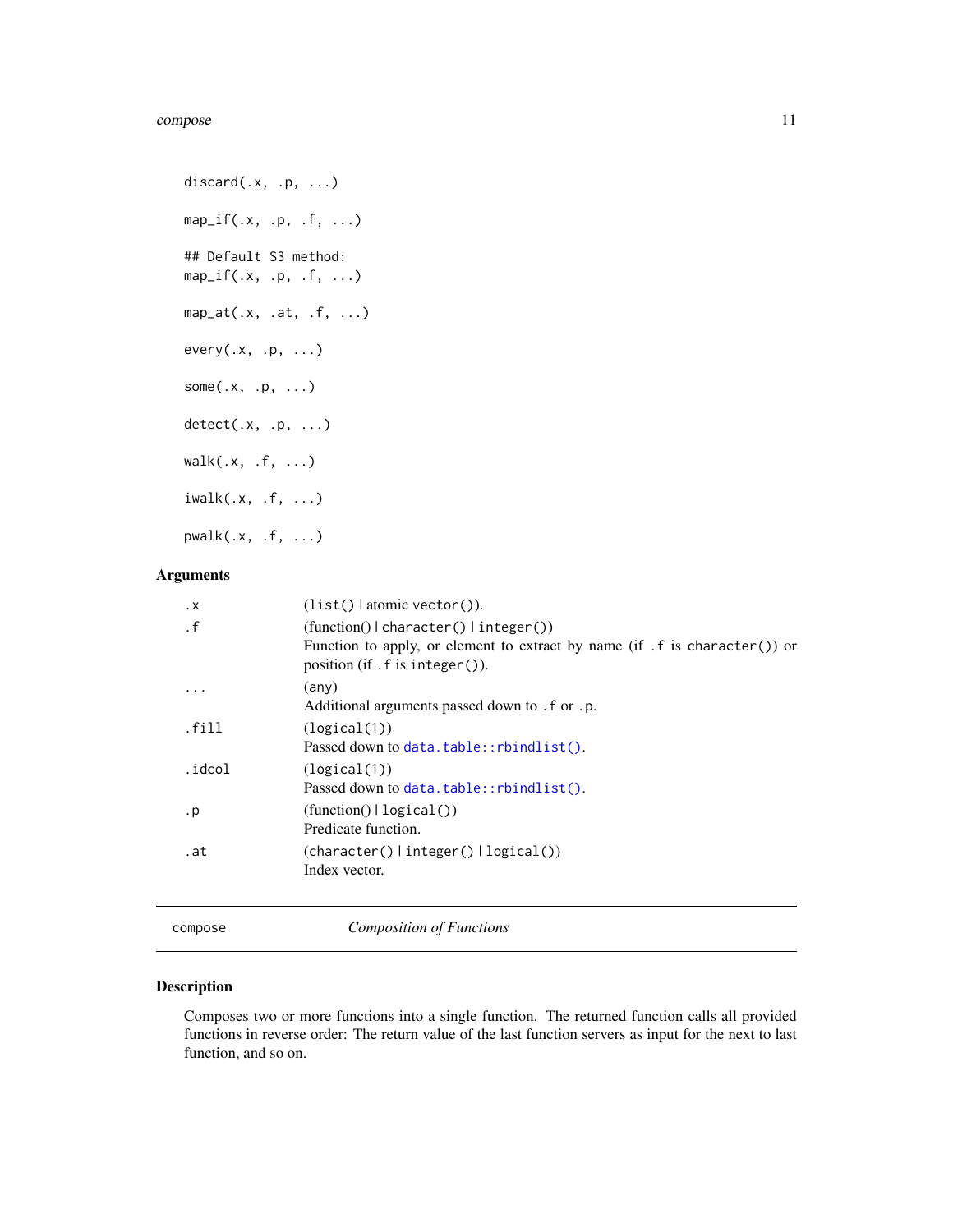#### Usage

compose(...)

#### Arguments

... (functions) Functions to compose.

#### Value

(function()) which calls the functions provided via ... in reverse order.

#### Examples

```
f = \text{composite}(\text{function}(x) \ x + 1, \text{ function}(x) \ x / 2)f(10)
```
compute\_mode *Compute The Mode*

#### Description

Computes the mode (most frequent value) of an atomic vector.

#### Usage

```
compute\_mode(x, ties\_method = "random", na\_rm = TRUE)
```
#### Arguments

| $\mathsf{x}$ | $(vector()$ ).                                                                                                                                                                  |
|--------------|---------------------------------------------------------------------------------------------------------------------------------------------------------------------------------|
| ties_method  | (character(1))<br>Handling of ties. One of "first", "last" or "random" to return the first tied value,<br>the last tied value, or a randomly selected tied value, respectively. |
| na_rm        | (logical(1))<br>If TRUE, remove missing values prior to computing the mode.                                                                                                     |

#### Value

(vector(1)): mode value.

```
compute_mode(c(1, 1, 1, 2, 2, 2, 3))
compute_mode(c(1, 1, 1, 2, 2, 2, 3), ties_method = "last")
compute\_mode(c(1, 1, 1, 2, 2, 2, 3), ties\_method = "random")
```
<span id="page-11-0"></span>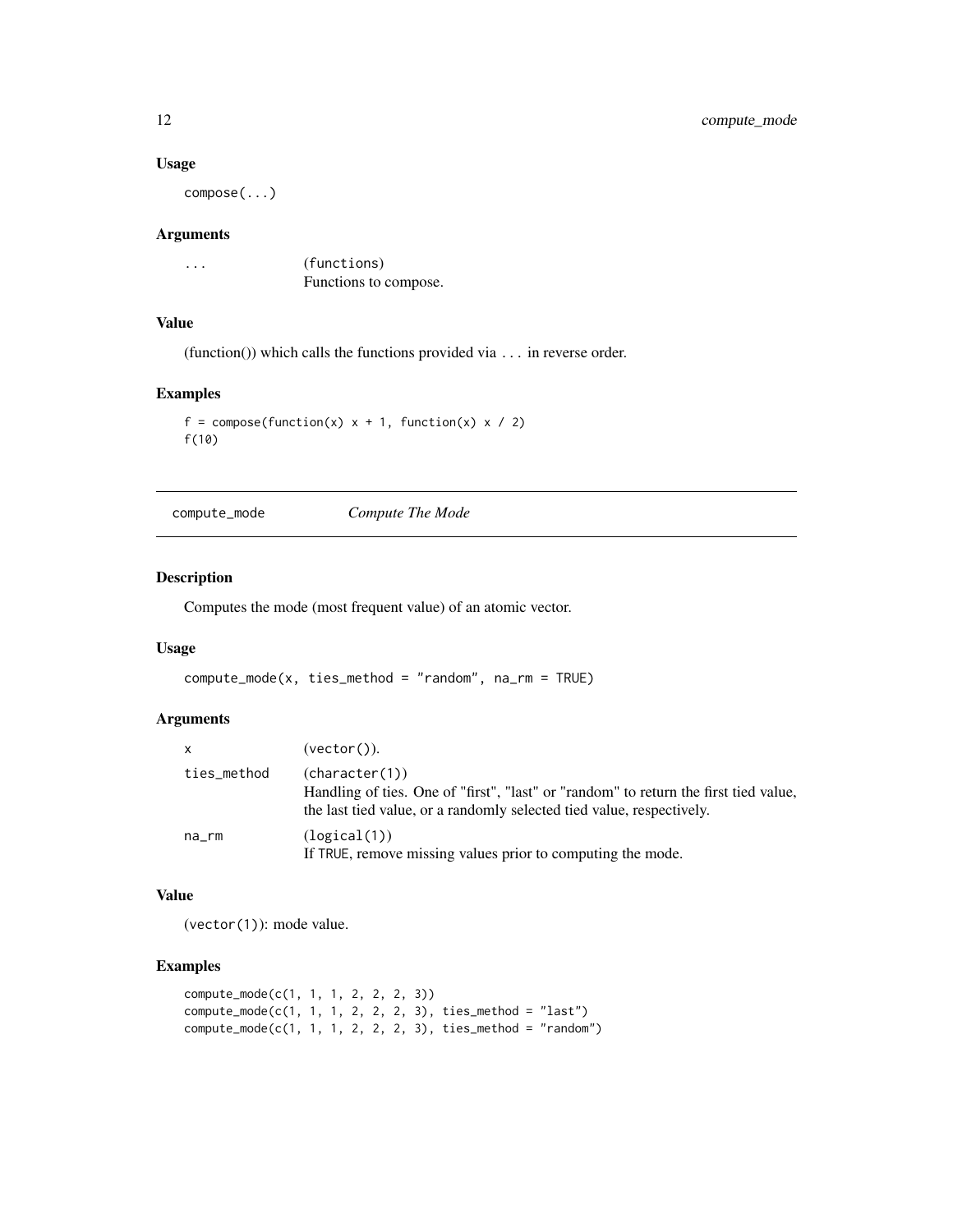<span id="page-12-0"></span>

Count Missing Values in a Vector

Same as  $sum(is.na(x))$ , but without the allocation.

#### Usage

```
count_missing(x)
```
#### Arguments

| vector()                                                            |
|---------------------------------------------------------------------|
| Supported are logical, integer, double, complex and string vectors. |

#### Value

(integer(1)) number of missing values.

#### Examples

count\_missing(c(1, 2, NA, 4, NA))

crate *Isolate a Function from its Environment*

#### Description

Put a function in a "lean" environment that does not carry unnecessary baggage with it (e.g. references to datasets).

#### Usage

crate(.fn, ..., .parent = .GlobalEnv)

| . fn    | (function()                                                                              |
|---------|------------------------------------------------------------------------------------------|
|         | function to crate                                                                        |
| .       | $(\text{any})$<br>The objects, which should be visible inside . fn.                      |
| .parent | (environment)<br>Parent environment to look up names. Default so the global environment. |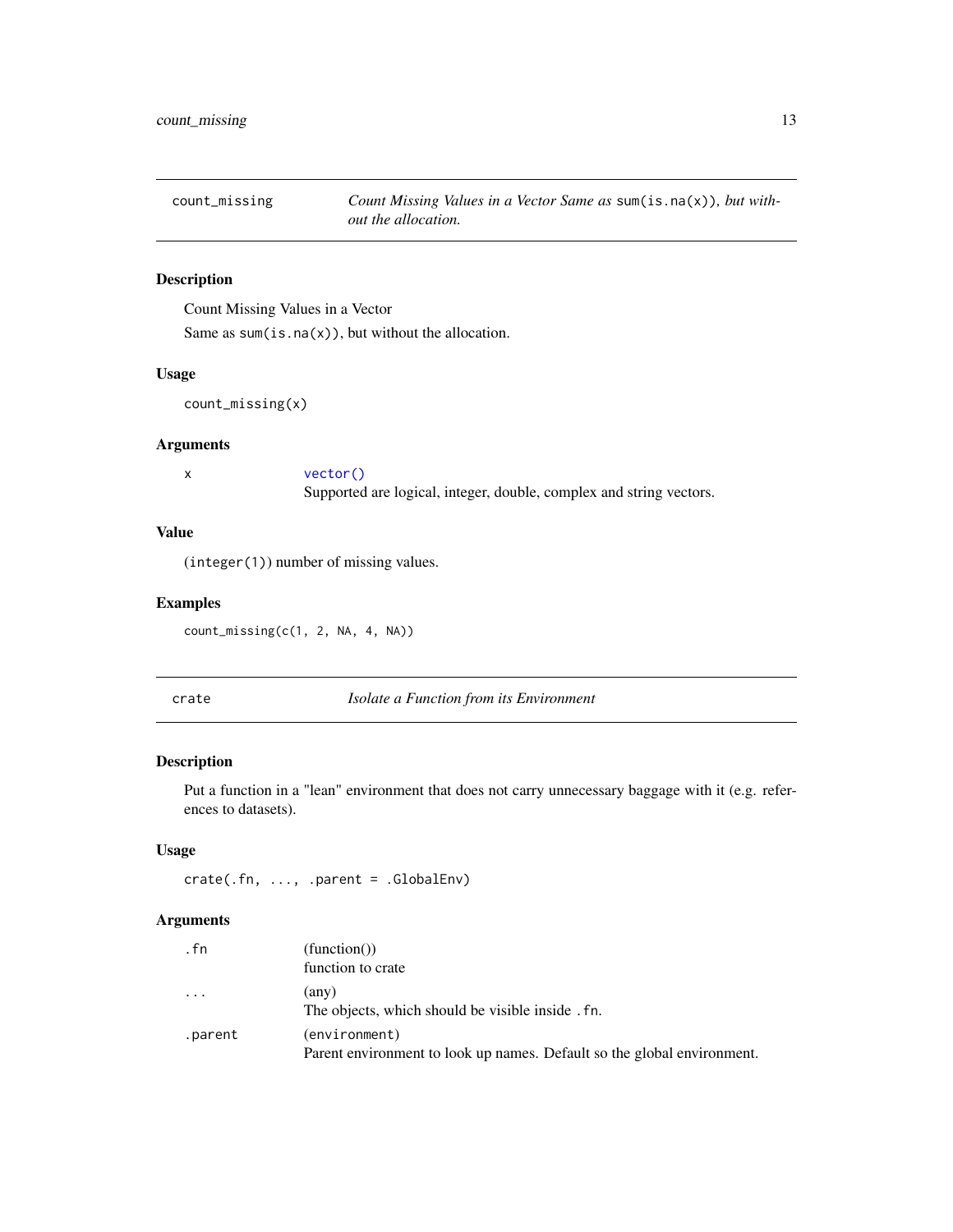#### <span id="page-13-0"></span>Examples

```
meta_f = function(z) {
 x = 1y = 2crate(function() {
   c(x, y, z)
 }, x)
}
x = 100y = 200
z = 300
f = meta_f(1)f()
```
#### cross\_join *Cross-Join for data.table*

#### Description

A safe version of [data.table::CJ\(\)](#page-0-0) in case a column is called sorted or unique.

#### Usage

cross\_join(dots, sorted = TRUE, unique = FALSE)

#### Arguments

| dots   | (namedlist())<br>Vectors to cross-join.   |
|--------|-------------------------------------------|
| sorted | (logical(1))<br>See data.table $::CJ()$ . |
| unique | (logical(1))<br>See data.table:: $CI()$ . |

#### Value

[data.table\(\)](#page-0-0).

```
cross\_join(dots = list(sorted = 1:3, b = letters[1:2]))
```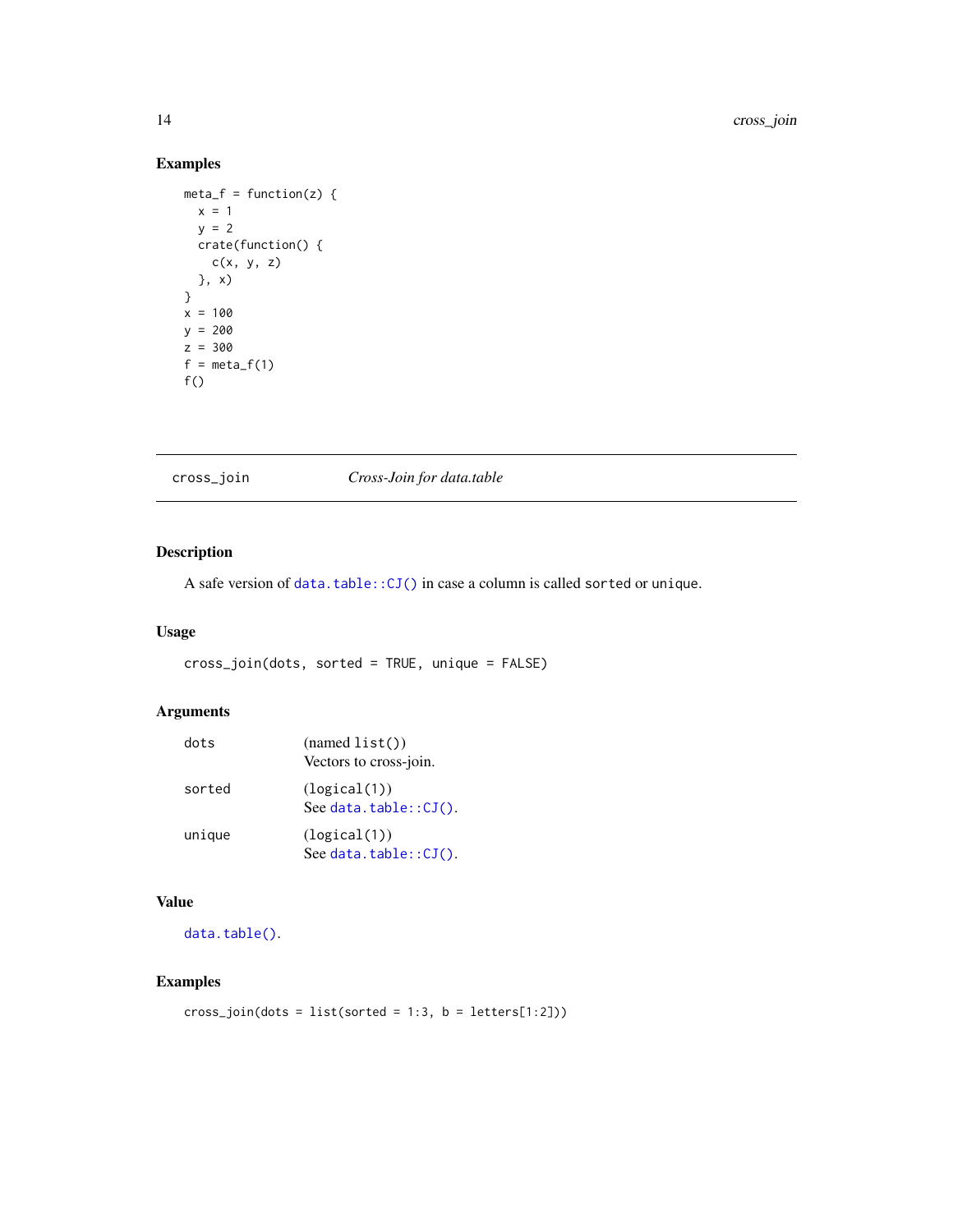<span id="page-14-1"></span><span id="page-14-0"></span>

A key-value store for [R6::R6](#page-0-0) objects. On retrieval of an object, the following applies:

- If the object is a R6ClassGenerator, it is initialized with new().
- If the object is a function, it is called and must return an instance of a [R6::R6](#page-0-0) object.
- If the object is an instance of a R6 class, it is returned as-is.

Default argument required for construction can be stored alongside their constructors by passing them to \$add().

#### S3 methods

• as.data.table(d) [Dictionary](#page-14-1) -> [data.table::data.table\(\)](#page-0-0) Converts the dictionary to a [data.table::data.table\(\)](#page-0-0).

#### Public fields

items (environment()) Stores the items of the dictionary

#### Methods

#### Public methods:

- [Dictionary\\$new\(\)](#page-14-2)
- [Dictionary\\$format\(\)](#page-14-3)
- [Dictionary\\$print\(\)](#page-15-0)
- [Dictionary\\$keys\(\)](#page-15-1)
- [Dictionary\\$has\(\)](#page-15-2)
- [Dictionary\\$get\(\)](#page-15-3)
- [Dictionary\\$mget\(\)](#page-15-4)
- [Dictionary\\$add\(\)](#page-15-5)
- [Dictionary\\$remove\(\)](#page-16-0)
- [Dictionary\\$required\\_args\(\)](#page-16-1)
- [Dictionary\\$clone\(\)](#page-16-2)

#### <span id="page-14-2"></span>Method new(): Construct a new Dictionary.

*Usage:* Dictionary\$new()

<span id="page-14-3"></span>Method format(): Format object as simple string.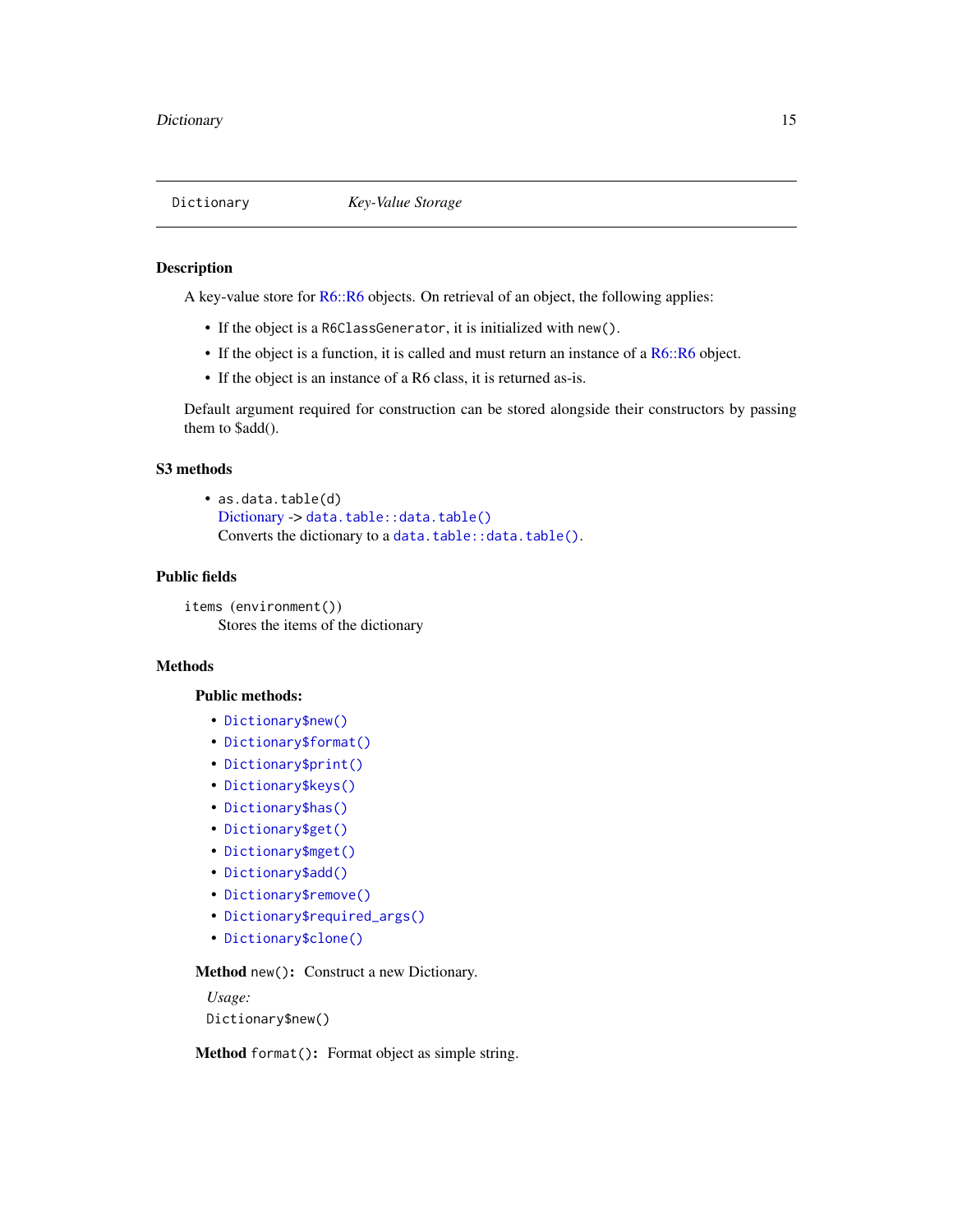*Usage:* Dictionary\$format()

<span id="page-15-0"></span>Method print(): Print object.

*Usage:* Dictionary\$print()

<span id="page-15-1"></span>Method keys(): Returns all keys which comply to the regular expression pattern. If pattern is NULL (default), all keys are returned.

*Usage:* Dictionary\$keys(pattern = NULL) *Arguments:* pattern (character(1)). *Returns:* character() of keys.

<span id="page-15-2"></span>Method has(): Returns a logical vector with TRUE at its i-th position if the i-th key exists.

```
Usage:
Dictionary$has(keys)
Arguments:
keys (character()).
Returns: logical().
```
<span id="page-15-3"></span>Method get(): Retrieves object with key key from the dictionary. Additional arguments must be named and are passed to the constructor of the stored object.

```
Usage:
Dictionary$get(key, ...)
Arguments:
key (character(1)).
... (any)
   Passed down to constructor.
```
*Returns:* Object with corresponding key.

<span id="page-15-4"></span>Method mget(): Returns objects with keys keys in a list named with keys. Additional arguments must be named and are passed to the constructors of the stored objects.

```
Usage:
Dictionary$mget(keys, ...)
Arguments:
keys (character()).
\ldots (any)
   Passed down to constructor.
```
<span id="page-15-5"></span>*Returns:* Named list() of objects with corresponding keys.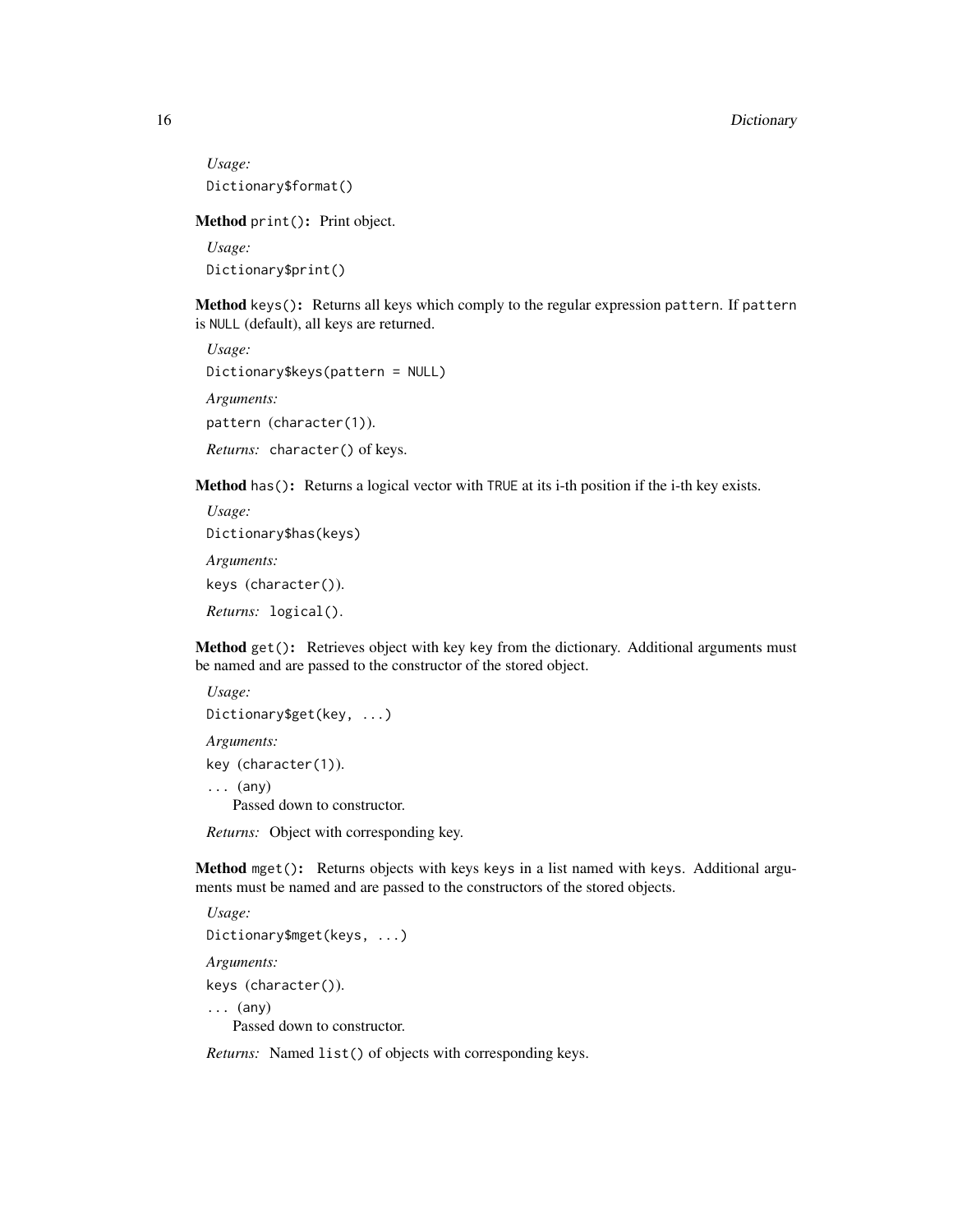#### Dictionary 2012 17 and 2012 17 and 2012 17 and 2012 17 and 2012 17 and 2012 17 and 2012 17 and 2012 17 and 201

Method add(): Adds object value to the dictionary with key key, potentially overwriting a previously stored item. Additional arguments in ... must be named and are passed as default arguments to value during construction. The names of all additional arguments which are mandatory for construction and missing in ... should be listed in required\_args.

*Usage:* Dictionary\$add(key, value, ..., required\_args = character()) *Arguments:* key (character(1)). value (any).  $\ldots$  (any) Passed down to constructor. required\_args (character()). *Returns:* Dictionary.

<span id="page-16-0"></span>Method remove(): Removes objects with from the dictionary.

```
Usage:
Dictionary$remove(keys)
Arguments:
keys (character())
   Keys of objects to remove.
```
*Returns:* Dictionary.

<span id="page-16-1"></span>Method required\_args(): Returns the names of arguments required to construct the object.

```
Usage:
```
Dictionary\$required\_args(key)

*Arguments:*

key (character(1)) Key of object to query for required arguments.

*Returns:* character() of names of required arguments.

<span id="page-16-2"></span>Method clone(): The objects of this class are cloneable with this method.

```
Usage:
Dictionary$clone(deep = FALSE)
```
*Arguments:*

deep Whether to make a deep clone.

```
library(R6)
item1 = R6Class("Item", public = list(x = 1))item2 = R6Class("Item", public = list(x = 2))d = Dictionary$new()
d$add("a", item1)
d$add("b", item2)
```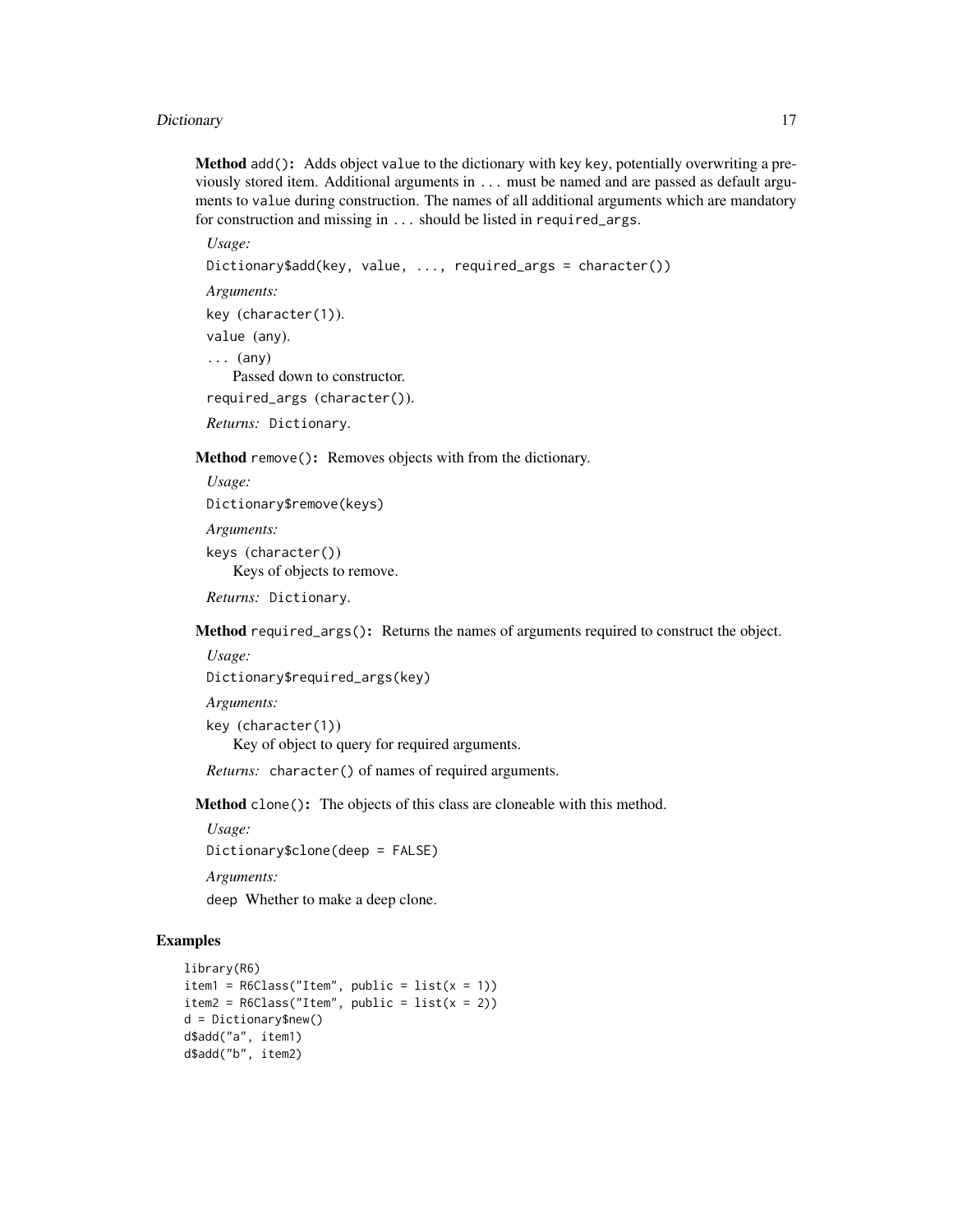```
d$add("c", item1$new())
d$keys()
d$get("a")
d$mget(c("a", "b"))
```
dictionary\_sugar\_get *A Quick Way to Initialize Objects from Dictionaries*

#### Description

Given a [Dictionary,](#page-14-1) retrieve objects with provided keys.

- dictionary\_sugar\_get() to retrieve a single object with key .key.
- dictionary\_sugar\_mget() to retrieve a list of objects with keys .keys.
- dictionary\_sugar() is deprecated in favor of dictionary\_sugar\_get().
- If .key or .keys is missing, the dictionary itself is returned.

Arguments in ... must be named and are consumed in the following order:

- 1. All arguments whose names match the name of an argument of the constructor are passed to the \$get() method of the [Dictionary](#page-14-1) for construction.
- 2. All arguments whose names match the name of a parameter of the [paradox::ParamSet](#page-0-0) of the constructed object are set as parameters. If there is no [paradox::ParamSet](#page-0-0) in obj\$param\_set, this step is skipped.
- 3. All remaining arguments are assumed to be regular fields of the constructed R6 instance, and are assigned via [<-](#page-0-0).

#### Usage

```
dictionary_sugar_get(dict, .key, ...)
dictionary_sugar(dict, .key, ...)
dictionary_sugar_mget(dict, .keys, ...)
```

| dict  | (Dictionary).                                      |
|-------|----------------------------------------------------|
| .key  | (character(1))<br>Key of the object to construct.  |
|       | (any)<br>See description.                          |
| .keys | (character())<br>Keys of the objects to construct. |

<span id="page-17-0"></span>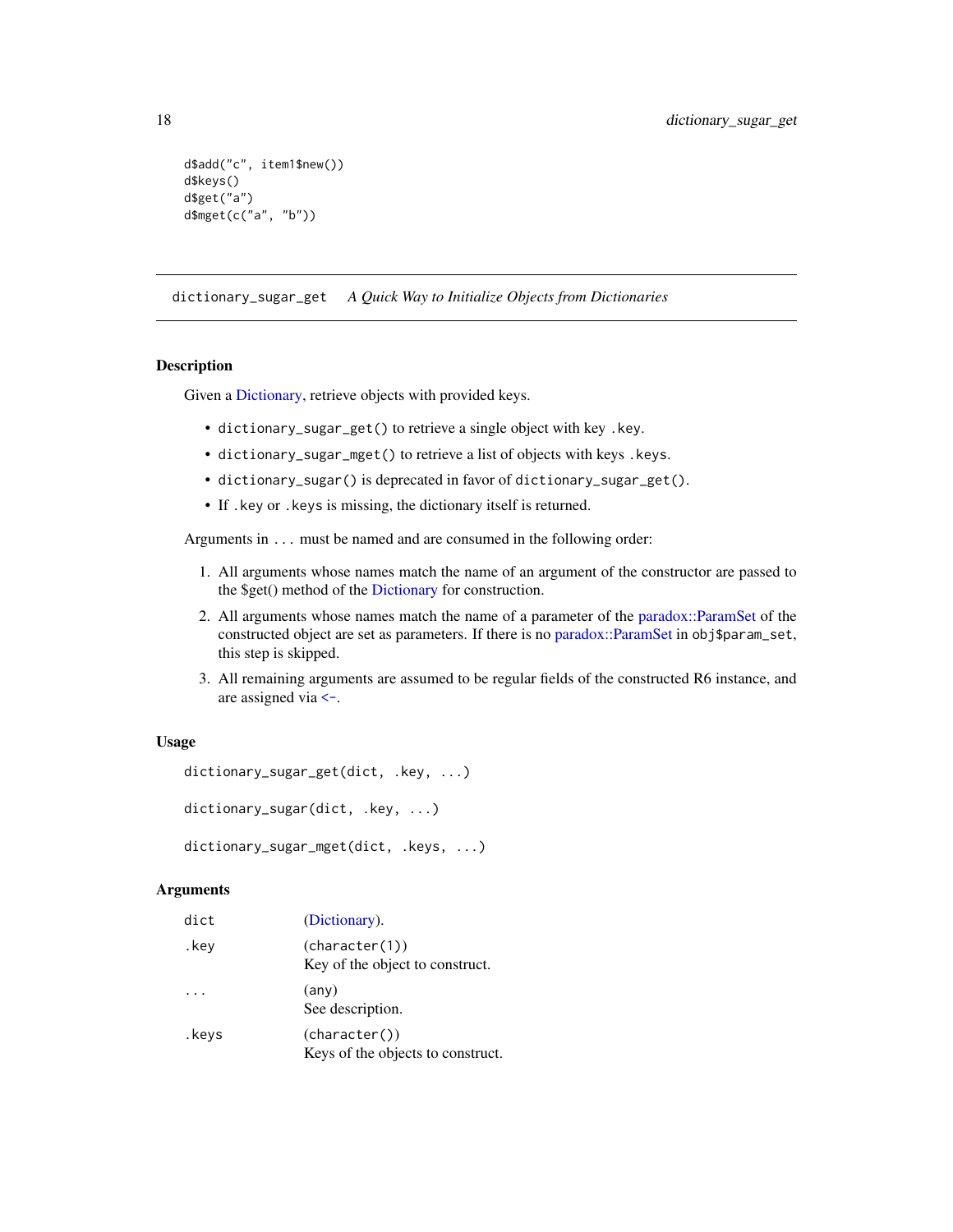<span id="page-18-0"></span>did\_you\_mean 19

#### Value

[R6::R6Class\(\)](#page-0-0)

#### Examples

```
library(R6)
item = R6Class("Item", public = list(x = 0))d = Dictionary$new()
d$add("key", item)
dictionary_sugar_get(d, "key", x = 2)
```
did\_you\_mean *Suggest Alternatives*

#### Description

Helps to suggest alternatives from a list of strings, based on the string similarity in  $u$ tils:: $adist()$ .

#### Usage

```
did_you_mean(str, candidates)
```
#### Arguments

| str        | (character(1))<br>String.           |
|------------|-------------------------------------|
| candidates | (character())<br>Candidate strings. |

### Value

(character(1)). Either a phrase suggesting one or more candidates from candidates, or an empty string if no close match is found.

```
did_you_mean("yep", c("yes", "no"))
```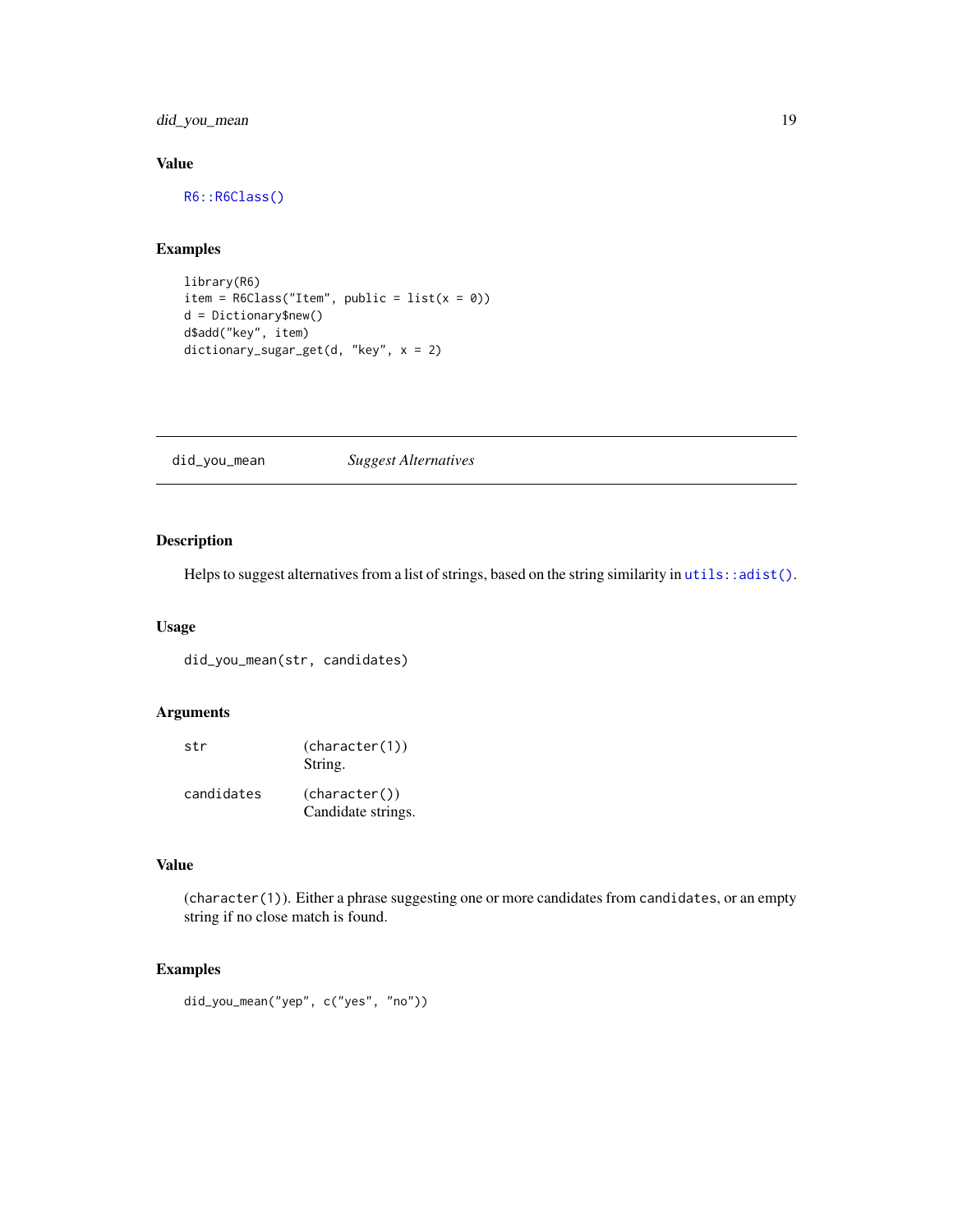<span id="page-19-0"></span>distinct\_values *Get Distinct Values*

#### Description

Extracts the distinct values of an atomic vector, with the possibility to drop levels and remove missing values.

#### Usage

```
distinct_values(x, drop = TRUE, na_rm = TRUE)
```
#### Arguments

| $\mathsf{x}$ | (atomic vector()).                                                                                                                                                                       |
|--------------|------------------------------------------------------------------------------------------------------------------------------------------------------------------------------------------|
| drop         | $\therefore$ logical(1)<br>If TRUE, only returns values which are present in x. If FALSE, returns all levels<br>for factor() and ordered(), as well as TRUE and FALSE for $logical$ ()s. |
| na_rm        | $\therefore$ logical(1)<br>If TRUE, missing values are removed from the vector of distinct values.                                                                                       |

#### Value

(atomic vector()) with distinct values in no particular order.

```
# for factors:
x = factor(c(leftters[1:2], NA), levels = letters[1:3])distinct_values(x)
distinct_values(x, na_rm = FALSE)
distinct_values(x, drop = FALSE)
distinct_values(x, drop = FALSE, na_rm = FALSE)
# for logicals:
distinct_values(TRUE, drop = FALSE)
# for numerics:
distinct_values(sample(1:3, 10, replace = TRUE))
```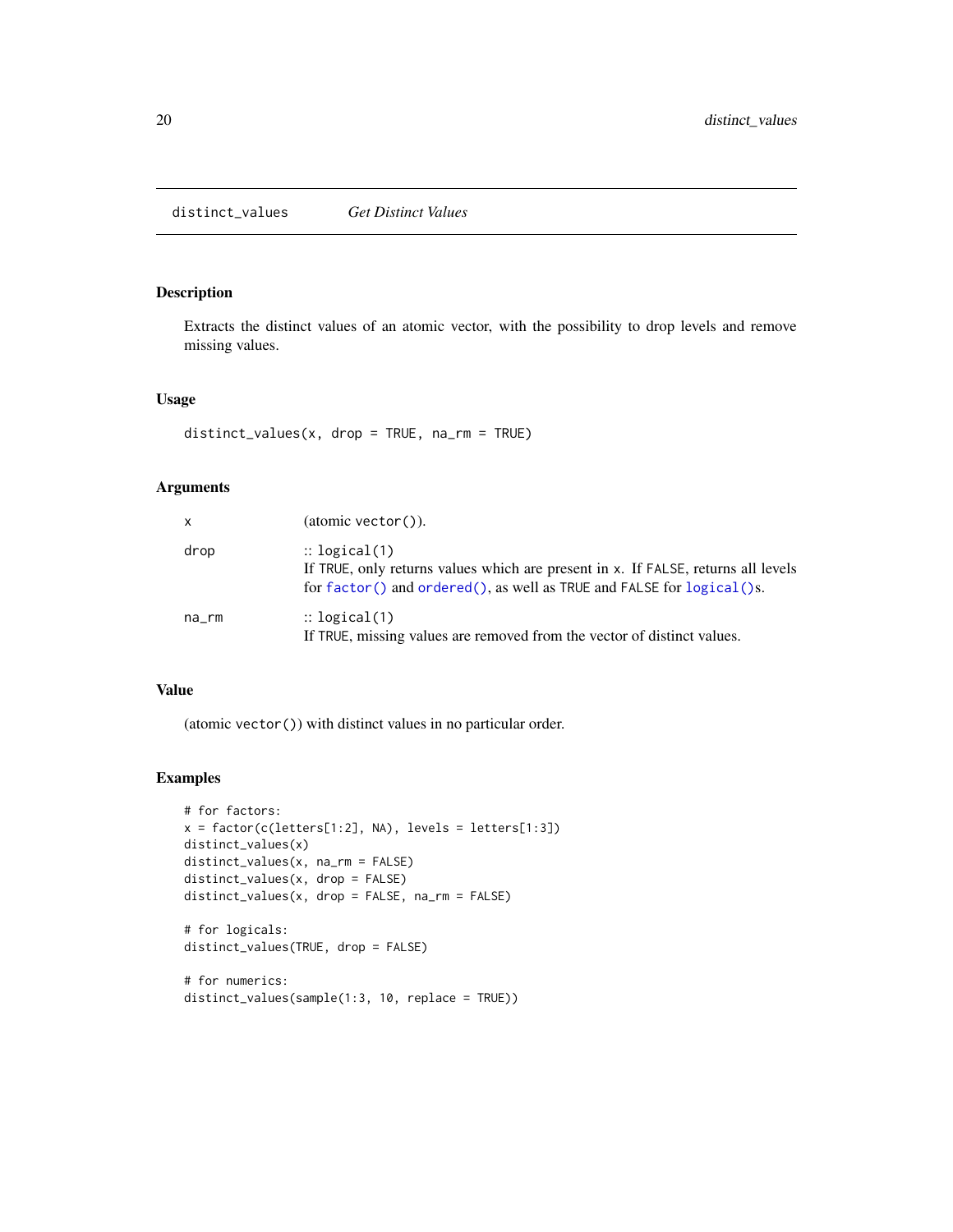<span id="page-20-0"></span>Evaluates a function while both recording an output log and measuring the elapsed time. There are currently three different modes implemented to encapsulate a function call:

- "none": Just runs the call in the current session and measures the elapsed time. Does not keep a log, output is printed directly to the console. Works well together with [traceback\(\)](#page-0-0).
- "[evaluate](https://CRAN.R-project.org/package=evaluate)": Uses the package evaluate to call the function, measure time and do the logging.
- "[callr](https://CRAN.R-project.org/package=callr)": Uses the package callr to call the function, measure time and do the logging. This encapsulation spawns a separate R session in which the function is called. While this comes with a considerable overhead, it also guards your session from being teared down by segfaults.

#### Usage

```
encapsulate(
 method,
  .f,
  .\narray = list(),.opts = list(),
  .pkgs = character(),
  .seed = NA_integer_,
  .timeout = Inf
)
```

| method    | (character(1))<br>One of "none", "evaluate" or "callr".                                                                                                                   |
|-----------|---------------------------------------------------------------------------------------------------------------------------------------------------------------------------|
| $\cdot$ f | (function())<br>Function to call.                                                                                                                                         |
| .args     | (list()<br>Arguments passed to . f.                                                                                                                                       |
| .opts     | (namedist())<br>Options to set for the function call. Options get reset on exit.                                                                                          |
| .pkgs     | (character())<br>Packages to load (not attach).                                                                                                                           |
| .seed     | (integer(1))<br>Random seed to set before invoking the function call. Gets reset to the previous<br>seed on exit.                                                         |
| .timeout  | (numeric(1))<br>Timeout in seconds. Uses setTimeLimit() for "none" and "evaluate" encap-<br>sulation. For "callr" encapsulation, the timeout is passed to callr:: $r()$ . |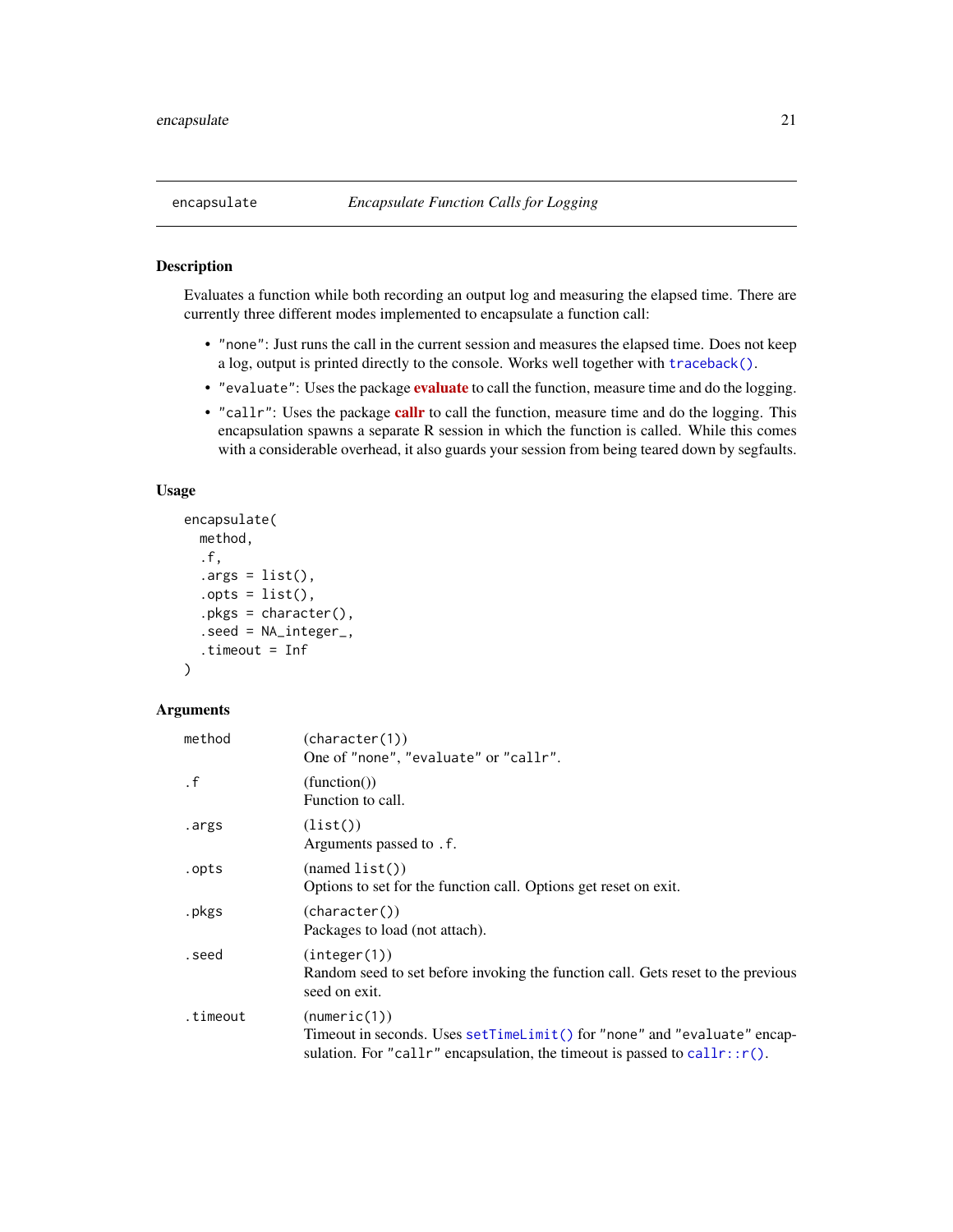<span id="page-21-0"></span>(named list()) with three fields:

- "result": the return value of .f
- "elapsed": elapsed time in seconds. Measured as [proc.time\(\)](#page-0-0) difference before/after the function call.
- "log": data.table() with columns "class" (ordered factor with levels "output", "warning" and "error") and "message" (character()).

#### Examples

```
f = function(n) {
 message("hi from f")
 if (n > 5) {
   stop("n must be <= 5")
 }
 runif(n)
}
encapsulate("none", f, list(n = 1), .seed = 1)
if (requireNamespace("evaluate", quietly = TRUE)) {
 encapsulate("evaluate", f, list(n = 1), .seed = 1)
}
if (requireNamespace("callr", quietly = TRUE)) {
 encapsulate("callr", f, list(n = 1), .seed = 1)
}
```
enframe *Convert a Named Vector into a data.table and Vice Versa*

#### Description

enframe() returns a [data.table::data.table\(\)](#page-0-0) with two columns: The names of x (or seq\_along(x) if unnamed) and the values of x.

deframe() converts a two-column data.frame to a named vector. If the data.frame only has a single column, an unnamed vector is returned.

#### Usage

 $enframe(x, name = "name", value = "value")$ 

deframe(x)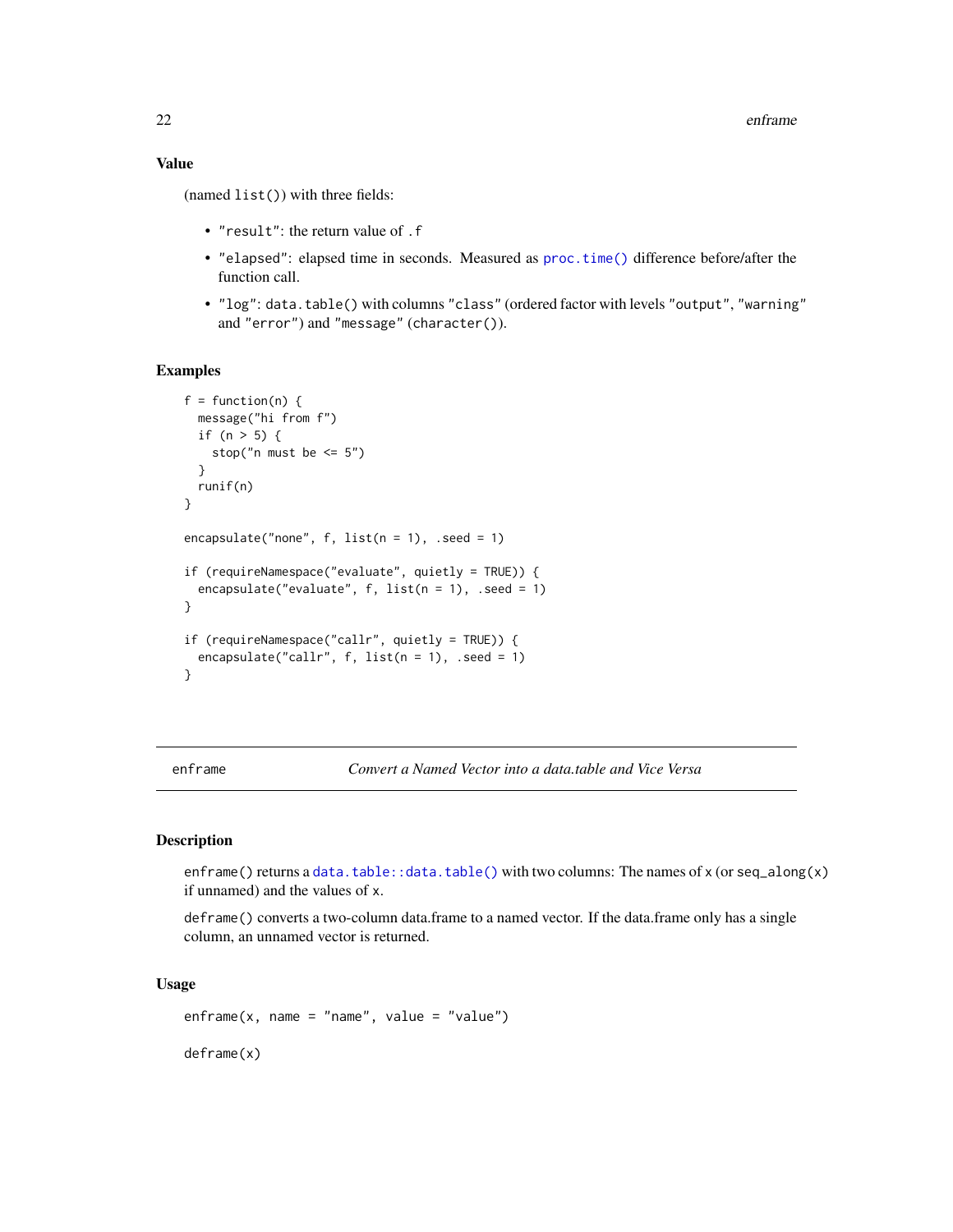#### <span id="page-22-0"></span>extract\_vars 23

#### Arguments

| x     | $(vector() (enframe())$ or data.frame $()$ $(defname())$<br>Vector to convert to a data.table:: data.table(). |
|-------|---------------------------------------------------------------------------------------------------------------|
| name  | (character(1))<br>Name for the first column with names.                                                       |
| value | (character(1))<br>Name for the second column with values.                                                     |

#### Value

[data.table::data.table\(\)](#page-0-0) or named vector.

#### Examples

```
x = 1:3enframe(x)
x = set\_names(1:3, letters[1:3])enframe(x, value = "x_values")
```
extract\_vars *Extract Variables from a Formula*

#### Description

Given a [formula\(\)](#page-0-0) f, returns all variables used on the left-hand side and right-hand side of the formula.

#### Usage

extract\_vars(f)

#### Arguments

f (formula()).

#### Value

(list()) with elements "lhs" and "rhs", both character().

```
extract_vars(Species ~ Sepal.Width + Sepal.Length)
extract_vars(Species ~ .)
```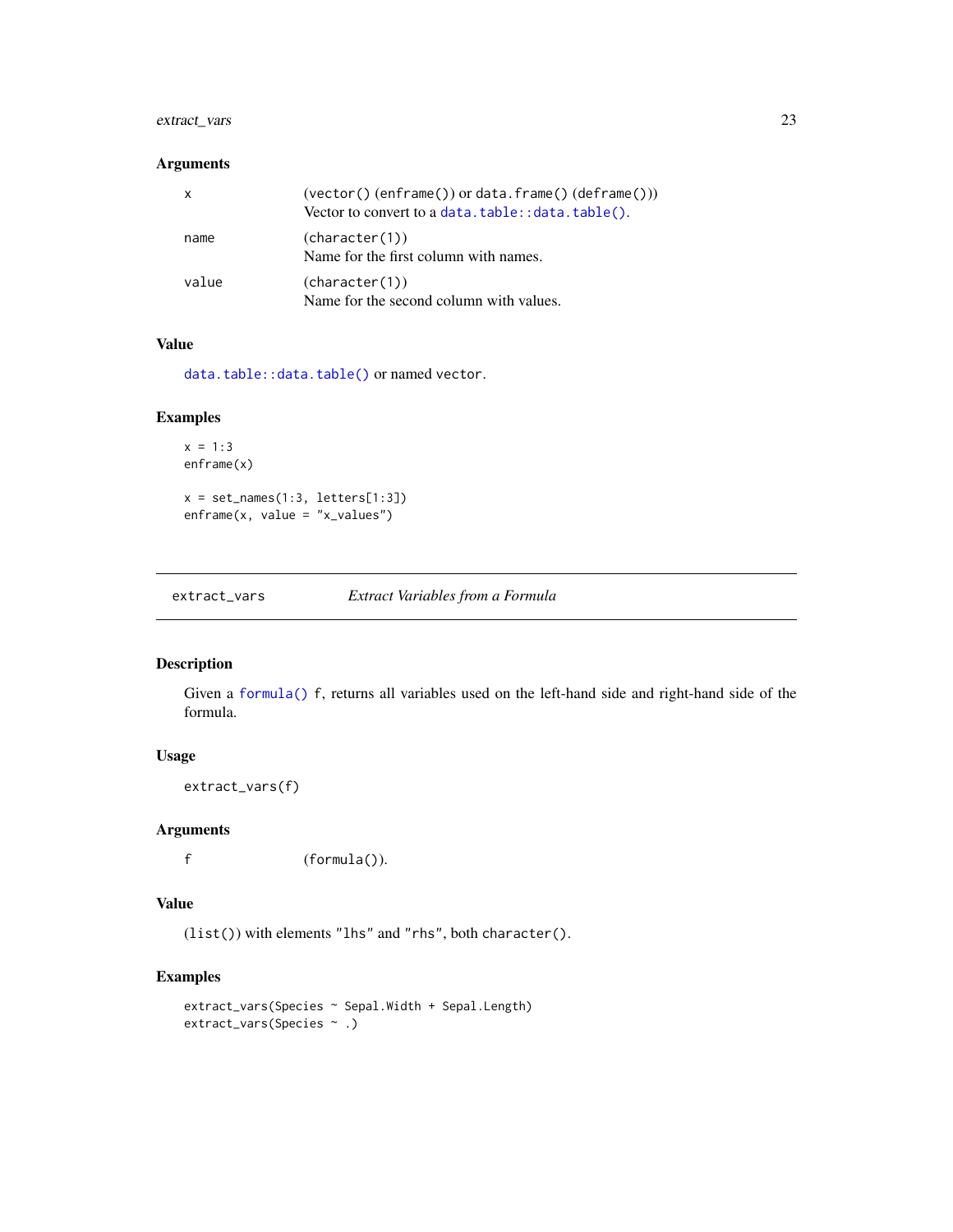<span id="page-23-0"></span>

Operates on a named list of [bibentry\(\)](#page-0-0) entries and formats them nicely for documentation with [roxygen2](https://CRAN.R-project.org/package=roxygen2).

- format\_bib() is intended to be called in the @references section and prints the complete entry using [toRd\(\)](#page-0-0).
- cite\_bib() returns the family name of the first author (if available, falling back to the complete author name if not applicable) and the year in format "[LastName] (YYYY)".

#### Usage

```
format_bib(..., bibentries = NULL, envir = parent.frame())
```
 $cite_bib(..., bibentries = NULL, envir = parent-frame())$ 

#### Arguments

|            | (character())<br>One or more names of bibentries.                  |
|------------|--------------------------------------------------------------------|
| bibentries | (namedist())<br>Named list of bibentries.                          |
| envir      | (environment)<br>Environment to lookup bibentries if not provided. |

#### Value

(character(1)).

```
bibentries = list(checkmate = citation("checkmate"), R = citation())
format_bib("checkmate")
format_bib("R")
cite_bib("checkmate")
cite_bib("checkmate", "R")
```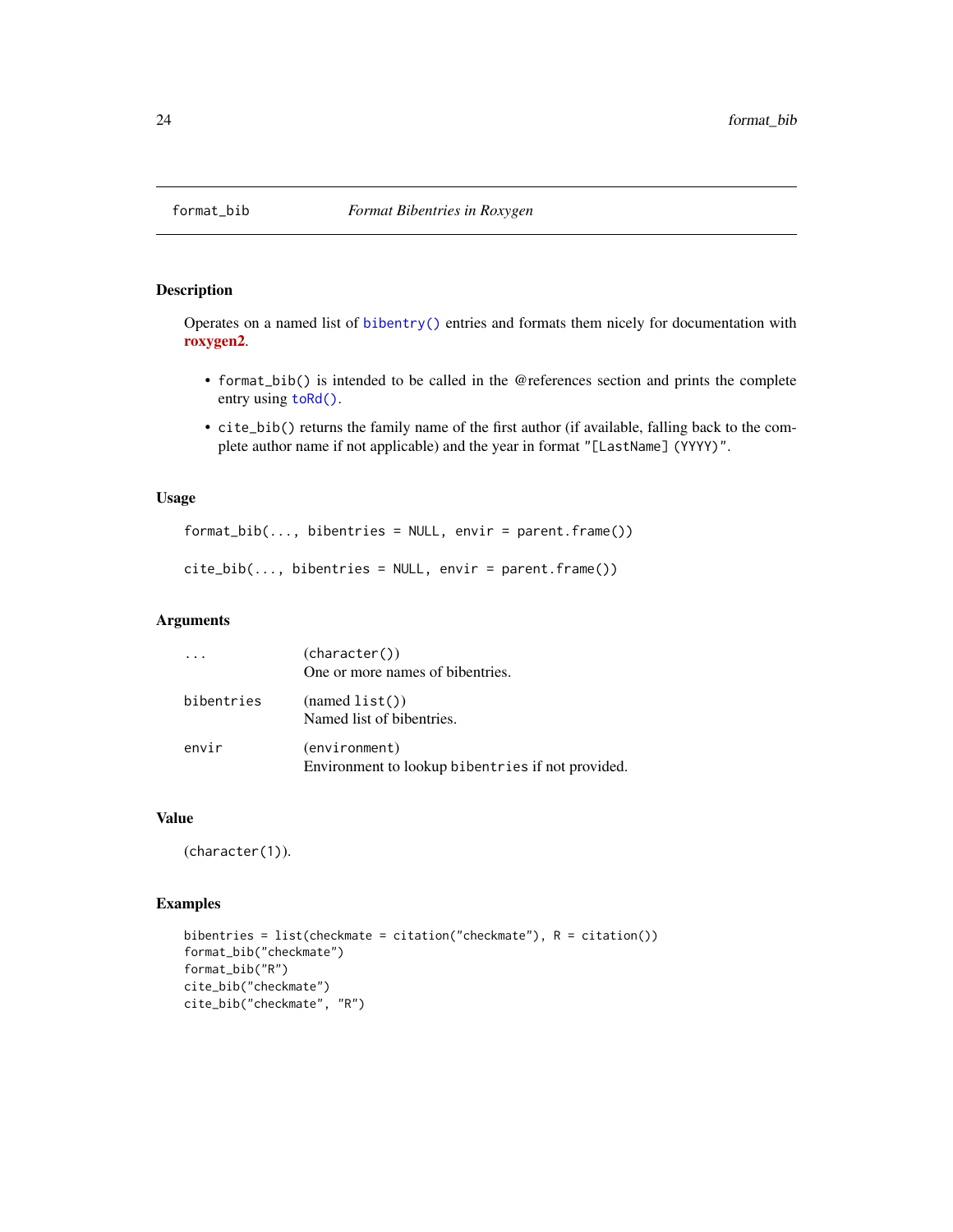<span id="page-24-0"></span>

Given the left-hand side and right-hand side as character vectors, generates a new [stats::formula\(\)](#page-0-0).

#### Usage

```
formulate(lhs = character(), rhs = character(), env = NULL, quote = "right")
```
#### Arguments

| lhs   | (character())<br>Left-hand side of formula. Multiple elements will be collapsed with $" + "$ .               |
|-------|--------------------------------------------------------------------------------------------------------------|
| rhs   | (character())<br>Right-hand side of formula. Multiple elements will be collapsed with " + ".                 |
| env   | $(\text{environment}())$<br>Environment for the new formula. Defaults to NULL.                               |
| quote | (character(1))<br>Which side of the formula to quote? Subset of ("left", "right"), defaulting to<br>"right". |

#### Value

[stats::formula\(\)](#page-0-0).

#### Examples

```
formulate("Species", c("Sepal.Length", "Sepal.Width"))
formulate(rhs = c("Sepal.Length", "Sepal.Width"))
```
#### Description

Provides access to the private members of [R6::R6Class](#page-0-0) objects.

#### Usage

get\_private(x)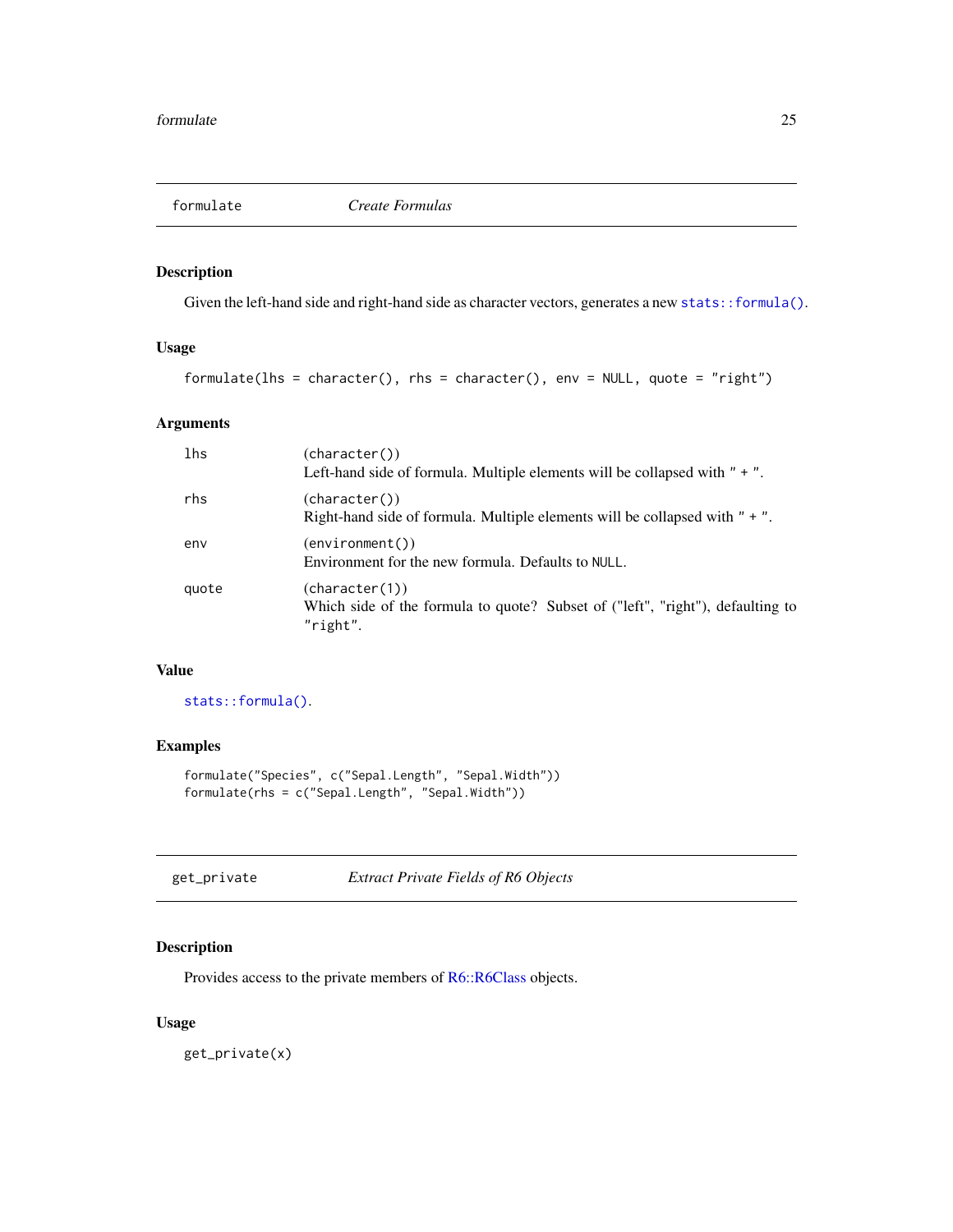#### <span id="page-25-0"></span>Arguments

| $(\text{any})$                              |
|---------------------------------------------|
| Object to extract the private members from. |

#### Value

environment() of private members, or NULL if x is not an R6 object.

#### Examples

```
library(R6)
item = R6Class("Item", private = list(x = 1))$new()get_private(item)$x
```
get\_seed *Get the Random Seed*

#### Description

Retrieves the current random seed (.Random.seed in the global environment), and initializes the RNG first, if necessary.

#### Usage

get\_seed()

#### Value

integer(). Depends on the [base::RNGkind\(\)](#page-0-0).

#### Examples

str(get\_seed())

has\_element *Check if an Object is Element of a List*

#### Description

Simply checks if a list contains a given object.

- NB1: Objects are compared with identity.
- NB2: Only use this on lists with complex objects, for simpler structures there are faster operations.
- NB3: Clones of R6 objects are not detected.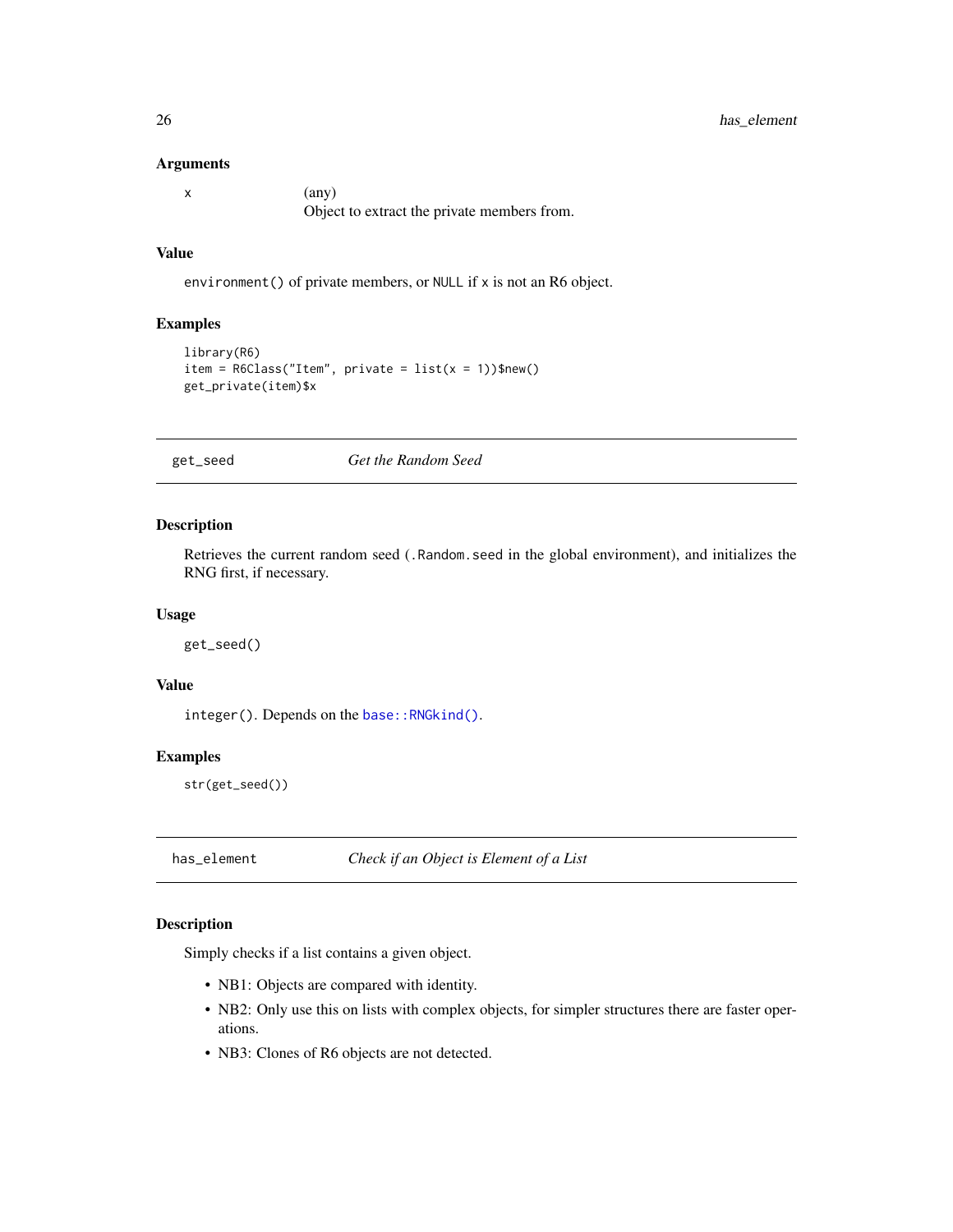#### <span id="page-26-0"></span>Usage

has\_element(.x, .y)

#### Arguments

| . х | $(list()$ atomic vector()). |
|-----|-----------------------------|
| . v | (anv)                       |
|     | Object to test for.         |

#### Examples

has\_element(list(1, 2, 3), 1)

| ids | Extract ids from a List of Objects |
|-----|------------------------------------|
|     |                                    |

#### Description

None.

#### Usage

ids(xs)

### Arguments

| XS | (list()                              |
|----|--------------------------------------|
|    | Every element must have a slot 'id'. |

### Value

```
(character()).
```
### Examples

 $xs = list(a = list(id = "foo", a = 1), bar = list(id = "bar", a = 2))$ ids(xs)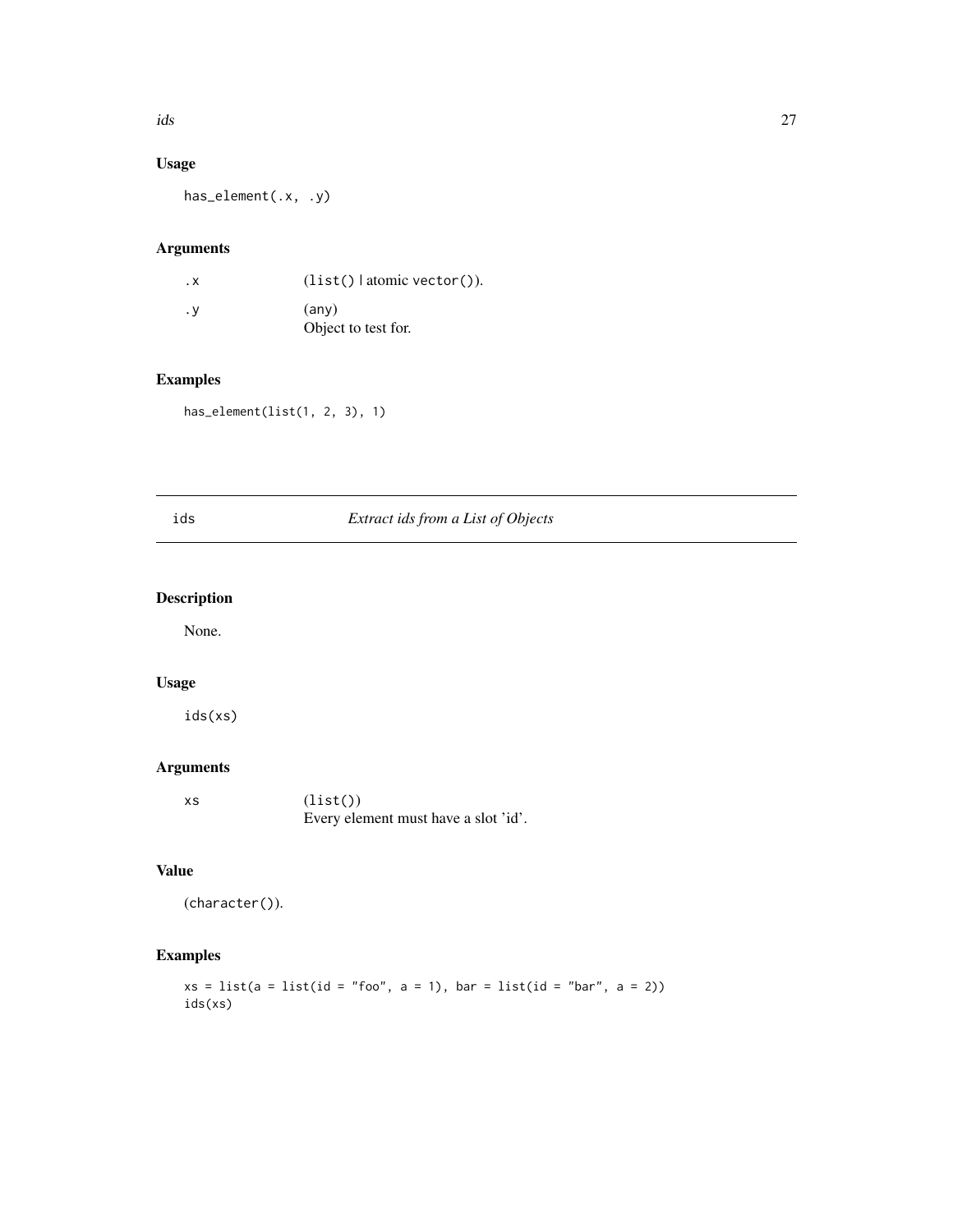Insert elements from y into x by name, or remove elements from x by name. Works for vectors, lists, environments and data frames and data tables. Objects with reference semantic (environment() and [data.table::data.table\(\)](#page-0-0)) might be modified in-place.

#### Usage

```
insert_named(x, y)
## Default S3 method:
insert_named(x, y)
## S3 method for class 'environment'
insert_named(x, y)
## S3 method for class 'data.frame'
insert_named(x, y)
## S3 method for class 'data.table'
insert_named(x, y)
remove_named(x, nn)
## S3 method for class 'environment'
remove_named(x, nn)
## S3 method for class 'data.frame'
remove_named(x, nn)
## S3 method for class 'data.table'
remove_named(x, nn)
```

| $\mathsf{x}$ | $(vector() \text{list()} \text{lenvironment()} \text{data.title::data.title())}$<br>Object to insert elements into, or remove elements from. Changes are by-<br>reference for environments and data tables. |
|--------------|-------------------------------------------------------------------------------------------------------------------------------------------------------------------------------------------------------------|
| <b>y</b>     | (list()<br>List of elements to insert into x.                                                                                                                                                               |
| nn           | (character())<br>Character vector of elements to remove.                                                                                                                                                    |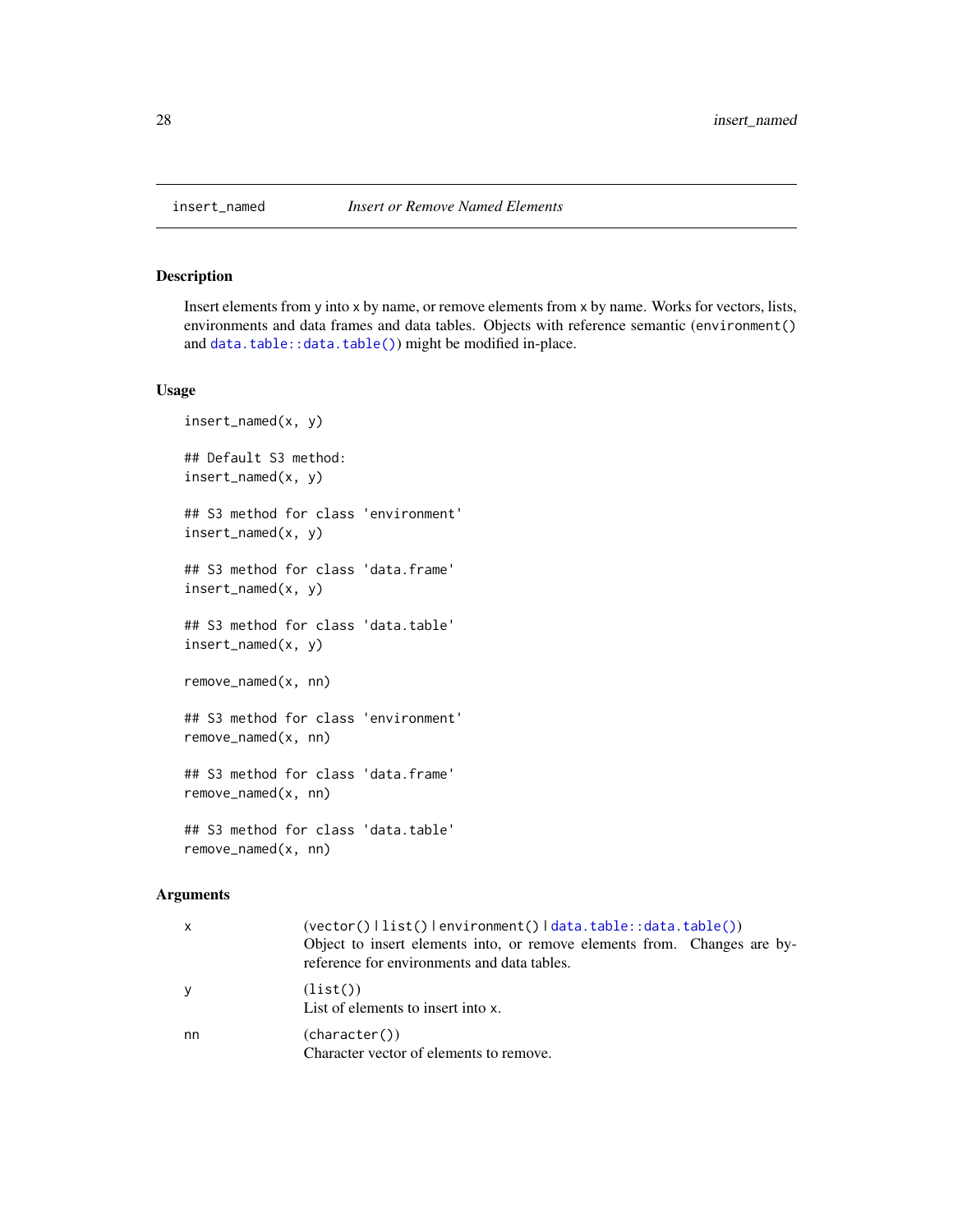#### <span id="page-28-0"></span>invoke 29

#### Value

Modified object.

#### Examples

 $x = list(a = 1, b = 2)$  $insert\_named(x, list(b = 3, c = 4))$ remove\_named(x, "b")

invoke *Invoke a Function Call*

#### Description

An alternative interface for [do.call\(\)](#page-0-0), similar to the deprecated function in **purrr**. This function tries hard to not evaluate the passed arguments too eagerly which is important when working with large R objects.

It is recommended to pass all arguments named in order to not rely on positional argument matching.

#### Usage

```
invoke(
  .f,
  ...,
  .\narray = list(),
  .opts = list(),
  .seed = NA_integer_,
  .timeout = Inf
)
```

| $\cdot$ f | (function()                                                                                                                             |
|-----------|-----------------------------------------------------------------------------------------------------------------------------------------|
|           | Function to call.                                                                                                                       |
| $\cdot$   | (any)                                                                                                                                   |
|           | Additional function arguments passed to . f.                                                                                            |
| .args     | (list()                                                                                                                                 |
|           | Additional function arguments passed to . f, as (named) list(). These argu-<br>ments will be concatenated to the arguments provided via |
| .opts     | (namedlist())                                                                                                                           |
|           | List of options which are set before the . f is called. Options are reset to their<br>previous state afterwards.                        |
| .seed     | (integer(1))                                                                                                                            |
|           | Random seed to set before invoking the function call. Gets reset to the previous<br>seed on exit.                                       |
| .timeout  | (numeric(1))                                                                                                                            |
|           | Timeout in seconds. Uses setTimeLimit(). Note that timeouts are only trig-                                                              |
|           | gered on a user interrupt, not in compiled code.                                                                                        |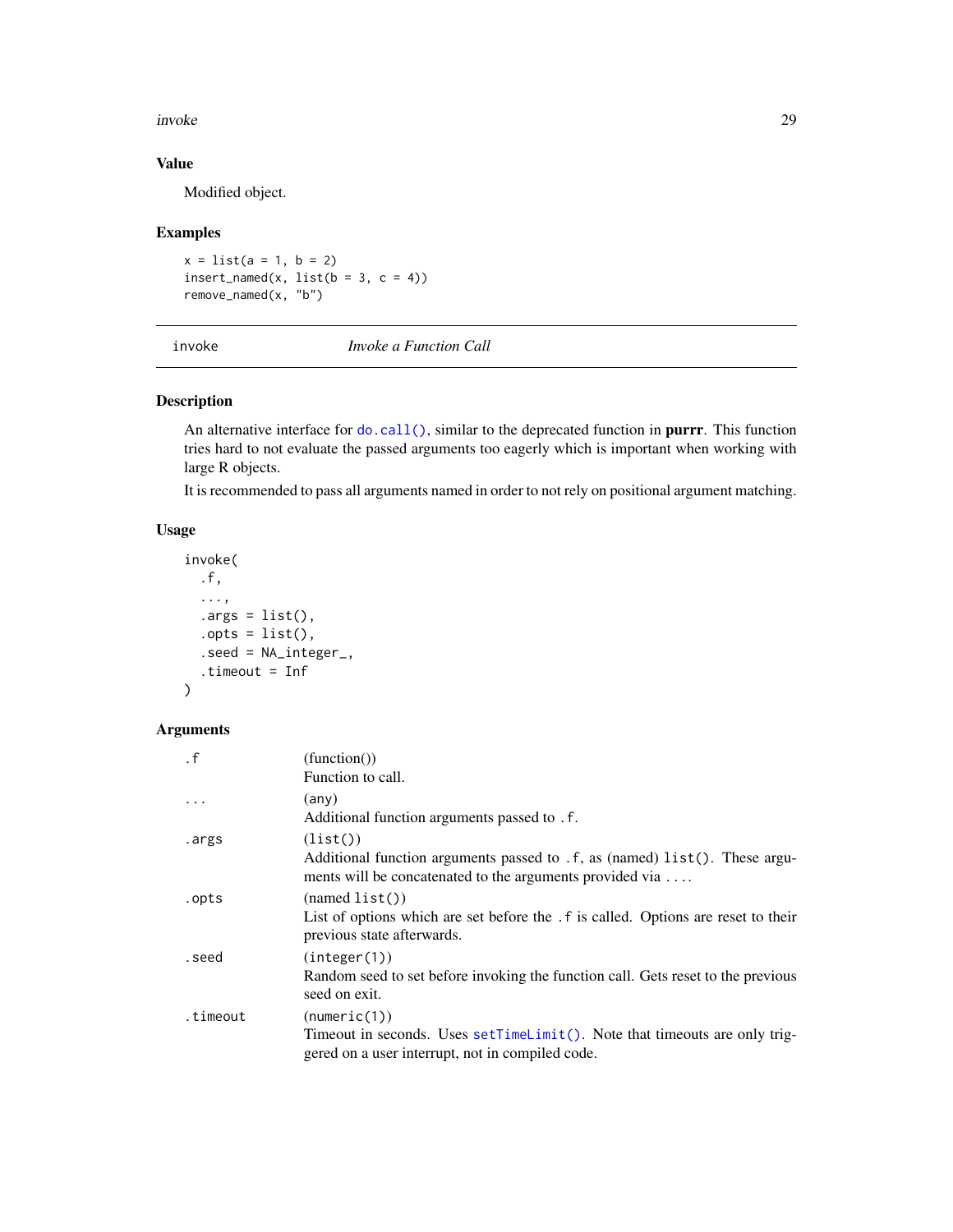#### Examples

```
invoke(mean, args = list(x = 1:10))invoke(mean, na.rm = TRUE, .args = list(1:10))
```
is\_scalar\_na *Check for a Single Scalar Value*

#### Description

Check for a Single Scalar Value

#### Usage

is\_scalar\_na(x)

#### Arguments

x (any) Argument to check.

#### Value

(logical(1)).

keep\_in\_bounds *Remove All Elements Out Of Bounds*

#### Description

Filters vector x to only keep elements which are in bounds [lower, upper]. This is equivalent to the following, but tries to avoid unnecessary allocations:

 $x[:is.na(x) & x \ge 1$  ower  $x \le 1$  upper]

Currently only works for integer x.

#### Usage

```
keep_in_bounds(x, lower, upper)
```

| x     | (integer())                  |
|-------|------------------------------|
|       | Vector to filter.            |
| lower | (integer(1))<br>Lower bound. |
| upper | (integer(1))                 |
|       | Upper bound.                 |

<span id="page-29-0"></span>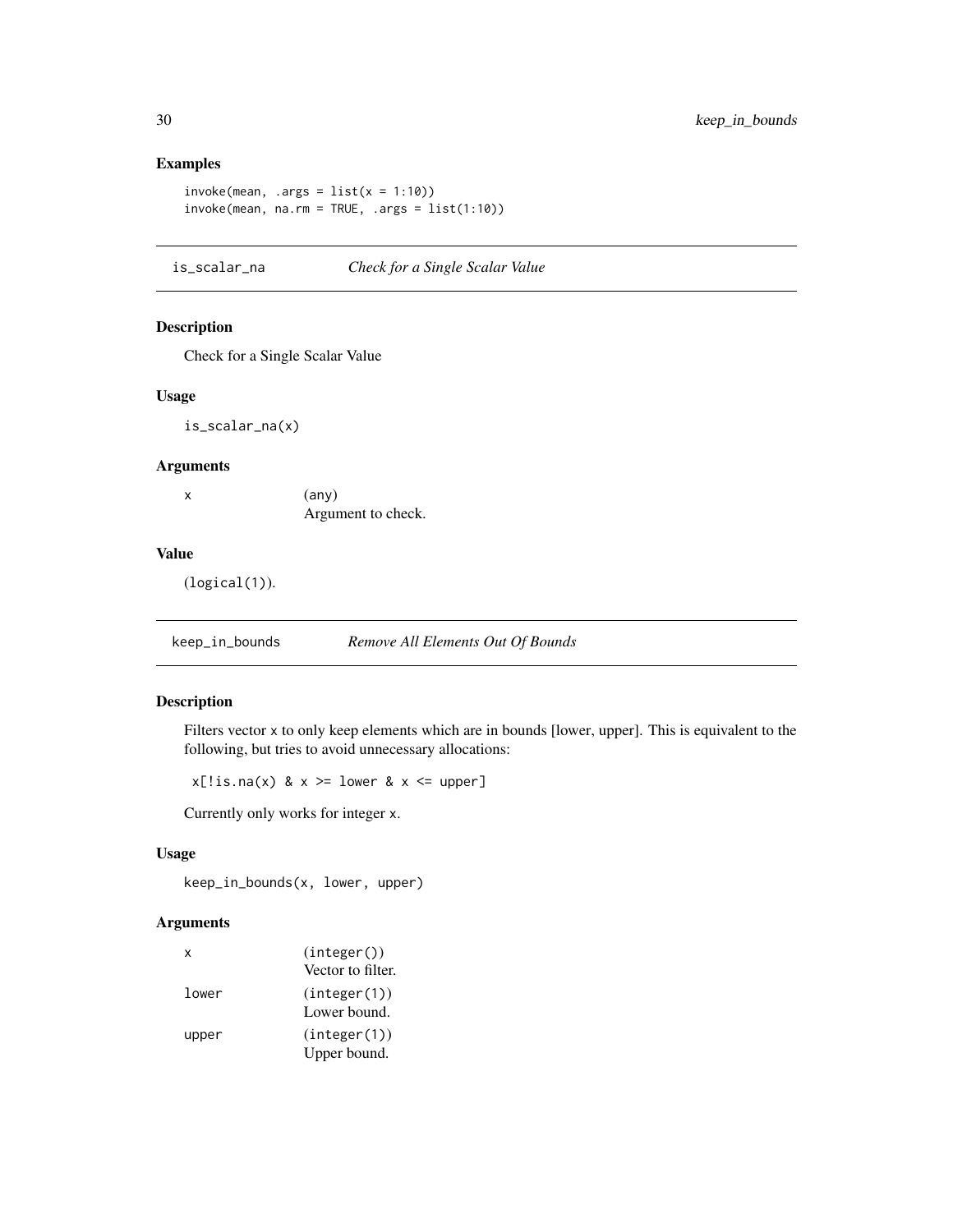#### <span id="page-30-0"></span> $\text{learning\_r6}$  31

#### Value

(integer()) with only values in [lower, upper].

#### Examples

keep\_in\_bounds(sample(20), 5, 10)

leanify\_r6 *Move all methods of an R6 Class to an environment*

#### <span id="page-30-1"></span>Description

leanify\_r6 moves the content of an [R6::R6Class](#page-0-0)'s functions to an environment, usually the package's namespace, to save space during serialization of R6 objects. leanify\_package move all methods of *all* R6 Classes to an environment.

The function in the class (i.e. the object generator) is replaced by a stump function that does nothing except calling the original function that now resides somewhere else.

It is possible to call this function after the definition of an [R6::R6](#page-0-0) class inside a package, but it is preferred to use [leanify\\_package\(\)](#page-30-1) to just leanify all [R6::R6](#page-0-0) classes inside a package.

#### Usage

leanify\_r6(cls, env = cls\$parent\_env)

leanify\_package(pkg\_env = parent.frame(), skip\_if = function(x) FALSE)

#### Arguments

| cls     | (R6::R6Class)<br>Class generator to modify.                                                                                                                                                                                                          |
|---------|------------------------------------------------------------------------------------------------------------------------------------------------------------------------------------------------------------------------------------------------------|
| env     | (environment)<br>The target environment where the function should be stored. This should be<br>either cls\$parent_env (default) or one of its parent environments, otherwise<br>the stump function will not find the moved (original code) function. |
| pkg_env | $::$ environment<br>The namespace from which to leanify all R6 classes. Does not have to be a<br>package namespace, but this is the intended use case.                                                                                               |
| skip_if | $::$ function<br>Function with one argument: Is called for each individual R6:: R6Class. If it<br>returns TRUE, the class is skipped. Default function evaluating to FALSE always<br>( <i>i.e.</i> skipping no classes).                             |

#### Value

NULL.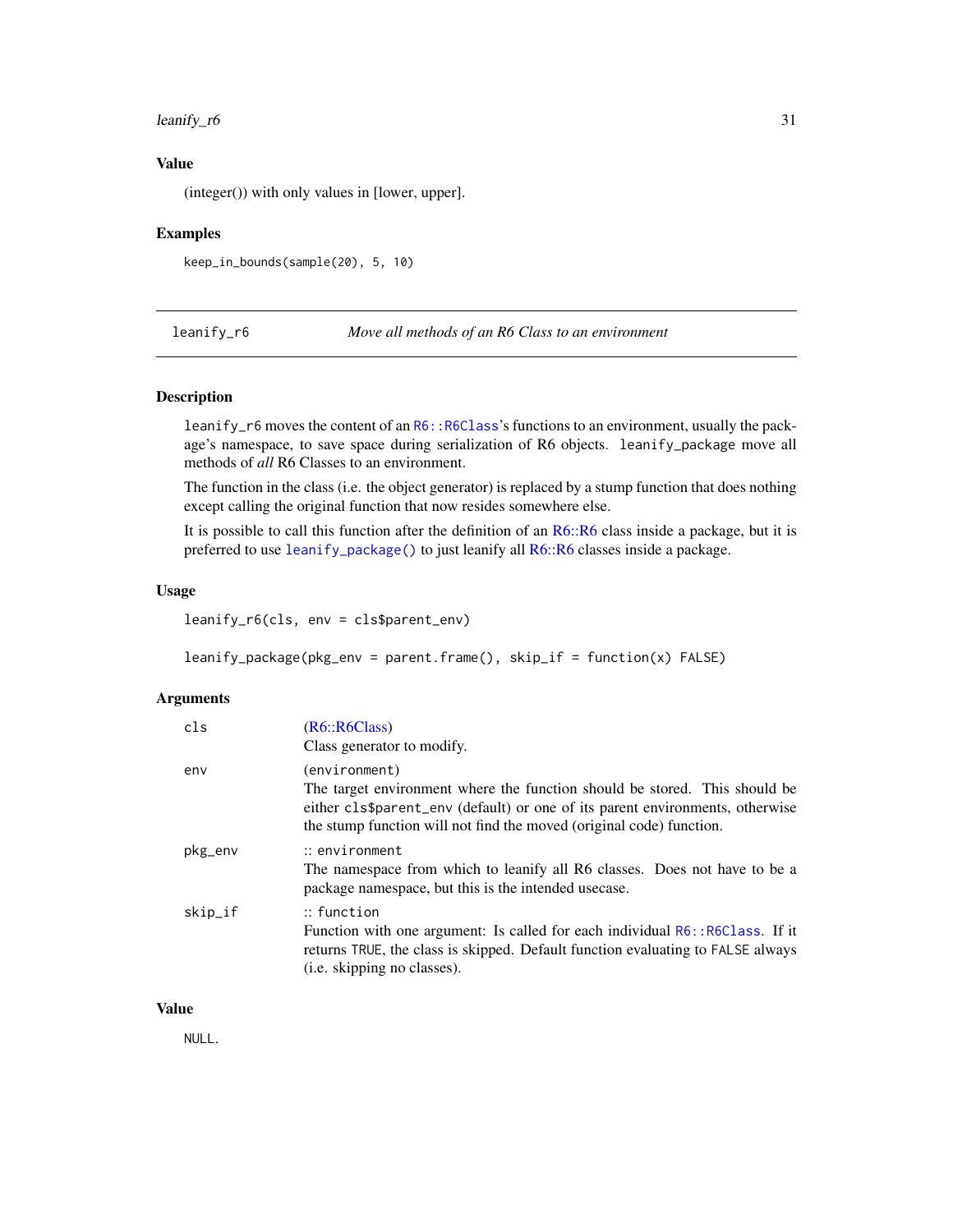<span id="page-31-0"></span>

Loads a data set with name id from package package and returns it. If the package is not installed, an error with condition "packageNotFoundError" is raised. The name of the missing packages is stored in the condition as packages.

#### Usage

load\_dataset(id, package, keep\_rownames = FALSE)

#### Arguments

| id            | (character(1))<br>Name of the data set.                   |
|---------------|-----------------------------------------------------------|
| package       | (character(1))<br>Package to load the data set from.      |
| keep_rownames | (logical(1))<br>Keep possible row names (default: FALSE). |

#### Examples

head(load\_dataset("iris", "datasets"))

map\_values *Replace Elements of Vectors with New Values*

#### Description

Replaces all values in x which match old with values in new. Values are matched with [base::match\(\)](#page-0-0).

#### Usage

map\_values(x, old, new)

| $\mathsf{x}$ | (vector)).                                                                                                |
|--------------|-----------------------------------------------------------------------------------------------------------|
| old          | (vector()<br>Vector with values to replace.                                                               |
| new          | (vector()<br>Values to replace with. Will be forced to the same length as old with base: : $rep\_len()$ . |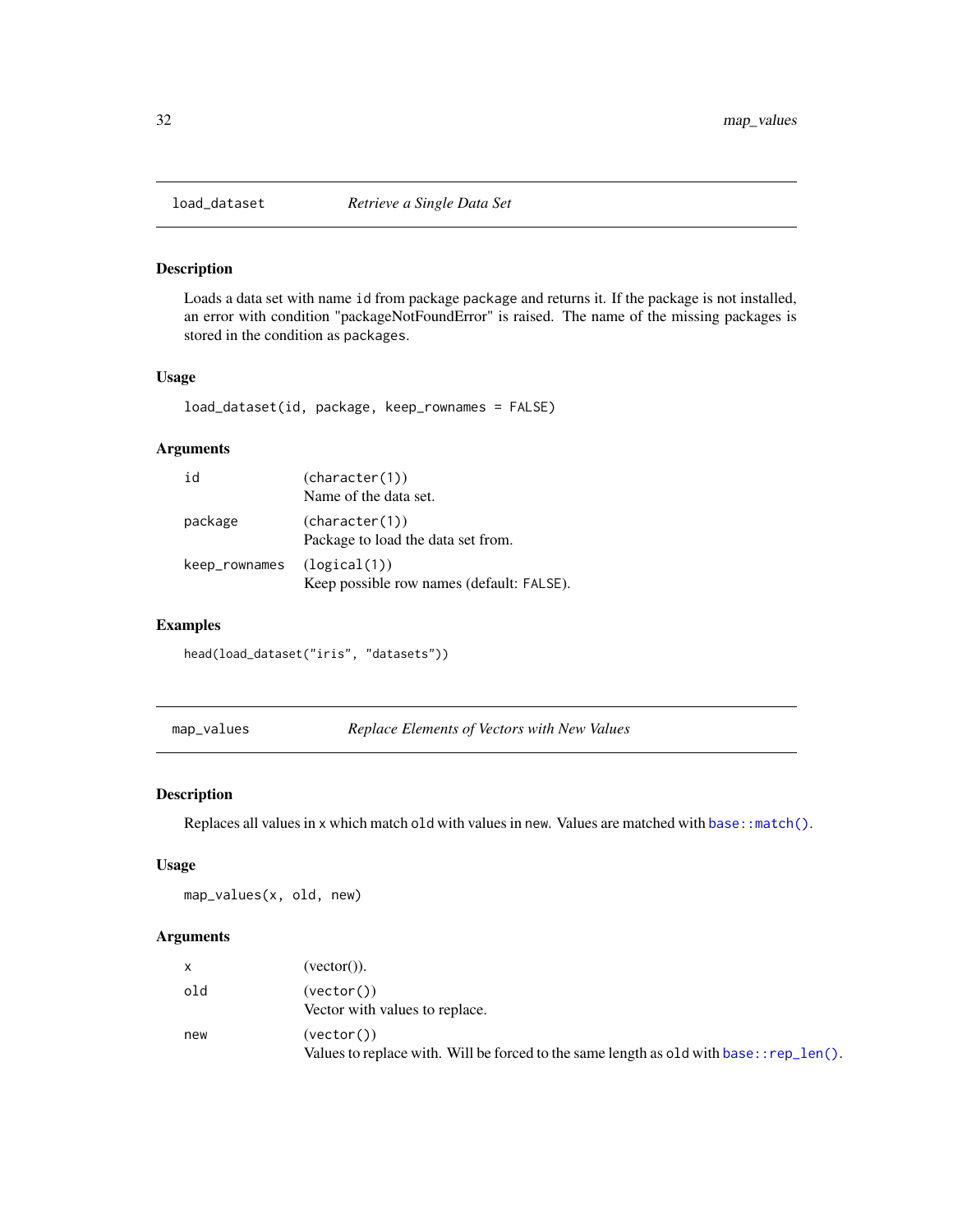#### <span id="page-32-0"></span>modify\_if 33

#### Value

(vector()) of the same length as x.

#### Examples

```
x = letters[1:5]# replace all "b" with "_b_", and all "c" with "_c_"
old = c("b", "c")new = c("_b"', "_c"')map_values(x, old, new)
```
modify\_if *Selectively Modify Elements of a Vector*

#### Description

Modifies elements of a vector selectively, similar to the functions in [purrr](https://CRAN.R-project.org/package=purrr).

modify\_if() applies a predicate function .p to all elements of .x and applies .f to those elements of .x where .p evaluates to TRUE.

modify\_at() applies .f to those elements of .x selected via .at.

#### Usage

 $\text{modify\_if}(.x, .p, .f, . . .)$ 

 $modify_at(.x, .at, .f, ...)$ 

#### Arguments

| $\cdot$ X | $(vector()$ ).                                                        |
|-----------|-----------------------------------------------------------------------|
| . p       | (function()<br>Predicate function.                                    |
| $\cdot$ f | (function()<br>Function to apply on. x.                               |
|           | (any)<br>Additional arguments passed to . f.                          |
| .at       | ((integer()  character())<br>Index vector to select elements from .x. |

```
x = modify_if(iris, is.factor, as.character)
str(x)
x = modify_at(iris, 5, as.character)
x = modify_at(iris, "Sepal.Length", sqrt)
str(x)
```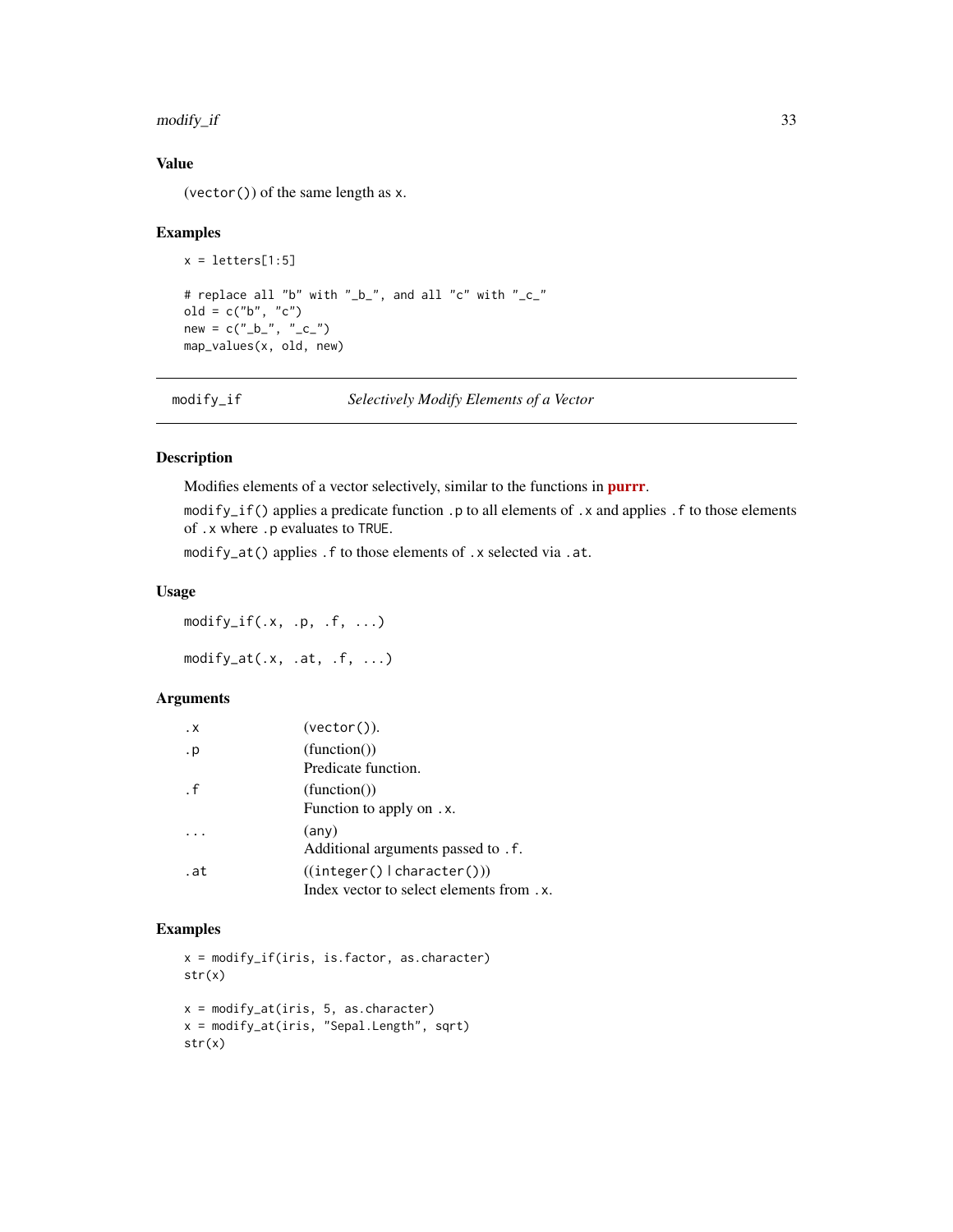<span id="page-33-0"></span>

Create a Named List

#### Usage

named\_list(nn = character(0L), init = NULL)

#### Arguments

| nn   | (character())                                    |
|------|--------------------------------------------------|
|      | Names of new list.                               |
| init | (any)                                            |
|      | All list elements are initialized to this value. |

#### Value

(named list()).

#### Examples

named\_list(c("a", "b")) named\_list(c("a", "b"), init = 1)

named\_vector *Create a Named Vector*

#### Description

Creates a simple atomic vector with init as values.

#### Usage

named\_vector(nn = character(0L), init = NA)

| nn   | (character())<br>Names of new vector                           |
|------|----------------------------------------------------------------|
| init | (atomic)<br>All vector elements are initialized to this value. |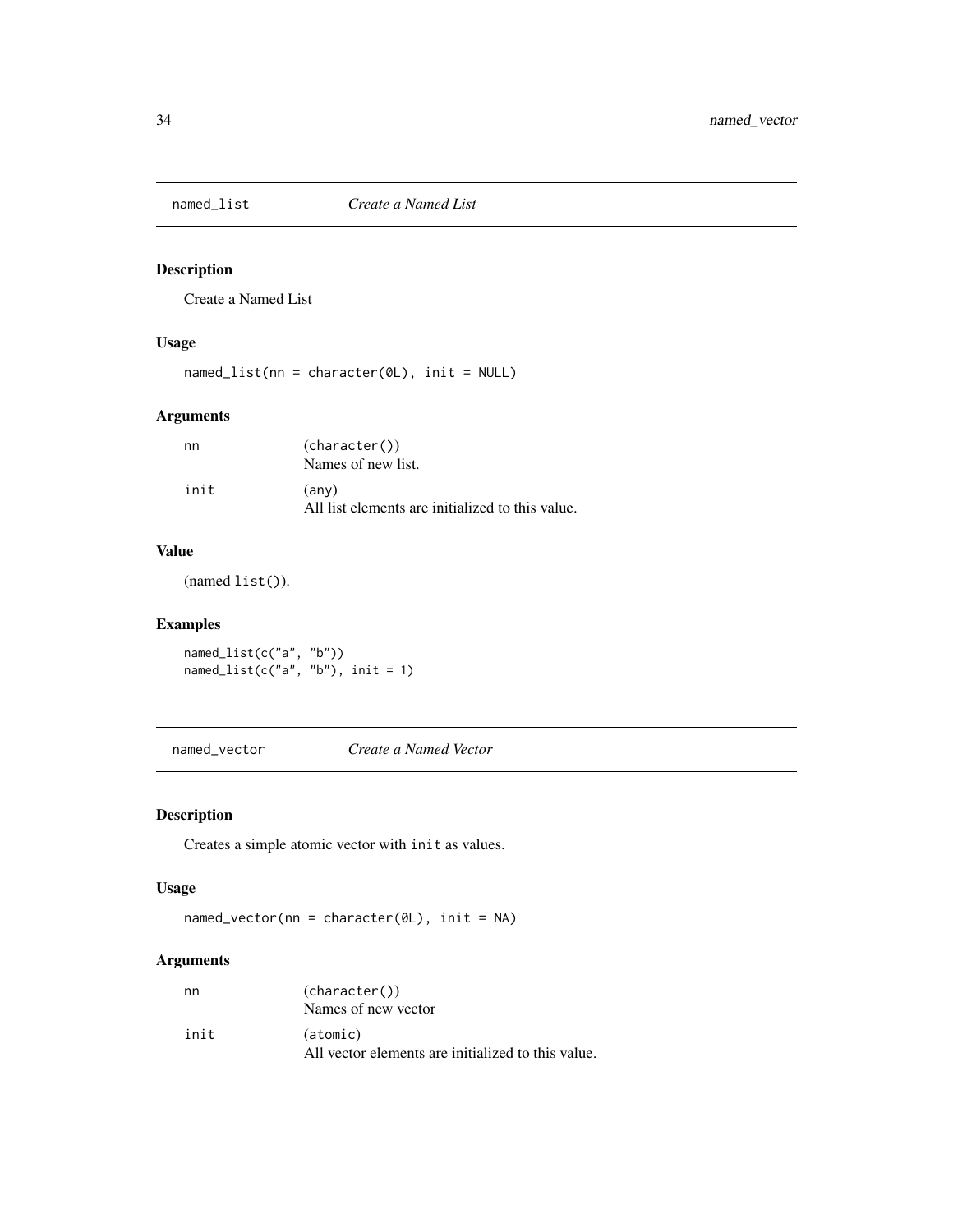#### <span id="page-34-0"></span> $names2$  35

#### Value

(named vector()).

#### Examples

```
named_vector(c("a", "b"), NA)
named_vector(character())
```
#### names2 *A Type-Stable names() Replacement*

#### Description

A simple wrapper around [base::names\(\)](#page-0-0). Returns a character vector even if no names attribute is set. Values NA and "" are treated as missing and replaced with the value provided in missing\_val.

#### Usage

names2(x, missing\_val = NA\_character\_)

#### Arguments

| X           | (any)<br>Object.                                                         |
|-------------|--------------------------------------------------------------------------|
| missing_val | (atomic(1))<br>Value to set for missing names. Default is NA_character_. |

#### Value

(character(length(x))).

```
x = 1:3names(x)
names2(x)
names(x)[1:2] = letters[1:2]names(x)
names2(x, missing_val = "")
```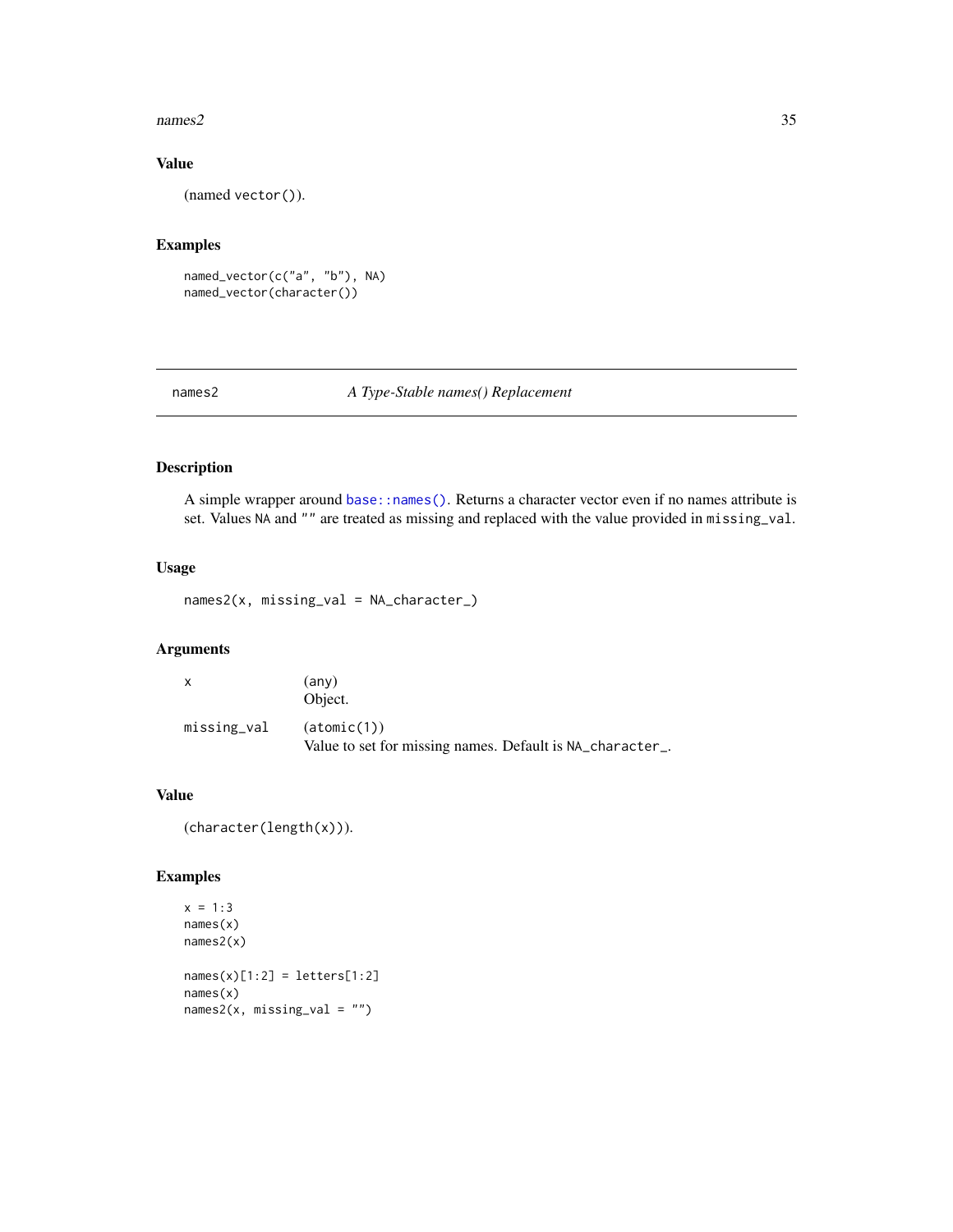<span id="page-35-0"></span>

Simply opens a manual page specified in "package::topic" syntax.

#### Usage

open\_help(man)

#### Arguments

| man | (character(1))                                  |
|-----|-------------------------------------------------|
|     | Manual page to open in "package::topic" syntax. |

#### Value

Nothing.

printf *Functions for Formatted Output and Conditions*

#### Description

catf(), messagef(), warningf() and stopf() are wrappers around [base::cat\(\)](#page-0-0), [base::message\(\)](#page-0-0), [base::warning\(\)](#page-0-0) and [base::stop\(\)](#page-0-0), respectively. The call is not included for warnings and errors.

#### Usage

 $caff(msg, ..., file = "", wrap = FALSE)$ messagef(msg, ..., wrap = FALSE) warningf(msg, ..., wrap = FALSE) stopf(msg, ..., wrap = FALSE)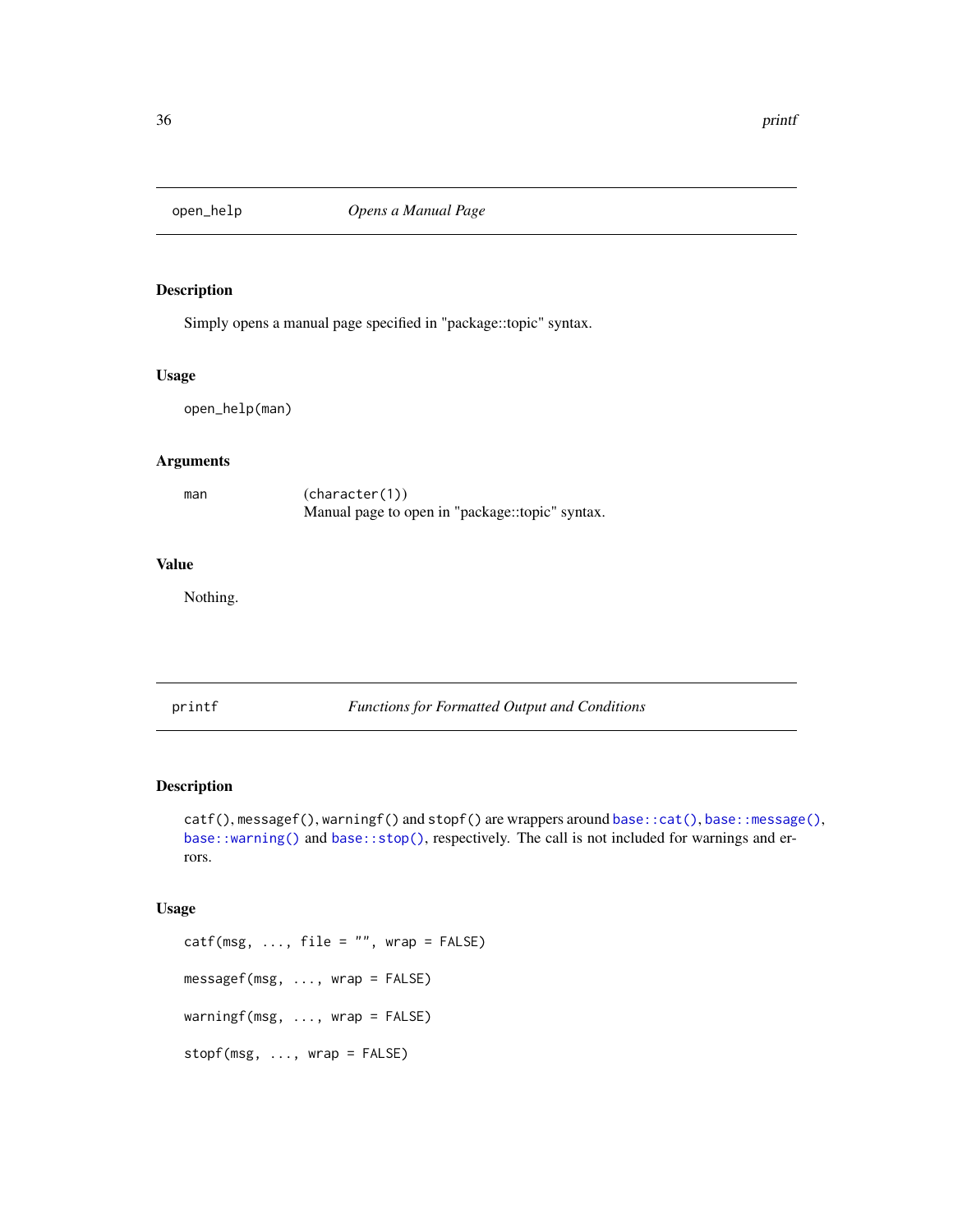#### <span id="page-36-0"></span>rcbind 37

#### Arguments

| msg       | (character(1))<br>Format string passed to base::sprintf().                                                                                                                                                                                                                                                                                                                                                             |
|-----------|------------------------------------------------------------------------------------------------------------------------------------------------------------------------------------------------------------------------------------------------------------------------------------------------------------------------------------------------------------------------------------------------------------------------|
| $\ddotsc$ | (any)<br>Arguments passed down to base:: $spring()$ .                                                                                                                                                                                                                                                                                                                                                                  |
| file      | (character(1))<br>Passed to base: $cat()$ .                                                                                                                                                                                                                                                                                                                                                                            |
| wrap      | (integer(1)   logical(1))<br>If set to a positive integer, base:: $strwrap()$ is used to wrap the string to the<br>provided width. If set to TRUE, the width defaults to $0.9 \times$ getOption("width").<br>If set to FALSE, wrapping is disabled (default). If wrapping is enabled, all whites-<br>pace characters ([[:space:]]) are converted to spaces, and consecutive spaces are<br>converted to a single space. |

#### Examples

```
messagef("
  This is a rather long %s
  on multiple lines
  which will get wrapped.
", "string", wrap = 15)
```
rcbind *Bind Columns by Reference*

#### Description

Performs [base::cbind\(\)](#page-0-0) on [data.tables,](#page-0-0) possibly by reference.

#### Usage

rcbind(x, y)

#### Arguments

| $\mathsf{x}$ | (data.table::data.table())<br>$data.table::data.table()$ to add columns to.  |
|--------------|------------------------------------------------------------------------------|
| <b>V</b>     | (data.table::data.table())<br>data.table::data.table() to take columns from. |

#### Value

([data.table::data.table\(\)](#page-0-0)): Updated x.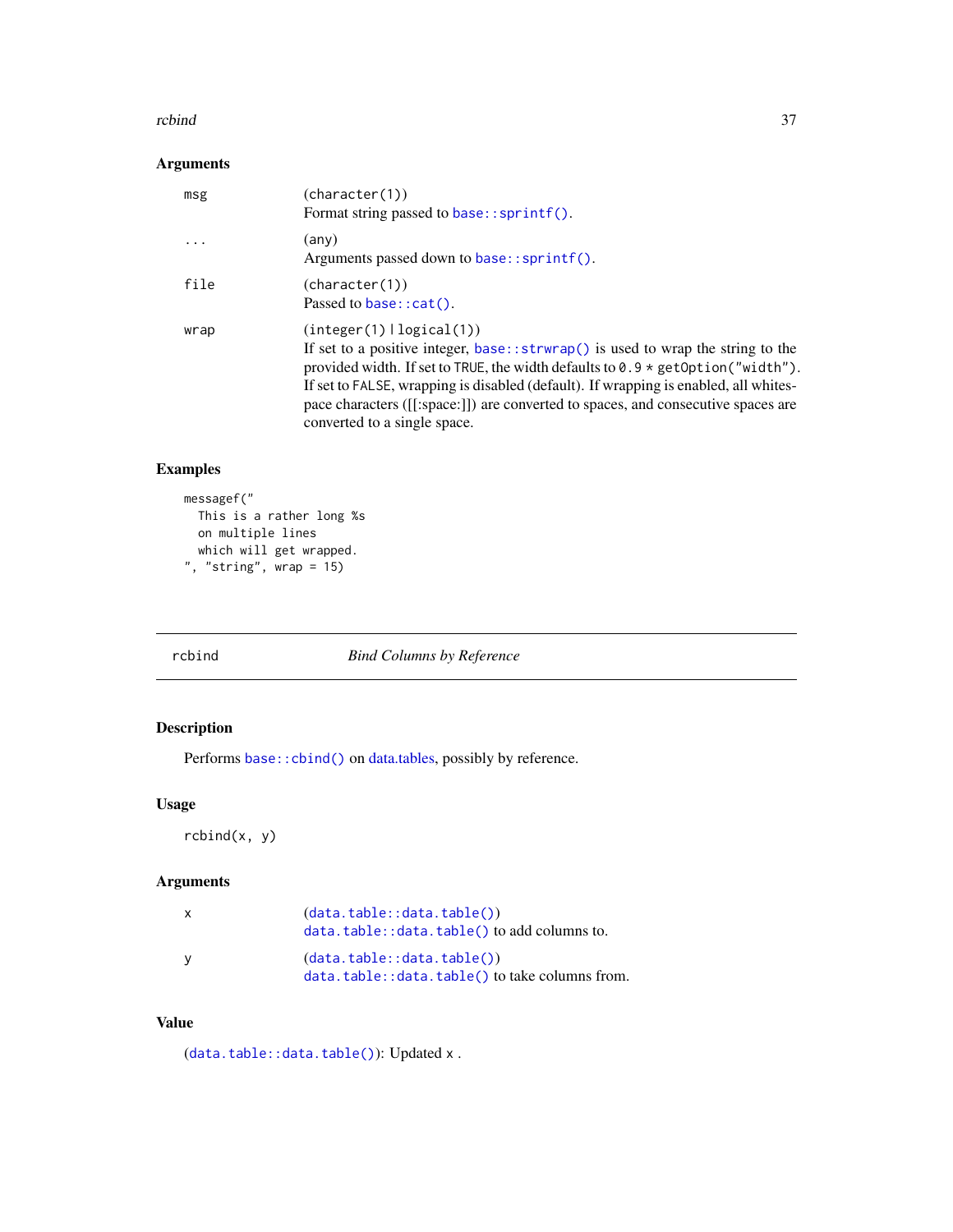#### Examples

```
x = data.title::data.title(a = 1:3, b = 3:1)y = data.title::data_table(c = runif(3))rcbind(x, y)
```
rd\_info *Helpers to Create Manual Pages*

#### Description

rd\_info() is an internal generic to generate Rd or markdown code to be used in manual pages. rd\_format\_string() and rd\_format\_range() are string functions to assist generating proper Rd code.

#### Usage

```
rd_info(obj, ...)
```
rd\_format\_range(lower, upper)

 $rd\_format\_string(str, quote = c("\\dQuote{", "}");$ 

rd\_format\_packages(packages)

#### Arguments

| obj      | $(\text{any})$<br>Object of the respective class.                                           |
|----------|---------------------------------------------------------------------------------------------|
|          | $(\text{any})$<br>Additional arguments.                                                     |
| lower    | (numeric(1))<br>Lower bound.                                                                |
| upper    | (numeric(1))<br>Upper bound.                                                                |
| str      | (character())<br>Vector of strings.                                                         |
| quote    | (character())<br>Ouotes to use around each element of x.<br>Will be replicated to lenght 2. |
| packages | (character())<br>Vector of package names.                                                   |

#### Value

character(), possibly with markdown code.

<span id="page-37-0"></span>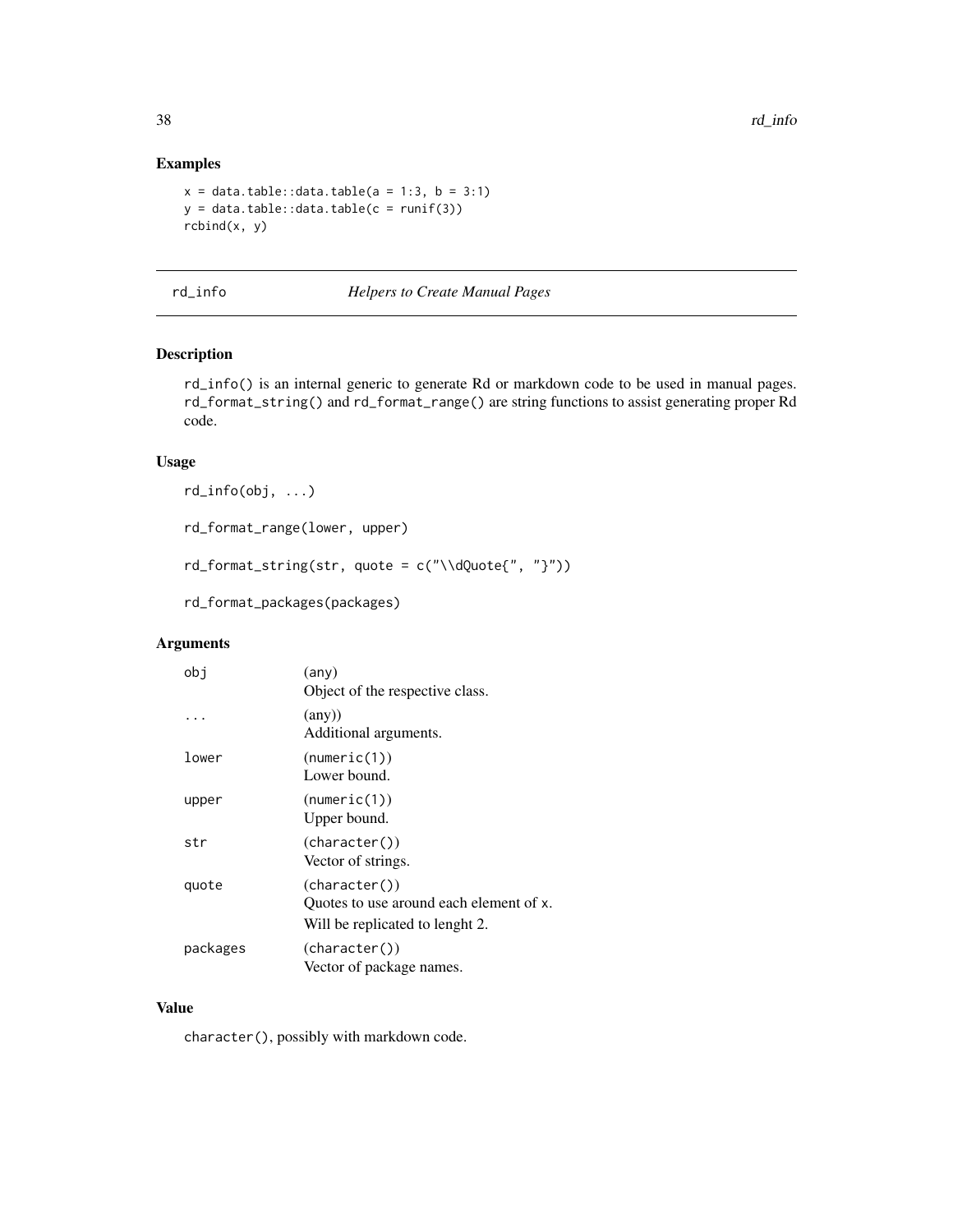<span id="page-38-0"></span>

Repeats all vectors of a list  $\cdot$  x to the length of the longest vector using [rep\(\)](#page-0-0) with argument length.out. This operation will only work if the length of the longest vectors is an integer multiple of all shorter vectors, and will throw an exception otherwise.

#### Usage

```
recycle_vectors(.x)
```
#### Arguments

 $\mathsf{x}$  (list()).

#### Value

(list()) with vectors of same size.

#### Examples

recycle\_vectors(list( $a = 1:3$ ,  $b = 2$ ))

register\_namespace\_callback

*Registers a Callback on Namespace load/unLoad Events*

#### Description

Register a function callback to be called after a namespace is loaded. Calls callback once if the namespace has already been loaded before and also adds an unload-hook that removes the load hook.

#### Usage

```
register_namespace_callback(pkgname, namespace, callback)
```

| pkgname   | (character(1))                                     |
|-----------|----------------------------------------------------|
|           | Name of the package which registers the callback.  |
| namespace | (character(1))<br>Namespace to react on.           |
| callback  | (function()<br>Function to call on namespace load. |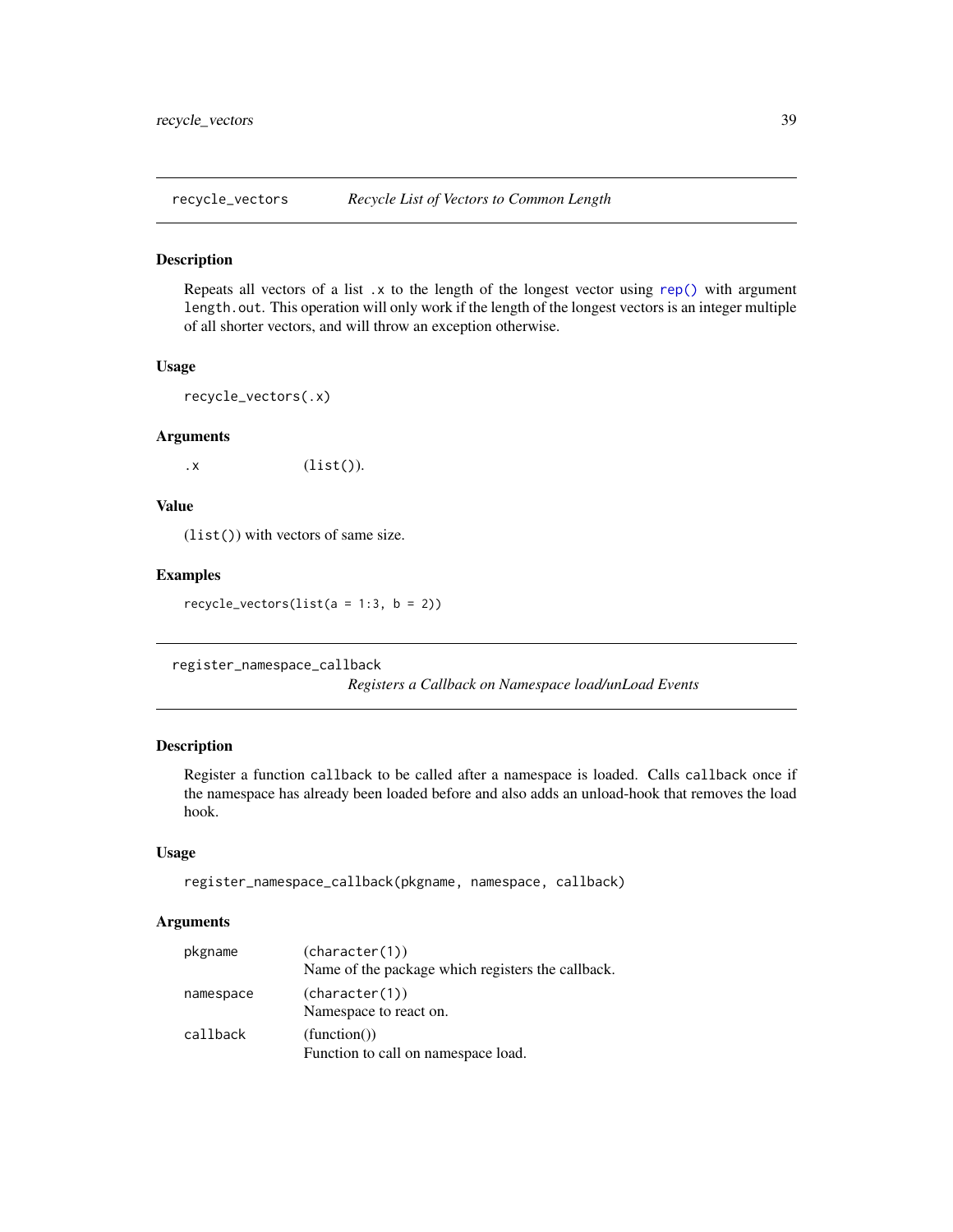#### <span id="page-39-0"></span>Value

NULL.

reorder\_vector *Reorder Vector According to Second Vector*

#### Description

Returns an integer vector to order vector x according to vector y.

#### Usage

 $reorder\_vector(x, y, na\_last = NA)$ 

#### Arguments

| x       | $(\text{vector}()).$                                                |
|---------|---------------------------------------------------------------------|
|         | (vector()).                                                         |
| na_last | (logical(1))<br>What to do with values in x which are not in $y$ ?  |
|         | • NA: Extra values are removed.                                     |
|         | • FALSE: Extra values are moved to the beginning of the new vector. |

• TRUE: Extra values are moved to the end of the new vector.

#### Value

(integer()).

```
# x subset of y
x = c("b", "a", "c", "d")y = letters
x[reorder_vector(x, y)]
# y subset of x
y = letters[1:3]x[reorder_vector(x, y)]
x[reorder_vector(x, y, na_last = TRUE)]
x[reorder\_vector(x, y, na\_last = FALSE)]
```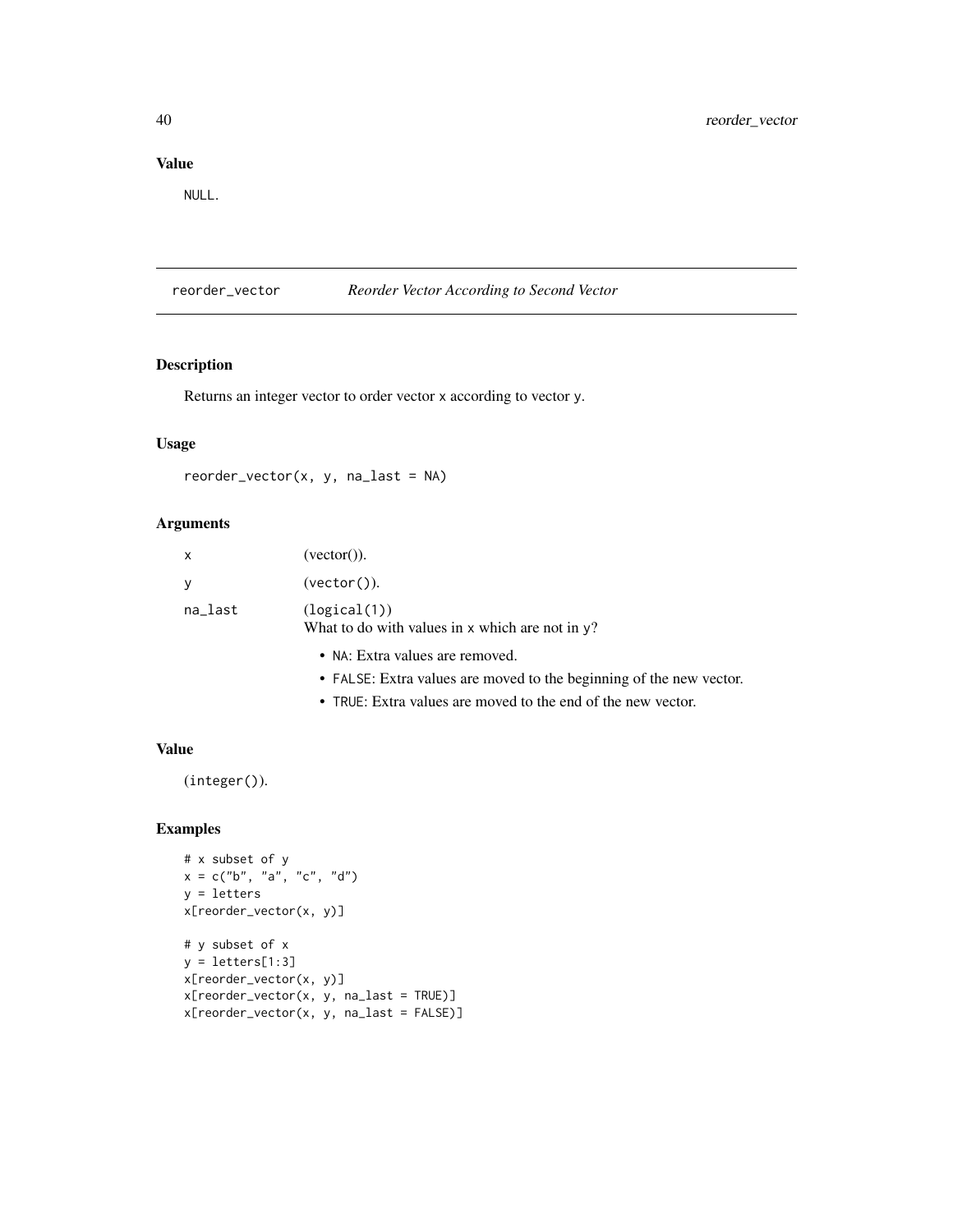<span id="page-40-0"></span>require\_namespaces *Require Multiple Namespaces*

#### Description

Packages are loaded (not attached) via base:: requireNamespace(). If at least on package can not be loaded, an exception of class "packageNotFoundError" is raised. The character vector of missing packages is stored in the condition as packages.

#### Usage

```
require_namespaces(
 pkgs,
 msg = "The following packages could not be loaded: %s",
 quietly = FALSE
)
```
#### Arguments

| pkgs    | (character())<br>Packages to load.                                                             |
|---------|------------------------------------------------------------------------------------------------|
| msg     | (character(1))<br>Message to print on error. Use "%s" as placeholder for the list of packages. |
| quietly | (logical(1))<br>If TRUE then returns TRUE if all packages available, otherwise FALSE.          |

#### Value

(named character()) of loaded packages (invisibly).

```
require_namespaces("mlr3misc")
# catch condition, return missing packages
tryCatch(require_namespaces(c("mlr3misc", "foobaaar")),
 packageNotFoundError = function(e) e$packages)
```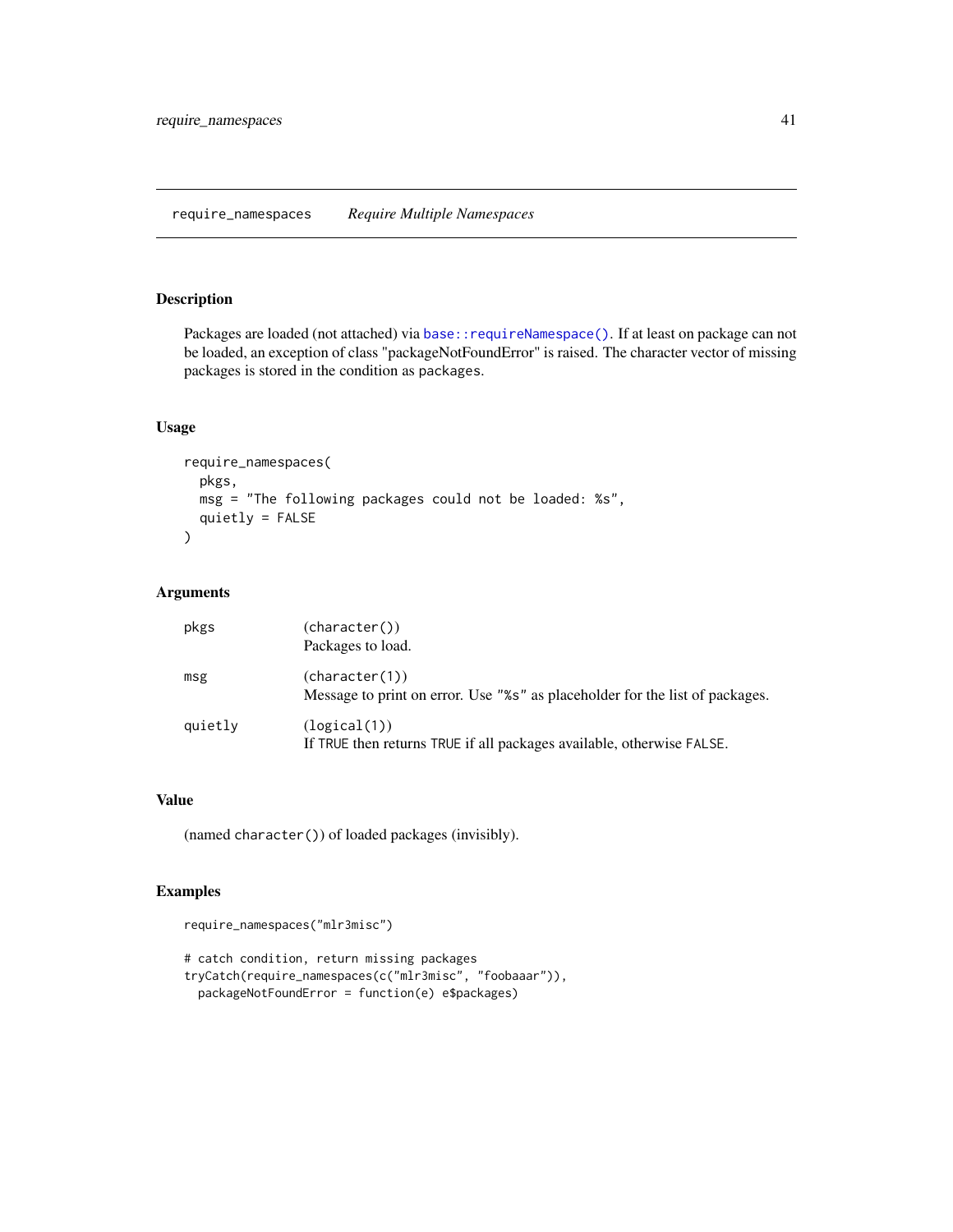<span id="page-41-0"></span>

Similar to the **[tibble](https://CRAN.R-project.org/package=tibble)** function  $\text{trible}($ , this function allows to construct tabular data in a rowwise fashion.

The first arguments passed as formula will be interpreted as column names. The remaining arguments will be put into the resulting table.

#### Usage

rowwise\_table(..., .key = NULL)

#### Arguments

| $\cdot$ $\cdot$ $\cdot$ | (any)<br>Arguments: Column names in first rows as formulas (with empty left hand side),<br>then the tabular data in the following rows. |
|-------------------------|-----------------------------------------------------------------------------------------------------------------------------------------|
| .kev                    | (character(1))<br>If not NULL, set the key via data.table::setkeyv() after constructing the ta-<br>ble.                                 |

#### Value

[data.table::data.table\(\)](#page-0-0).

#### Examples

```
rowwise_table(
 -a, -b,1, "a",
 2, "b"
)
```
sequence\_helpers *Sequence Construction Helpers*

#### Description

seq\_row() creates a sequence along the number of rows of x, seq\_col() a sequence along the number of columns of x. seq\_len0() and seq\_along0() are the 0-based counterparts to [base::seq\\_len\(\)](#page-0-0) and [base::seq\\_along\(\)](#page-0-0).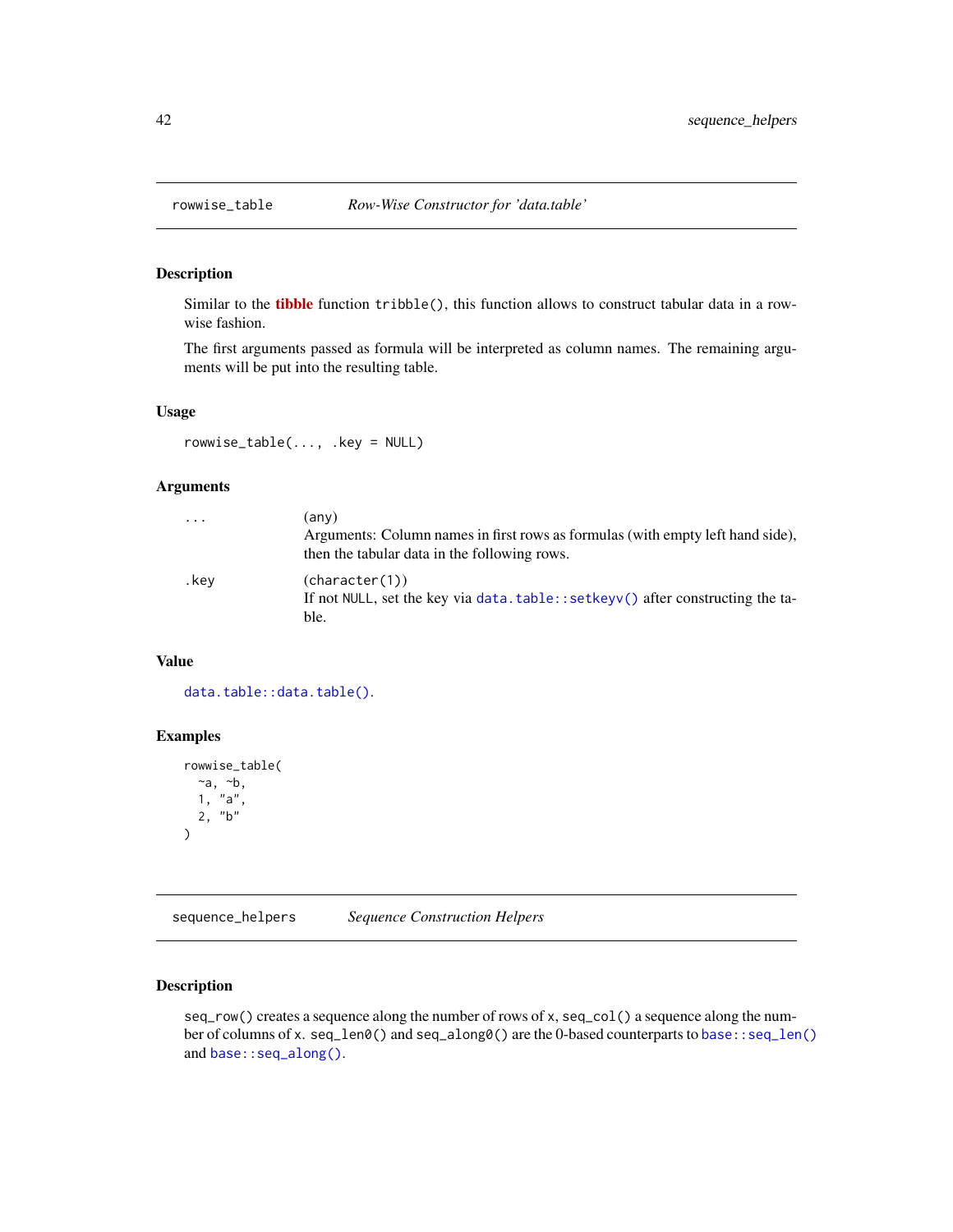<span id="page-42-0"></span>set\_class 43

#### Usage

seq\_row(x) seq\_col(x) seq\_len0(n) seq\_along0(x)

#### Arguments

| (any)<br>Arbitrary object. Used to query its rows, cols or length. |
|--------------------------------------------------------------------|
| (integer(1))<br>Length of the sequence.                            |

### Examples

seq\_len0(3)

| set_class | Set the Class |  |  |
|-----------|---------------|--|--|
|-----------|---------------|--|--|

#### Description

Simple wrapper for  $class(x) = classes$ .

#### Usage

set\_class(x, classes)

#### Arguments

| x       | $(\text{any})$ .           |
|---------|----------------------------|
| classes | (character(1))             |
|         | Vector of new class names. |

#### Value

Object x, with updated class attribute.

```
set_class(list(), c("foo1", "foo2"))
```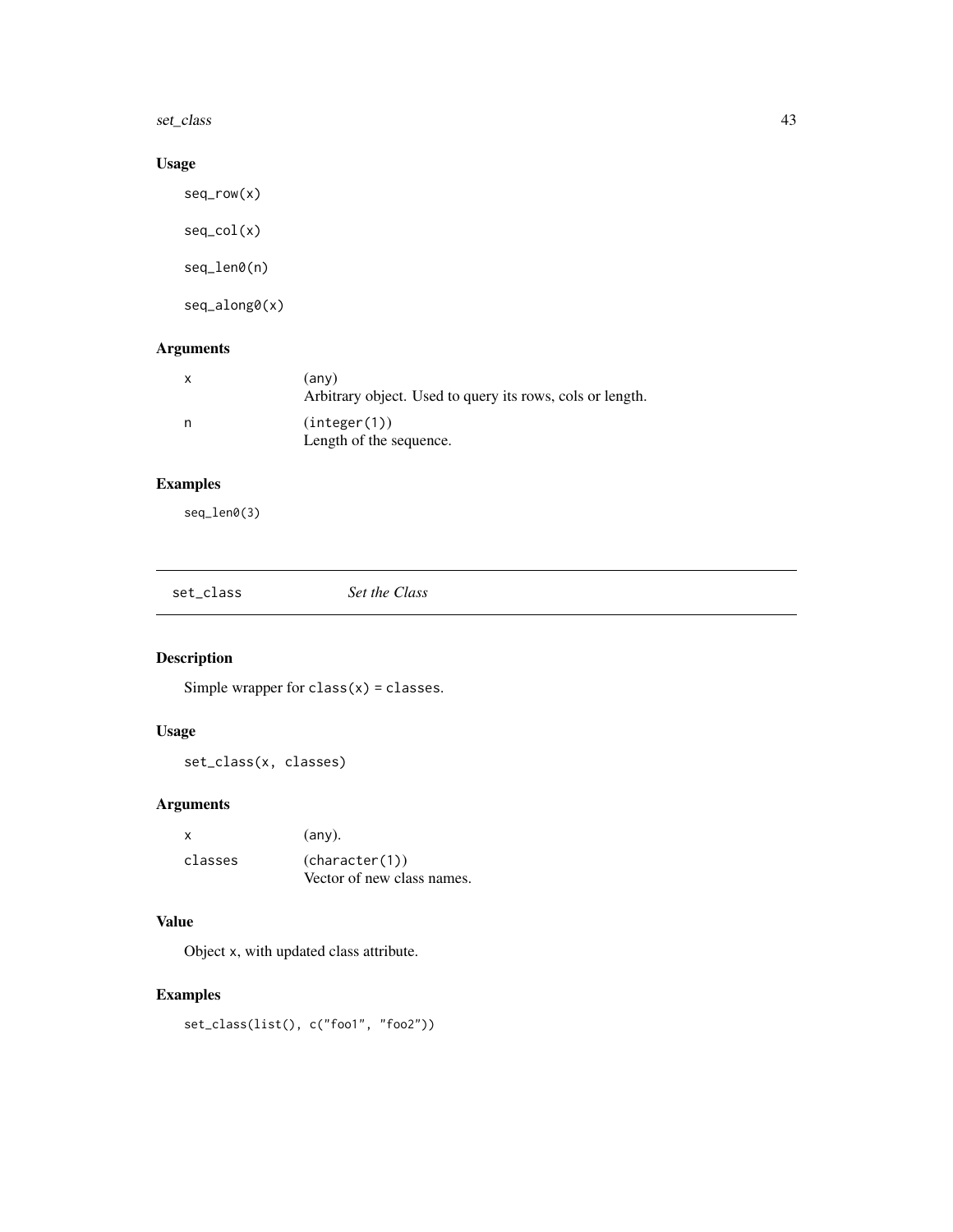<span id="page-43-0"></span>set\_names *Set Names*

#### Description

Sets the names (or colnames) of x to nm. If nm is a function, it is used to transform the already existing names of x.

#### Usage

```
set\_names(x, nm = x, ...)set_col_names(x, nm, ...)
```
#### Arguments

| X  | (any.)<br>Object to set names for.                                                              |
|----|-------------------------------------------------------------------------------------------------|
| nm | (character()   function())<br>New names, or a function which transforms already existing names. |
|    | (any)<br>Passed down to nm if nm is a function.                                                 |

#### Value

x with updated names.

```
x = letters[1:3]# name x with itself:
x = set\_names(x)print(x)
# convert names to uppercase
x = set_names(x, toupper)
print(x)
```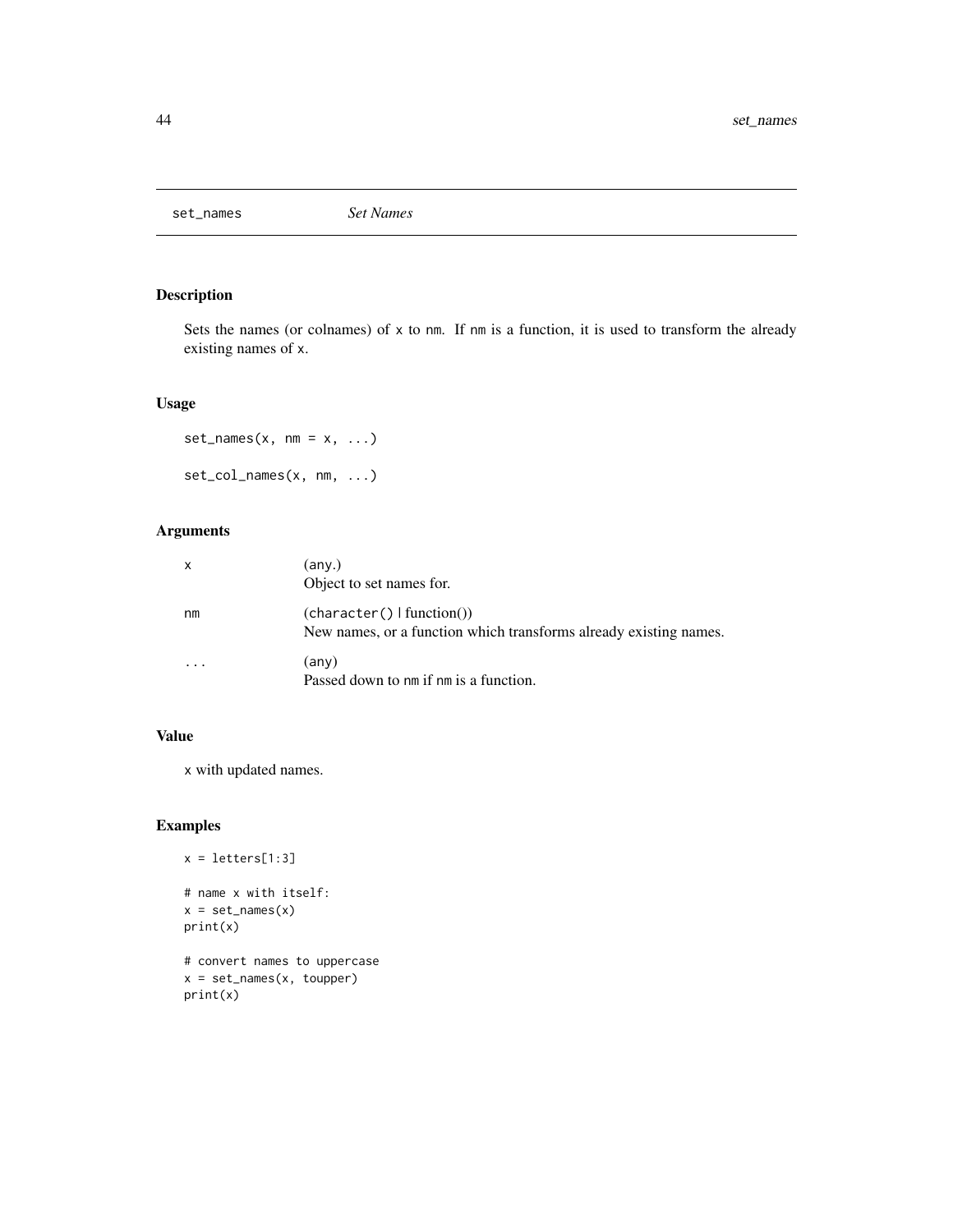<span id="page-44-0"></span>

A version of sample() which does not treat positive scalar integer x differently. See example.

#### Usage

shuffle(x,  $n = length(x), ...$ )

#### Arguments

| $\boldsymbol{\mathsf{x}}$ | (vector()<br>Vector to sample elements from.                    |
|---------------------------|-----------------------------------------------------------------|
| n                         | (integer())<br>Number of elements to sample.                    |
|                           | $(\text{any})$<br>Arguments passed down to base:: sample.int(). |

#### Examples

 $x = 2:3$ sample(x) shuffle(x)  $x = 3$ sample(x) shuffle(x)

<span id="page-44-1"></span>str\_collapse *Collapse Strings*

#### Description

Collapse multiple strings into a single string.

#### Usage

```
str_collapse(str, sep = ", ", quote = character(), n = Inf, ellipsis = "[...]")
```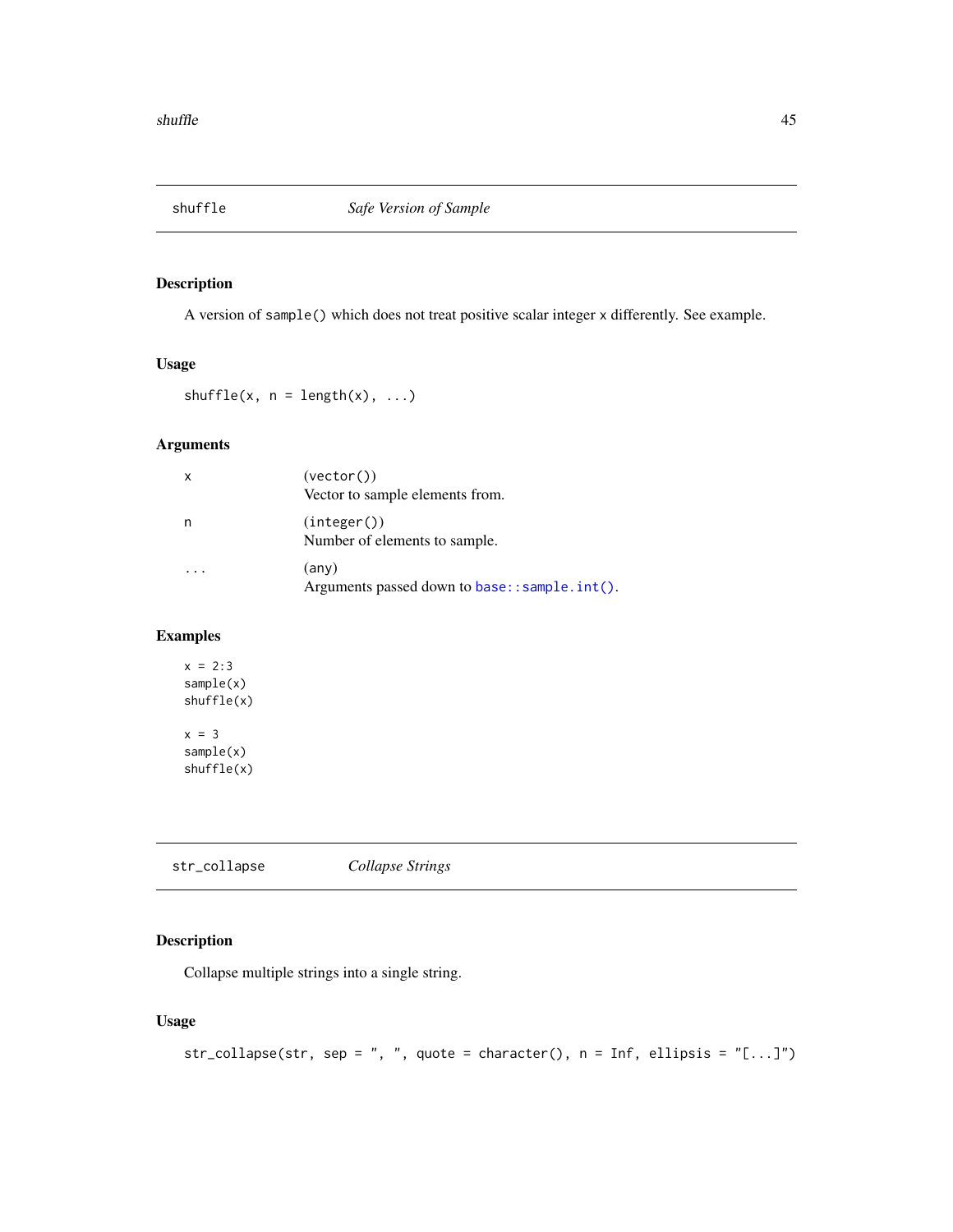#### <span id="page-45-0"></span>Arguments

| str      | (character())<br>Vector of strings.                                                                                               |
|----------|-----------------------------------------------------------------------------------------------------------------------------------|
| sep      | (character(1))<br>String used to collapse the elements of x.                                                                      |
| quote    | (character())<br>Ouotes to use around each element of x.<br>Will be replicated to lenght 2.                                       |
| n        | (integer(1))<br>Number of elements to keep from x. See utils::head().                                                             |
| ellipsis | (character(1))<br>If the string has to be shortened, this is signaled by appending ellipsis to str.<br>Default is " $[\ldots]$ ". |

#### Value

(character(1)).

#### Examples

str\_collapse(letters, quote = "'", n = 5)

str\_indent *Indent Strings*

### Description

Formats a text block for printing.

#### Usage

```
str_indent(initial, str, width = 0.9 * getOption("width"), exdent = 2L, ...)
```

| initial | (character(1))<br>Initial string, passed to strwrap().            |
|---------|-------------------------------------------------------------------|
| str     | (character())<br>Vector of strings.                               |
| width   | (integer(1))<br>Width of the output.                              |
| exdent  | (integer(1))<br>Indentation of subsequent lines in paragraph.     |
|         | $(\text{any})$<br>Additional parameters passed to str_collapse(). |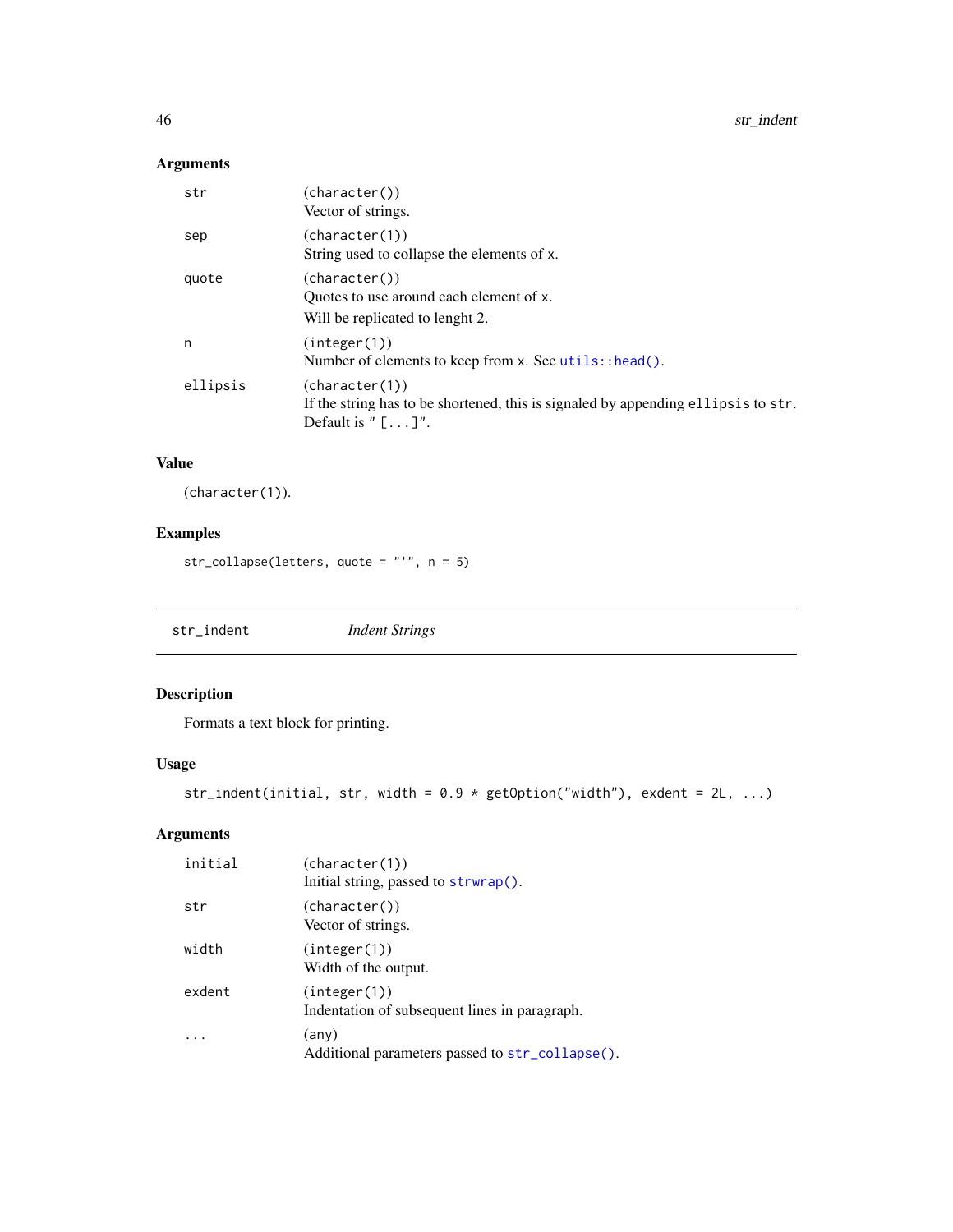#### <span id="page-46-0"></span>str\_trunc 47

#### Value

(character()).

#### Examples

```
cat(str_indent("Letters:", str_collapse(letters), width = 25), sep = "\n")
```

| str_trunc | <i>Truncate Strings</i> |  |
|-----------|-------------------------|--|
|-----------|-------------------------|--|

#### Description

str\_trunc() truncates a string to a given width.

#### Usage

```
str_trunc(str, width = 0.9 * getOption("width"), ellipsis = "[...]")
```
#### Arguments

| str      | (character())                                                                     |
|----------|-----------------------------------------------------------------------------------|
|          | Vector of strings.                                                                |
| width    | (integer(1))                                                                      |
|          | Width of the output.                                                              |
| ellipsis | (character(1))                                                                    |
|          | If the string has to be shortened, this is signaled by appending ellipsis to str. |
|          | Default is $"[\ldots]$ .                                                          |

#### Value

(character()).

#### Examples

str\_trunc("This is a quite long string", 20)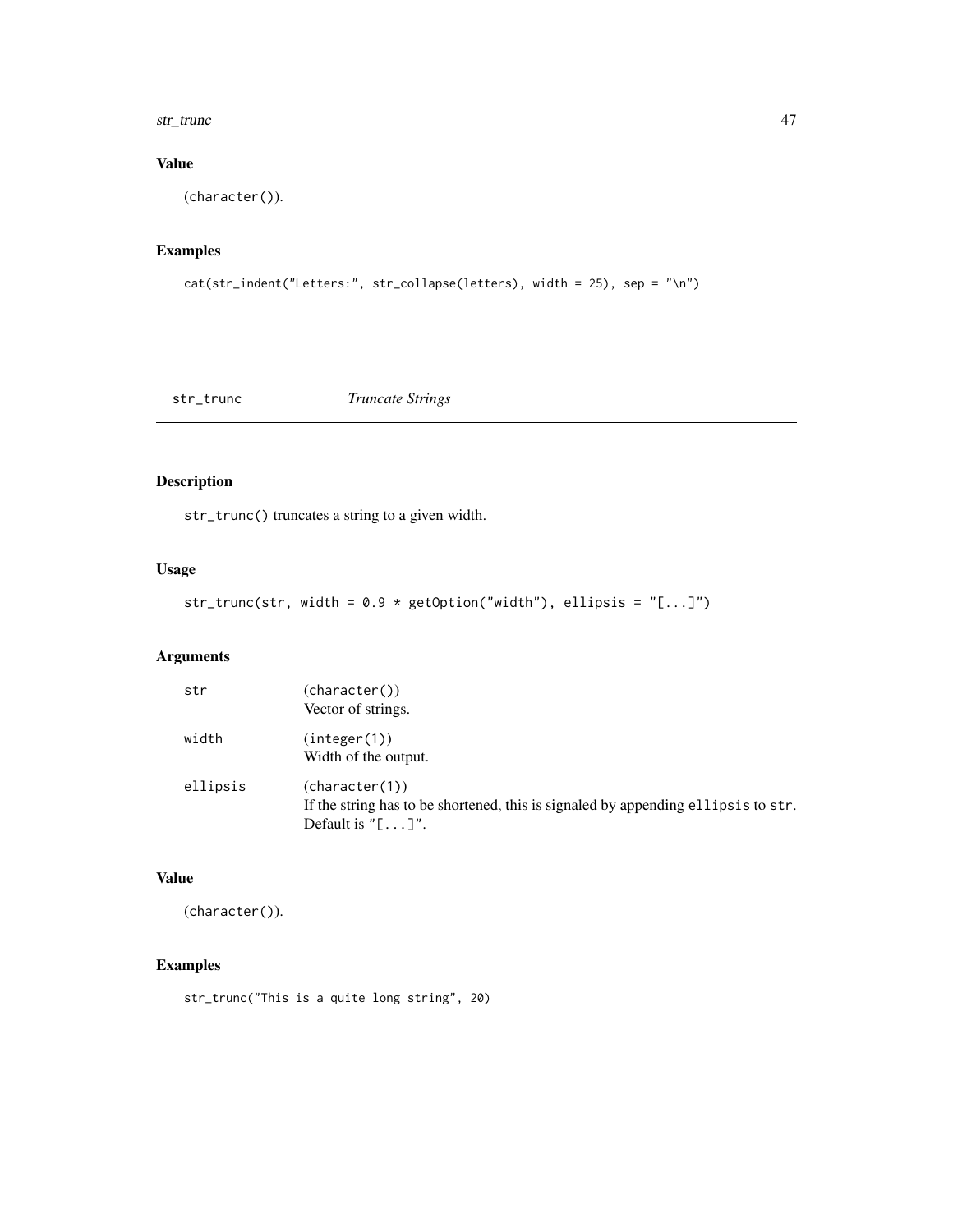<span id="page-47-0"></span>

Topologically sort a graph, where we are passed node labels and a list of direct parents for each node, as labels, too. A node can be 'processed' if all its parents have been 'processed', and hence occur at previous indices in the resulting sorting. Returns a table, in topological row order for IDs, and an entry depth, which encodes the topological layer, starting at 0. So nodes with depth  $== 0$ are the ones with no dependencies, and the one with maximal depth are the ones on which nothing else depends on.

#### Usage

topo\_sort(nodes)

#### Arguments

nodes ([data.table::data.table\(\)](#page-0-0)) Has 2 columns:

- id of type character, contains all node labels.
- parents of type list of character, contains all direct parents label of id.

#### Value

([data.table::data.table\(\)](#page-0-0)) with columns id, depth, sorted topologically for IDs.

#### Examples

```
nodes = rowwise_table(
 ~id, ~parents,
 "a", "b",
 "b", "c",
  "c", character()
)
topo_sort(nodes)
```
to\_decimal *Convert a Vector of Bits to a Decimal Number*

#### **Description**

Converts a logical vector from binary to decimal. The bit vector may have any length, the last position is the least significant, i.e. bits are multiplied with  $2^{(n-1)}$ ,  $2^{(n-2)}$ , ...,  $2^{(n-2)}$  where n is the length of the bit vector.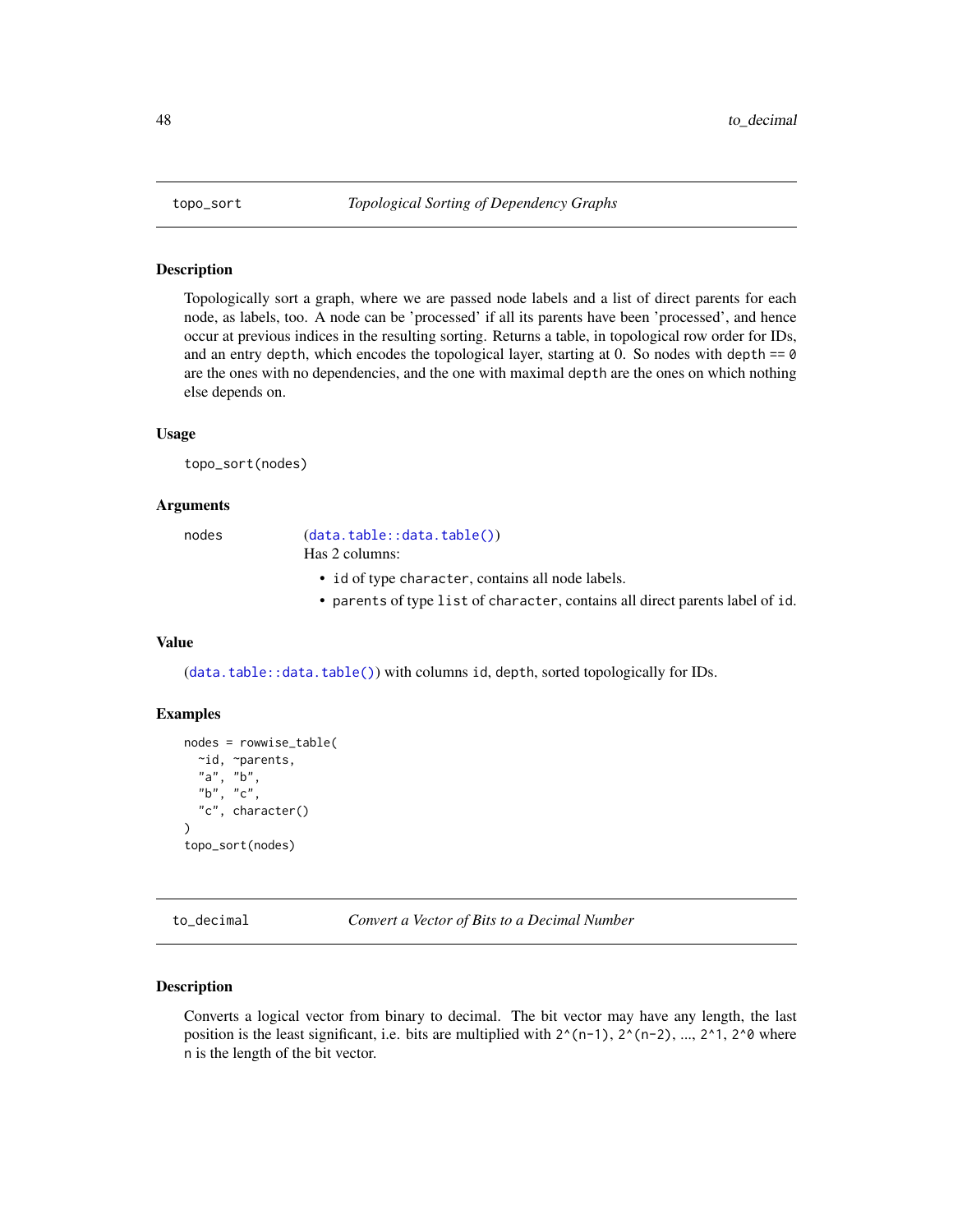#### <span id="page-48-0"></span>transpose\_list 49

#### Usage

to\_decimal(bits)

#### Arguments

| bits | (logical()                                                                    |
|------|-------------------------------------------------------------------------------|
|      | Logical vector of input values. Missing values are treated as being FALSE. If |
|      | bits is longer than 30 elements, an exception is raised.                      |

#### Value

(integer(1)).

transpose\_list *Transpose lists of lists*

#### Description

Transposes a list of list, and turns it inside out, similar to the function transpose() in package [purrr](https://CRAN.R-project.org/package=purrr).

### Usage

```
transpose_list(.l)
```
#### Arguments

.l (list() of list()).

#### Value

list().

```
x = list(list(a = 2, b = 3), list(a = 5, b = 10))str(x)
str(transpose_list(x))
# list of data frame rows:
transpose_list(iris[1:2, ])
```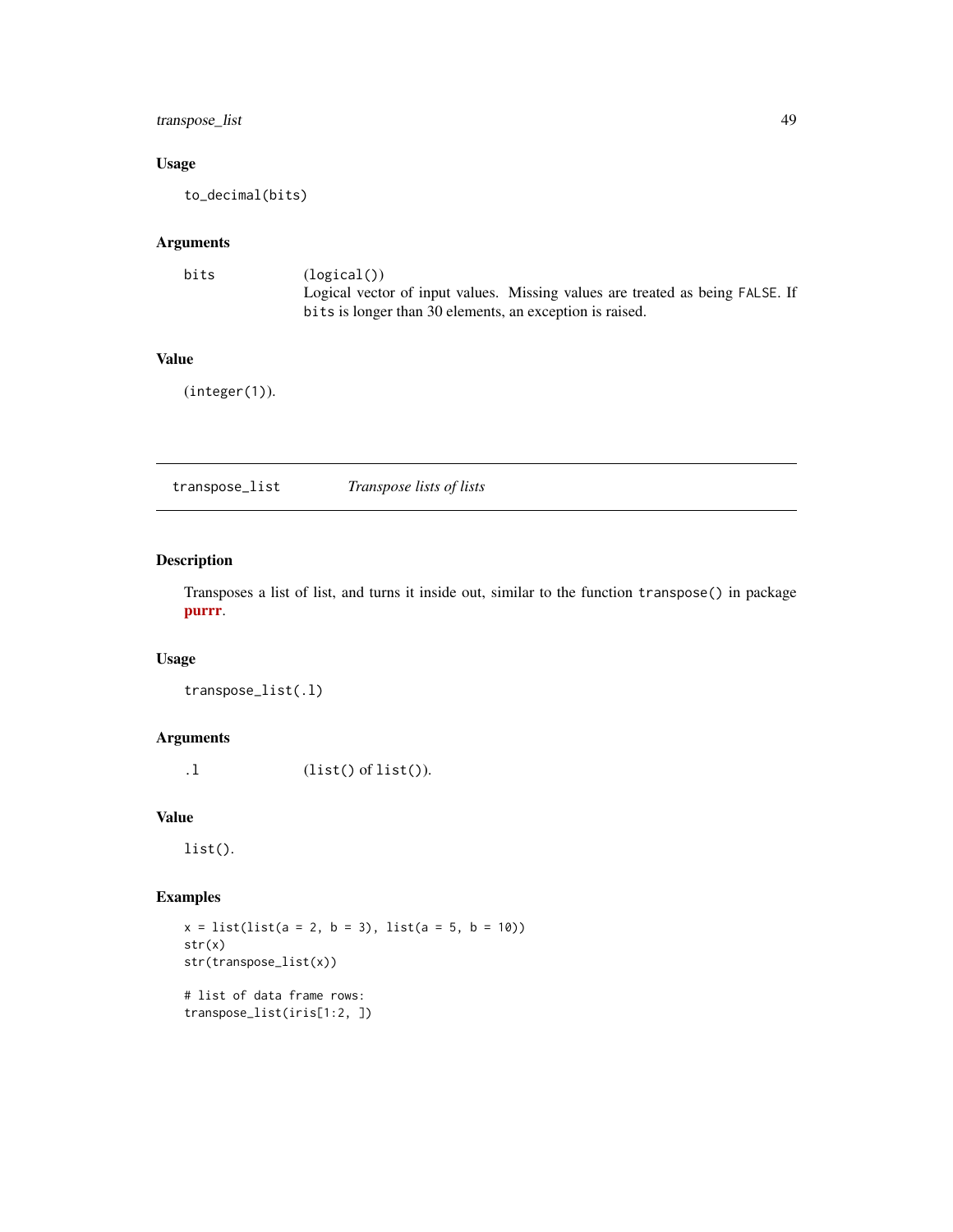<span id="page-49-0"></span>

Transforms list columns to separate columns, possibly by reference. The original columns are removed from the returned table. All non-atomic objects in the list columns are expand to new list column.

#### Usage

 $unnest(x, cols, prefix = NULL)$ 

#### Arguments

| X      | (data.table::data.table())<br>$data.title::data.title() with columns to unnest.$                                                                              |
|--------|---------------------------------------------------------------------------------------------------------------------------------------------------------------|
| cols   | (character())<br>Column names of list columns to operate on.                                                                                                  |
| prefix | $(logical(1)$   character(1))<br>String to prefix the new column names with. Use "{col}" (without the quotes)<br>as placeholder for the original column name. |

#### Value

([data.table::data.table\(\)](#page-0-0)).

#### Examples

```
x = data.table::data.table(
  id = 1:2,value = list(list(a = 1, b = 2), list(a = 2, b = 2))\mathcal{L}print(x)
unnest(data.table::copy(x), "value")
unnest(data.table::copy(x), "value", prefix = "{col}.")
```
which\_min *Index of the Minimum/Maximum Value, with Correction for Ties*

#### Description

Works similar to [base::which.min\(\)](#page-0-0)/[base::which.max\(\)](#page-0-0), but corrects for ties. Missing values are treated as Inf for which\_min and as -Inf for which\_max().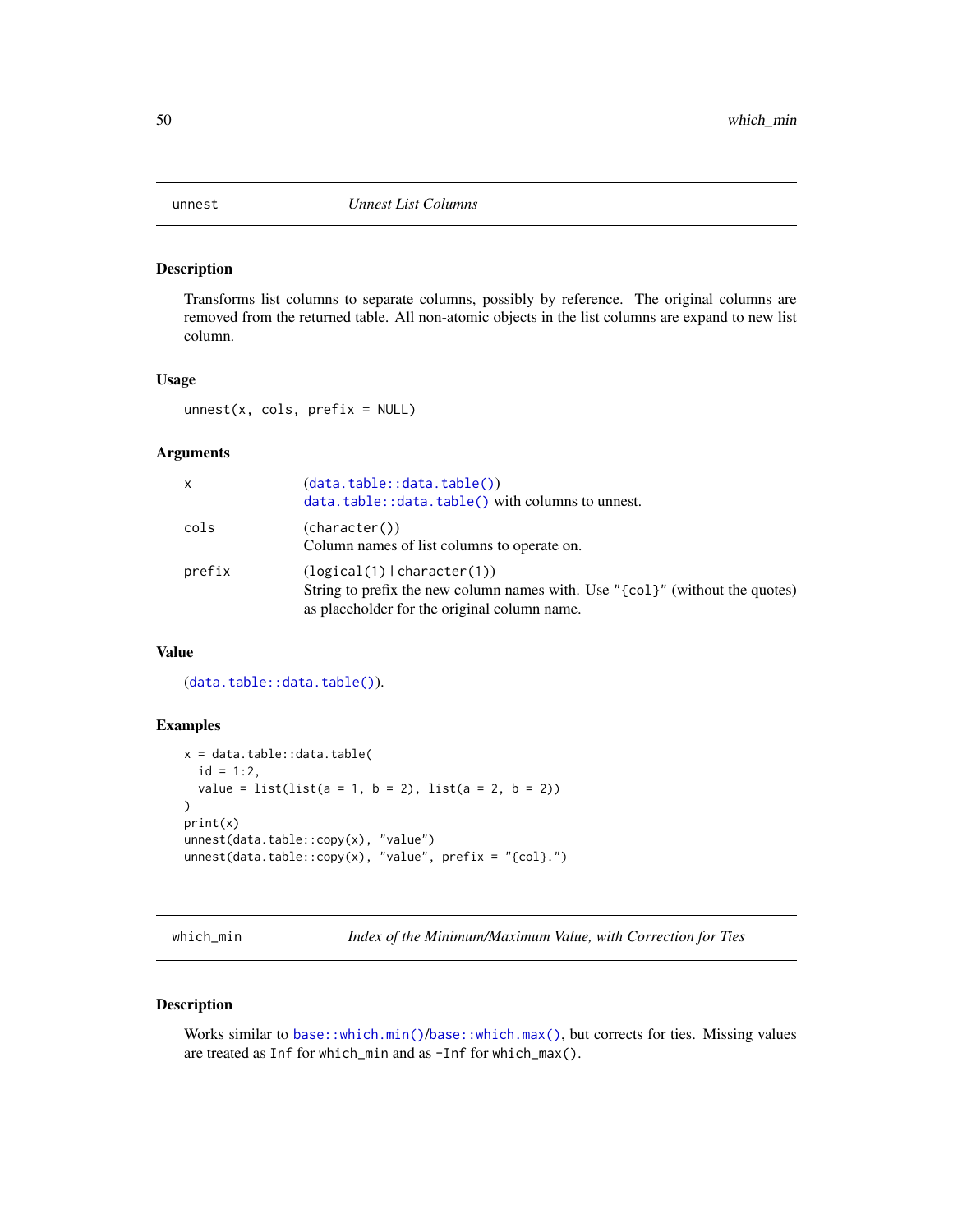#### <span id="page-50-0"></span>with\_package 51

#### Usage

which\_min(x, ties\_method = "random",  $na$ \_rm = FALSE)  $which_max(x, ties_method = "random", na_rm = FALSE)$ 

#### Arguments

| x           | (numeric())<br>Numeric vector.                                                                                                                                                  |
|-------------|---------------------------------------------------------------------------------------------------------------------------------------------------------------------------------|
| ties_method | (character(1))<br>Handling of ties. One of "first", "last" or "random" (default) to return the first<br>index, the last index, or a random index of the minimum/maximum values. |
| na_rm       | (logical(1))<br>Remove NAs before computation?                                                                                                                                  |

#### Value

(integer()): Index of the minimum/maximum value. Returns an empty integer vector for empty input vectors and vectors with no non-missing values (if na\_rm is TRUE). Returns NA if na\_rm is FALSE and at least one NA is found in x.

#### Examples

```
x = c(2, 3, 1, 3, 5, 1, 1)which_min(x, ties_method = "first")
which_min(x, ties_method = "last")
which_min(x, ties_method = "random")
which_max(x)
which_max(integer(0))
which_max(NA)
which_max(c(NA, 1))
```
with\_package *Execture code with a modified search path*

#### Description

Attaches a package to the search path (if not already attached), executes code and eventually removes the package from the search path again, restoring the previous state.

Note that this function is deprecated in favor of the (now fixed) version in [withr](https://CRAN.R-project.org/package=withr).

#### Usage

with\_package(package, code, ...)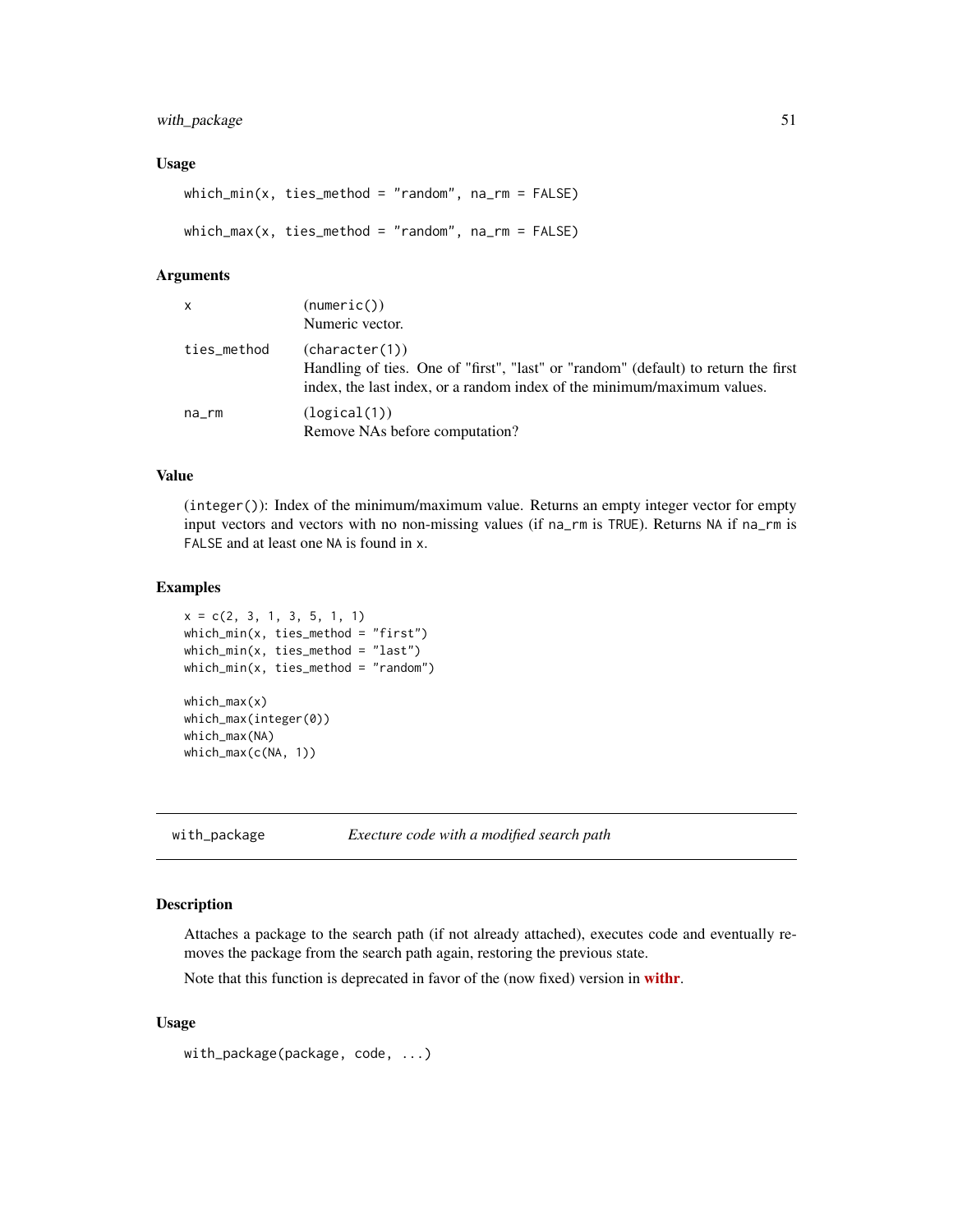<span id="page-51-0"></span>52 % $\mu$  % nin%  $\mu$  % nin%  $\mu$  % nin%  $\mu$  % nin%  $\mu$  % nin%  $\mu$  % nin%  $\mu$  % nin% is the set of  $\mu$  % nin% is the set of  $\mu$  % is the set of  $\mu$  % is the set of  $\mu$  % is the set of  $\mu$  % is the set of  $\mu$  % is

### Arguments

| package | (character(1))<br>Name of the package to attach.            |
|---------|-------------------------------------------------------------|
| code    | (expression)<br>Code to run.                                |
|         | $(\text{any})$<br>Additional arguments passed to library(). |

### Value

Result of the evaluation of code.

#### See Also

[withr](https://CRAN.R-project.org/package=withr) package.

#### %nin% *Negated in-operator*

### Description

This operator is equivalent to ! (x %in% y).

#### Usage

x %nin% y

| x   | (vector()<br>Values that should not be in y. |
|-----|----------------------------------------------|
| . y | (vector()<br>Values to match against.        |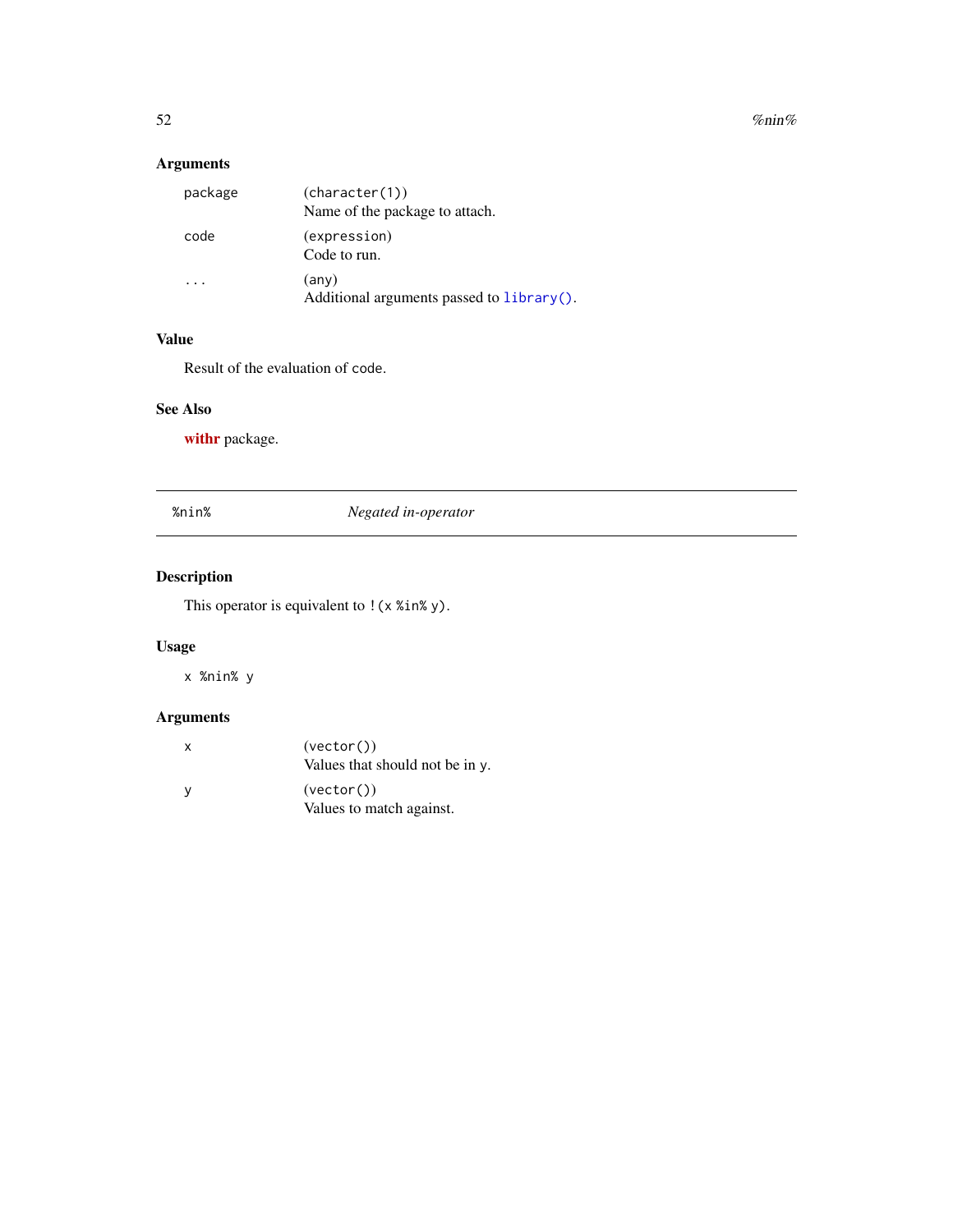# <span id="page-52-0"></span>**Index**

∗ Dictionary Dictionary, [15](#page-14-0) ∗ Internal rd\_info, [38](#page-37-0) %nin%, [52](#page-51-0) as\_factor, [4](#page-3-0) as\_short\_string, [5](#page-4-0) assert\_ro\_binding, [4](#page-3-0) base::cat(), *[36,](#page-35-0) [37](#page-36-0)* base::cbind(), *[9](#page-8-0)*, *[37](#page-36-0)* base::match(), *[32](#page-31-0)* base::message(), *[36](#page-35-0)* base::names(), *[35](#page-34-0)* base::print(), *[5](#page-4-0)* base::rbind(), *[9](#page-8-0)* base::rep\_len(), *[32](#page-31-0)* base::requireNamespace(), *[41](#page-40-0)* base::RNGkind(), *[26](#page-25-0)* base::sample.int(), *[45](#page-44-0)* base::seq\_along(), *[42](#page-41-0)* base::seq\_len(), *[42](#page-41-0)* base::split(), *[8](#page-7-0)* base::sprintf(), *[5](#page-4-0)*, *[37](#page-36-0)* base::stop(), *[36](#page-35-0)* base::strwrap(), *[37](#page-36-0)* base::warning(), *[36](#page-35-0)* base::which.max(), *[50](#page-49-0)* base::which.min(), *[50](#page-49-0)* bibentry(), *[24](#page-23-0)* calculate\_hash, [6](#page-5-0) callr::r(), *[21](#page-20-0)* capitalize, [6](#page-5-0) catf *(*printf*)*, [36](#page-35-0) check\_packages\_installed, [7](#page-6-0) chunk *(*chunk\_vector*)*, [8](#page-7-0) chunk\_vector, [8](#page-7-0) cite\_bib *(*format\_bib*)*, [24](#page-23-0)

compat-map, [9](#page-8-0) compose, [11](#page-10-0) compute\_mode, [12](#page-11-0) count\_missing, [13](#page-12-0) crate, [13](#page-12-0) cross\_join, [14](#page-13-0) data.table(), *[14](#page-13-0)* data.table::CJ(), *[14](#page-13-0)* data.table::data.table(), *[6](#page-5-0)*, *[9](#page-8-0)*, *[15](#page-14-0)*, *[22,](#page-21-0) [23](#page-22-0)*, *[28](#page-27-0)*, *[37](#page-36-0)*, *[42](#page-41-0)*, *[48](#page-47-0)*, *[50](#page-49-0)* data.table::rbindlist(), *[11](#page-10-0)* data.table::setkeyv(), *[42](#page-41-0)* data.tables, *[37](#page-36-0)* deframe *(*enframe*)*, [22](#page-21-0) detect *(*compat-map*)*, [9](#page-8-0) Dictionary, *[15](#page-14-0)*, [15,](#page-14-0) *[18](#page-17-0)* dictionary\_sugar *(*dictionary\_sugar\_get*)*, [18](#page-17-0) dictionary\_sugar\_get, [18](#page-17-0) dictionary\_sugar\_mget *(*dictionary\_sugar\_get*)*, [18](#page-17-0) did\_you\_mean, [19](#page-18-0) digest::digest(), *[6](#page-5-0)* discard *(*compat-map*)*, [9](#page-8-0) distinct\_values, [20](#page-19-0) do.call(), *[29](#page-28-0)* encapsulate, [21](#page-20-0) enframe, [22](#page-21-0) every *(*compat-map*)*, [9](#page-8-0) extract\_vars, [23](#page-22-0) factor(), *[4](#page-3-0)*, *[20](#page-19-0)* find.package(), *[7](#page-6-0)* format\_bib, [24](#page-23-0) formula(), *[23](#page-22-0)* formulate, [25](#page-24-0) function(), *[6](#page-5-0)*

get\_private, [25](#page-24-0)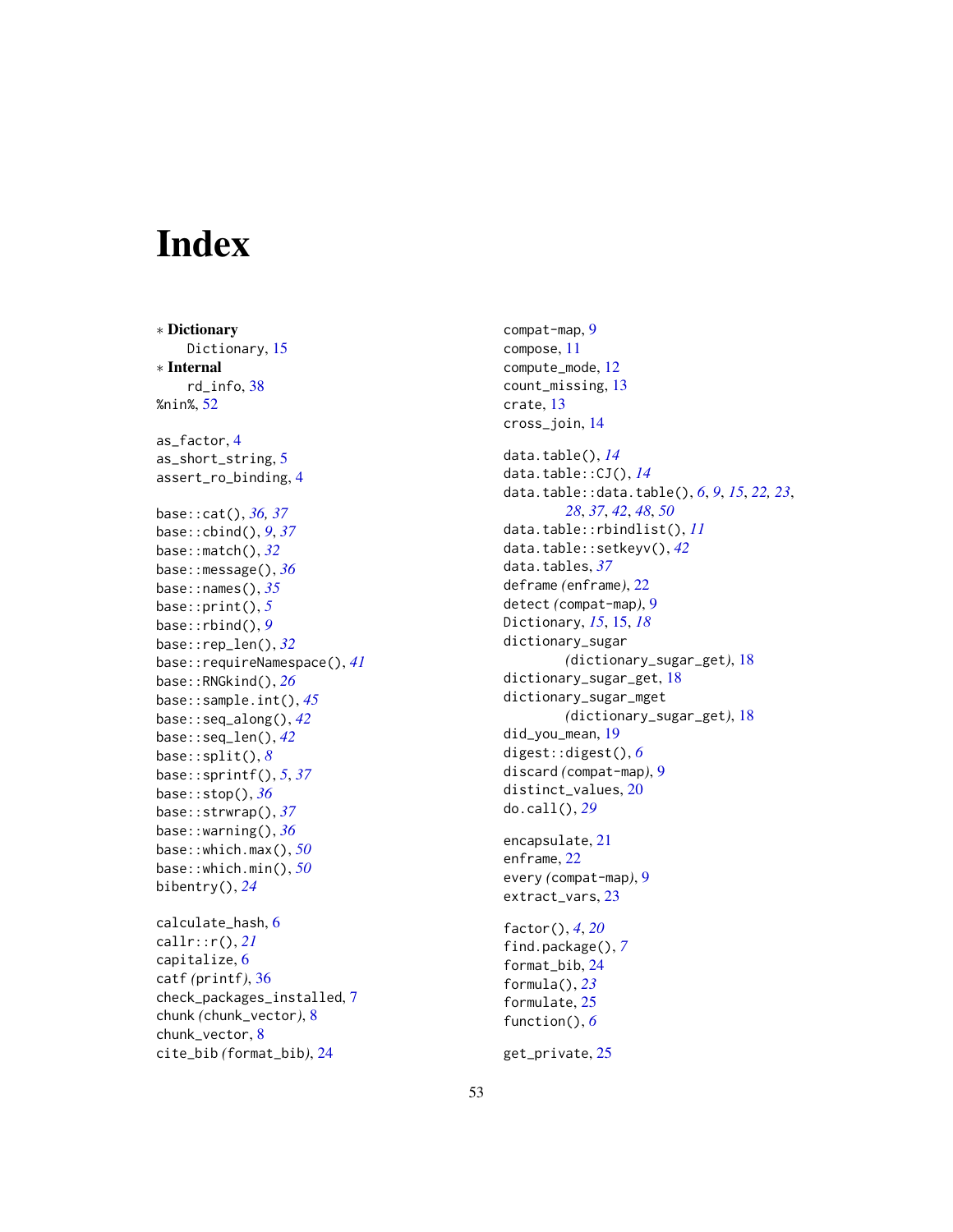```
get_seed, 26
has_element, 26
ids, 27
imap (compat-map), 9
imap_chr (compat-map), 9
imap_dbl (compat-map), 9
imap_dtc (compat-map), 9
imap_dtr (compat-map), 9
imap_int (compat-map), 9
imap_lgl (compat-map), 9
insert_named, 28
invoke, 29
is_scalar_na, 30
iwalk (compat-map), 9
keep (compat-map), 9
keep_in_bounds, 30
leanify_package (leanify_r6), 31
leanify_package(), 31
leanify_r6, 31
library(), 52
load_dataset, 32
logical(), 20
map (compat-map), 9
map_at (compat-map), 9
map_bc (compat-map), 9
map_br (compat-map), 9
map_chr (compat-map), 9
map_dbl (compat-map), 9
map_dtc (compat-map), 9
map_dtr (compat-map), 9
map_if (compat-map), 9
map_int (compat-map), 9
map_lgl (compat-map), 9
map_values, 32
messagef (printf), 36
mlr3misc (mlr3misc-package), 3
mlr3misc-package, 3
modify_at (modify_if), 33
modify_if, 33
named_list, 34
named_vector, 34
names2, 35
```
open\_help, [36](#page-35-0)

ordered(), *[20](#page-19-0)* paradox::ParamSet, *[18](#page-17-0)* pmap *(*compat-map*)*, [9](#page-8-0) pmap\_chr *(*compat-map*)*, [9](#page-8-0) pmap\_dbl *(*compat-map*)*, [9](#page-8-0) pmap\_dtc *(*compat-map*)*, [9](#page-8-0) pmap\_dtr *(*compat-map*)*, [9](#page-8-0) pmap\_int *(*compat-map*)*, [9](#page-8-0) pmap\_lgl *(*compat-map*)*, [9](#page-8-0) printf, [36](#page-35-0) proc.time(), *[22](#page-21-0)* pwalk *(*compat-map*)*, [9](#page-8-0) R6::R6, *[15](#page-14-0)*, *[31](#page-30-0)* R6::R6Class, *[4](#page-3-0)*, *[25](#page-24-0)*, *[31](#page-30-0)* R6::R6Class(), *[19](#page-18-0)* rcbind, [37](#page-36-0) rd\_format\_packages *(*rd\_info*)*, [38](#page-37-0) rd\_format\_range *(*rd\_info*)*, [38](#page-37-0) rd\_format\_string *(*rd\_info*)*, [38](#page-37-0) rd\_info, [38](#page-37-0) recycle\_vectors, [39](#page-38-0) register\_namespace\_callback, [39](#page-38-0) remove\_named *(*insert\_named*)*, [28](#page-27-0) reorder\_vector, [40](#page-39-0) rep(), *[39](#page-38-0)* require\_namespaces, [41](#page-40-0) rowwise\_table, [42](#page-41-0) seq\_along0 *(*sequence\_helpers*)*, [42](#page-41-0) seq\_col *(*sequence\_helpers*)*, [42](#page-41-0) seq\_len0 *(*sequence\_helpers*)*, [42](#page-41-0) seq\_row *(*sequence\_helpers*)*, [42](#page-41-0) sequence\_helpers, [42](#page-41-0) set\_class, [43](#page-42-0) set\_col\_names *(*set\_names*)*, [44](#page-43-0) set\_names, [44](#page-43-0) setTimeLimit(), *[21](#page-20-0)*, *[29](#page-28-0)* shuffle, [45](#page-44-0) some *(*compat-map*)*, [9](#page-8-0) stats::formula(), *[25](#page-24-0)* stopf *(*printf*)*, [36](#page-35-0) str\_collapse, [45](#page-44-0) str\_collapse(), *[46](#page-45-0)* str\_indent, [46](#page-45-0) str\_trunc, [47](#page-46-0) strwrap(), *[46](#page-45-0)*

to\_decimal, [48](#page-47-0)